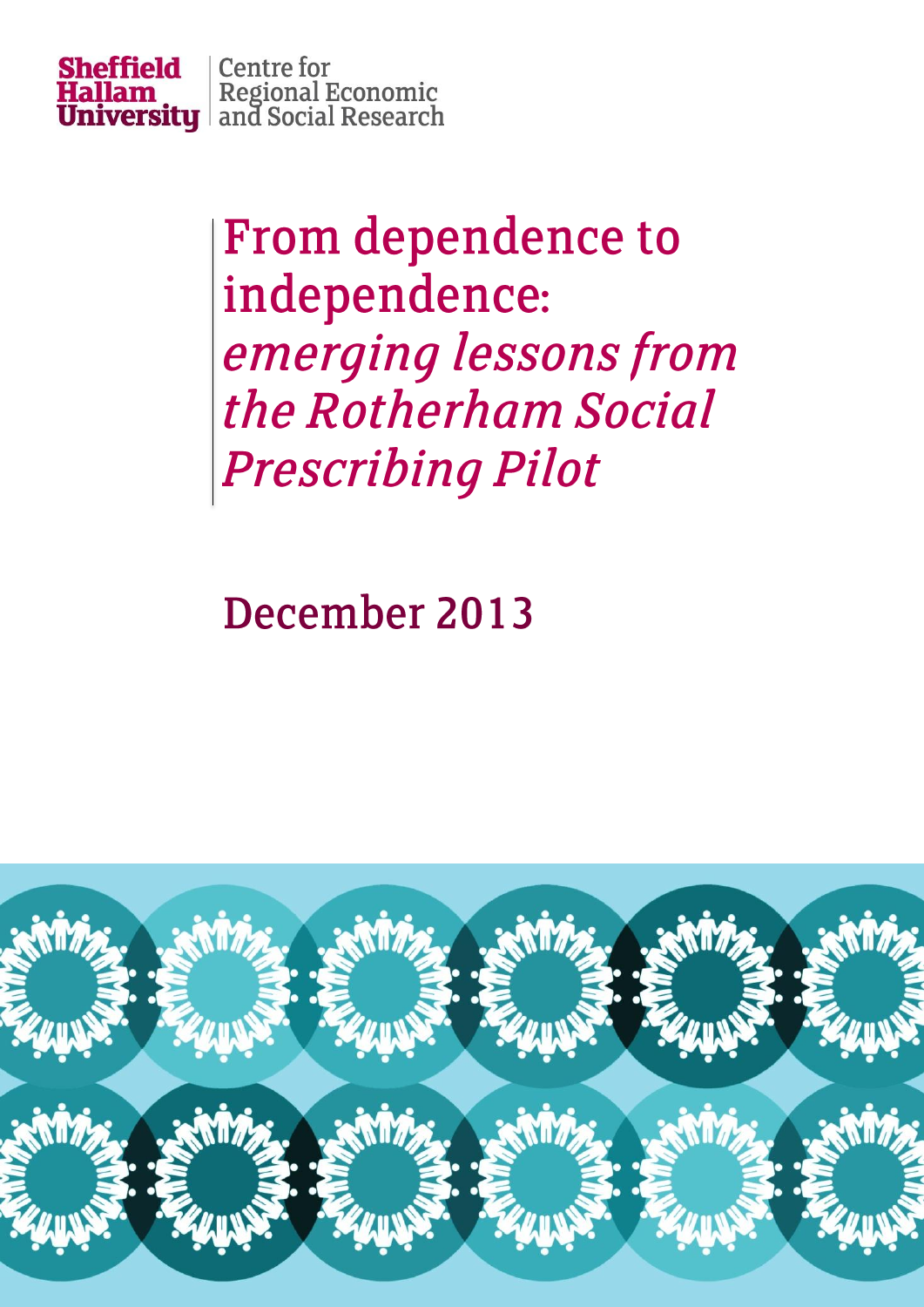## **From dependence to independence:**  emerging lessons from the Rotherham Social Prescribing Pilot

## **Author(s):**

Chris Dayson

Nadia Bashir

Sarah Pearson

December 2013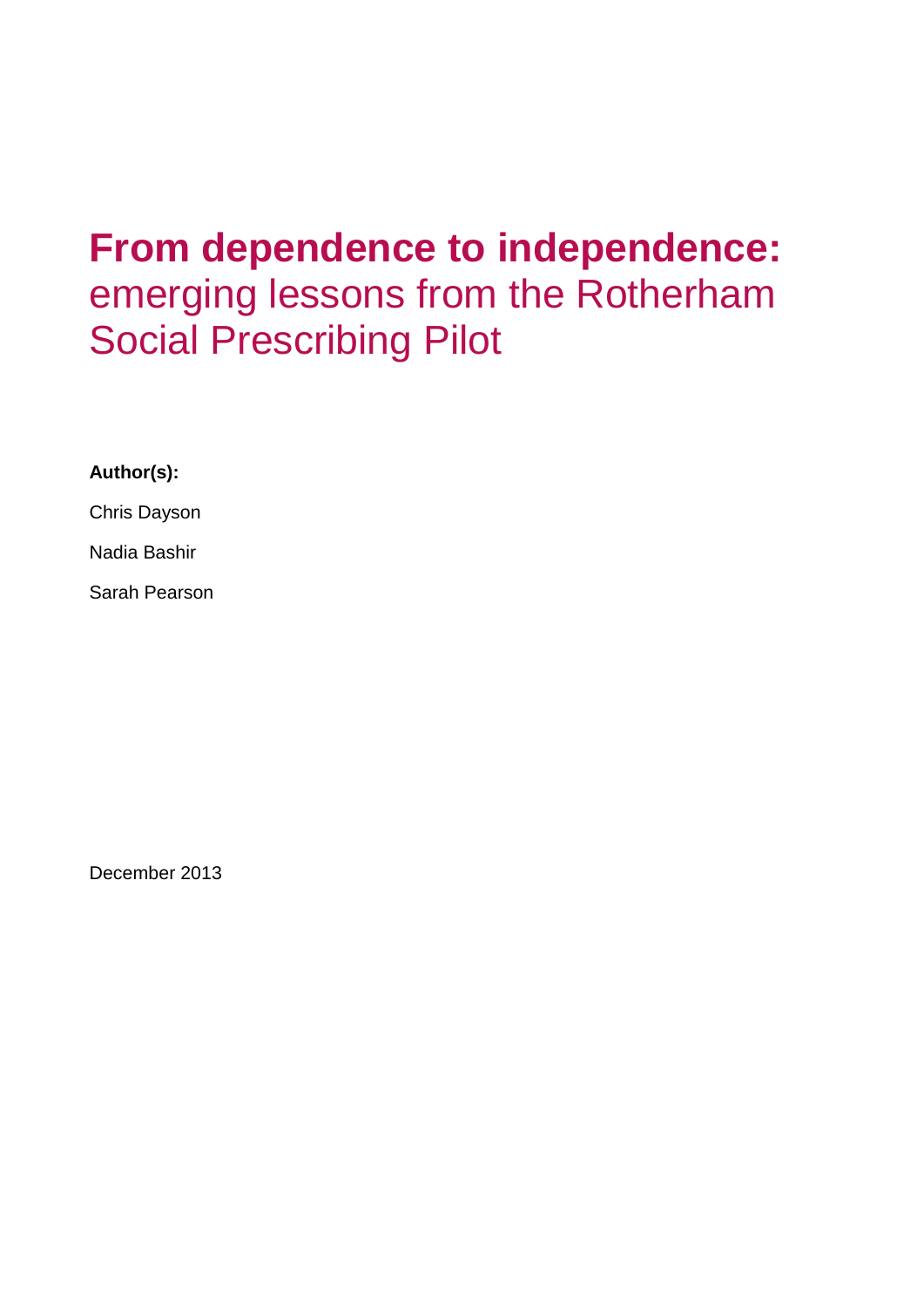## **Acknowledgements**

The Evaluation of the Rotherham Social Pilot is being undertaken by the Centre for Regional Economic and Social Research (CRESR) at Sheffield Hallam University, on behalf of Voluntary Action Rotherham (VAR) and funded by NHS Rotherham Clinical Commissioning Group. In completing this report we are grateful to interview participants from the public, voluntary and community sectors who gave up their time to participate in the study. We are particularly grateful to Linda Jarrold and Barry Knowles at VAR for their on-going support for the evaluation, and to Alex Henderson-Dunk and colleagues at the South and West Yorkshire and Bassetlaw NHS Commissioning Support Unit for the provision of NHS episode data referred to in this report.

#### **Contact information**

| <b>For CRESR</b> |                                                                                                  | <b>For VAR</b> |                                                                                               |
|------------------|--------------------------------------------------------------------------------------------------|----------------|-----------------------------------------------------------------------------------------------|
| Name:            | Chris Dayson<br><b>Research Fellow</b>                                                           | Name:          | Linda Jarrold<br>Adult Health and Social Care Development<br>Officer (VCS)                    |
| Address:         | Unit 10 Science Park<br><b>City Campus</b><br><b>Howard Street</b><br>Sheffield<br><b>S1 1WB</b> | Address:       | <b>Voluntary Action Rotherham</b><br>The Spectrum<br>Coke Hill<br>Rotherham<br><b>S60 2HX</b> |
| Tel:             | 0114 2253539                                                                                     | Tel:           | 01709 834449                                                                                  |
| Email:           | c.dayson@shu.ac.uk                                                                               | Email:         | linda.jarrold@varotherham.org.uk                                                              |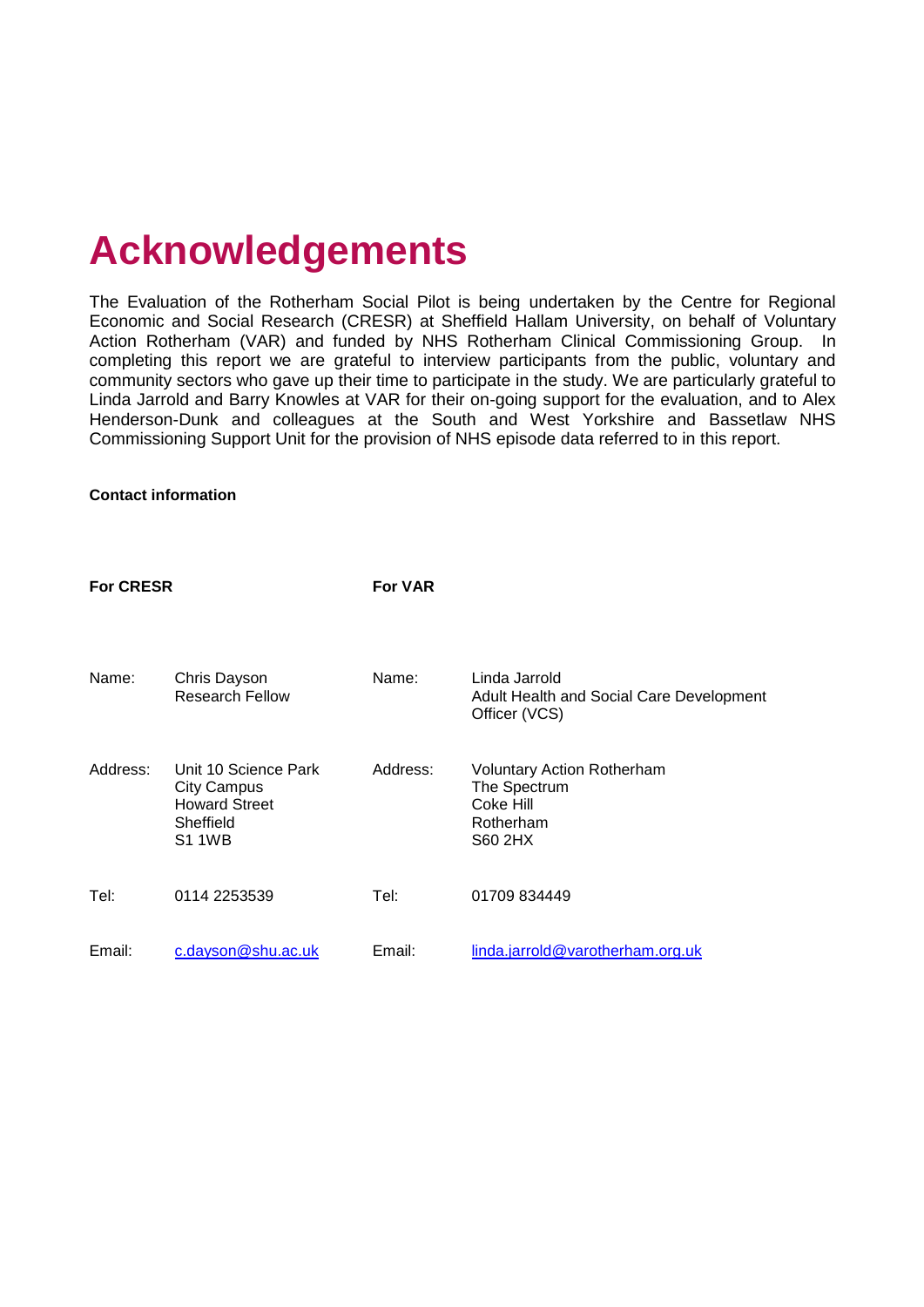## **Contents**

| Appendix 2: Overview of funded social prescribing services in Rotherham  32 |  |
|-----------------------------------------------------------------------------|--|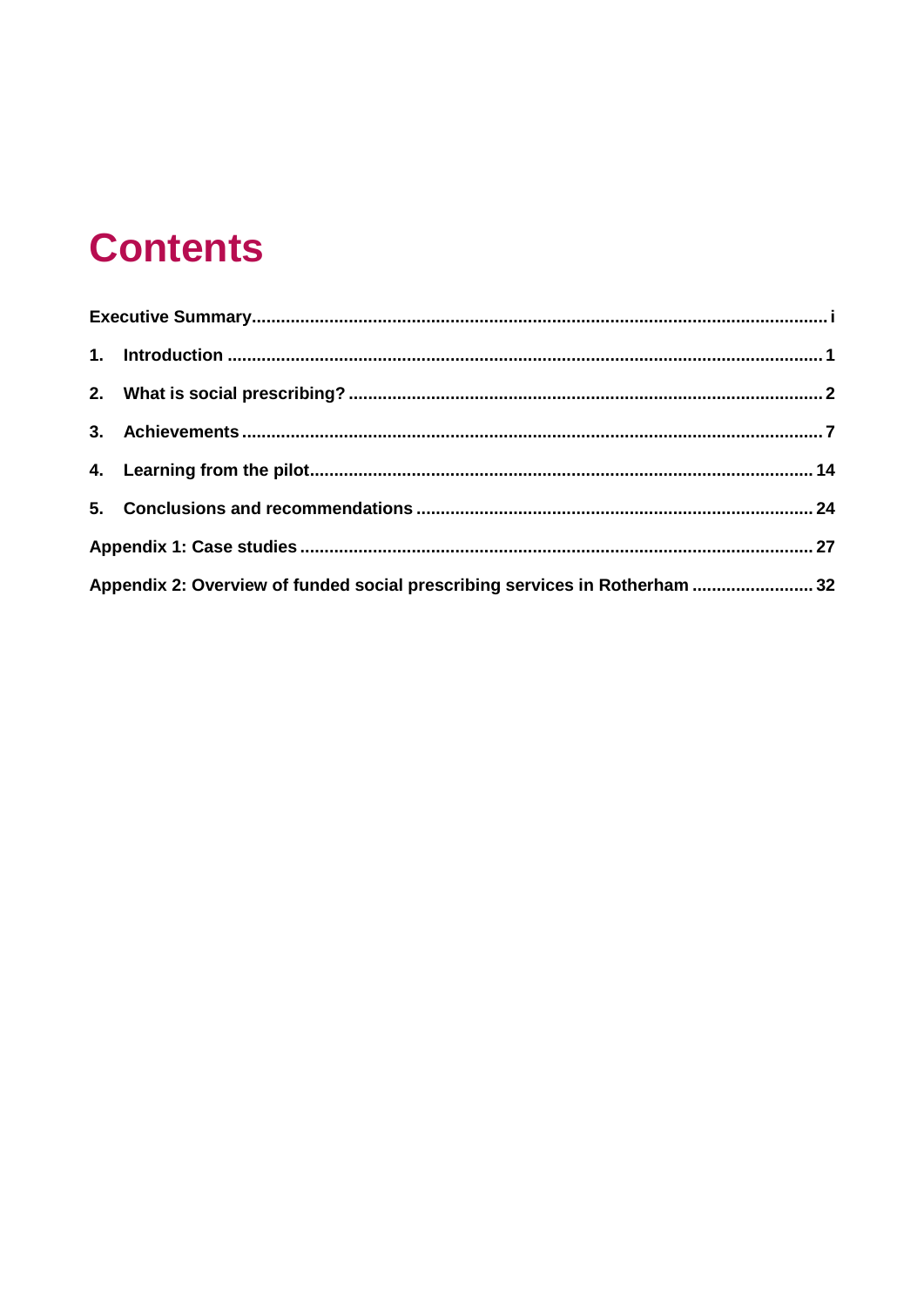## <span id="page-4-0"></span>**Executive Summary**

#### **Introduction**

This is the first report from the independent evaluation of the innovative Rotherham Social Prescribing Pilot being undertaken by the Centre for Regional Economic and Social Research (CRESR) at Sheffield Hallam University. The pilot is being delivered by Voluntary Action Rotherham (VAR) on behalf of NHS Rotherham CCG. It runs from April 2012 to March 2014 as part of a wider GP-led Integrated Case Management Pilot and aims to increase the capacity of GP practices to meet the non-clinical needs of their patients with long term conditions (LTCs). The pilot has received around £1m as part of a programme to provide 'additional investment in the community'.

#### **What is social prescribing?**

Solutions for improving the health and well-being of people from marginalised and disadvantaged groups that place greater emphasis on preventative interventions have become increasingly common in public policy. Social prescribing commissions services that will prevent worsening health for people with existing LTCs and reduce costly interventions in specialist care. It links patients in primary care and their carers with non-medical sources of support within the community. It is tailor-made for Voluntary and Community Sector (VCS) led interventions and can result in:

- better social and clinical outcomes for people with LTCs and their carers
- more cost efficient and effective use of NHS and social care resources
- a wider, more diverse and responsive local provider base.

#### **The Rotherham Social Prescribing Model**

The Rotherham Social Prescribing Model is based around a core team consisting of a Project Manager and five Voluntary and Community Sector Advisors (VCSAs) employed by VAR, and a grant programme, which funds additional capacity within the VCS, enabling the development of new community-based services:

- the Project Manager oversees the day-to-day running of the pilot, including management of the grant programme, and acts as a liaison between VCS providers and wider NHS structures.
- VCSAs provide the link between the pilot and multidisciplinary primary care teams. They receive referrals from GP practices of eligible patients and carers and make an assessment of their support needs before referring them on to appropriate VCS services.
- through the grant programme **23 VCOs have received grants** with a budgeted total value of £603,000. The grants enable these organisations to deliver a **menu of 33 separate social prescribing services**. These services **act a as a gateway** for Social Prescribing patients to access the broader range of services available through the wider VCS.

The pilot covers the whole of the borough of Rotherham. As such it is one of the largest of its kind, as the majority of social prescribing activity in the UK has a much smaller geographic focus.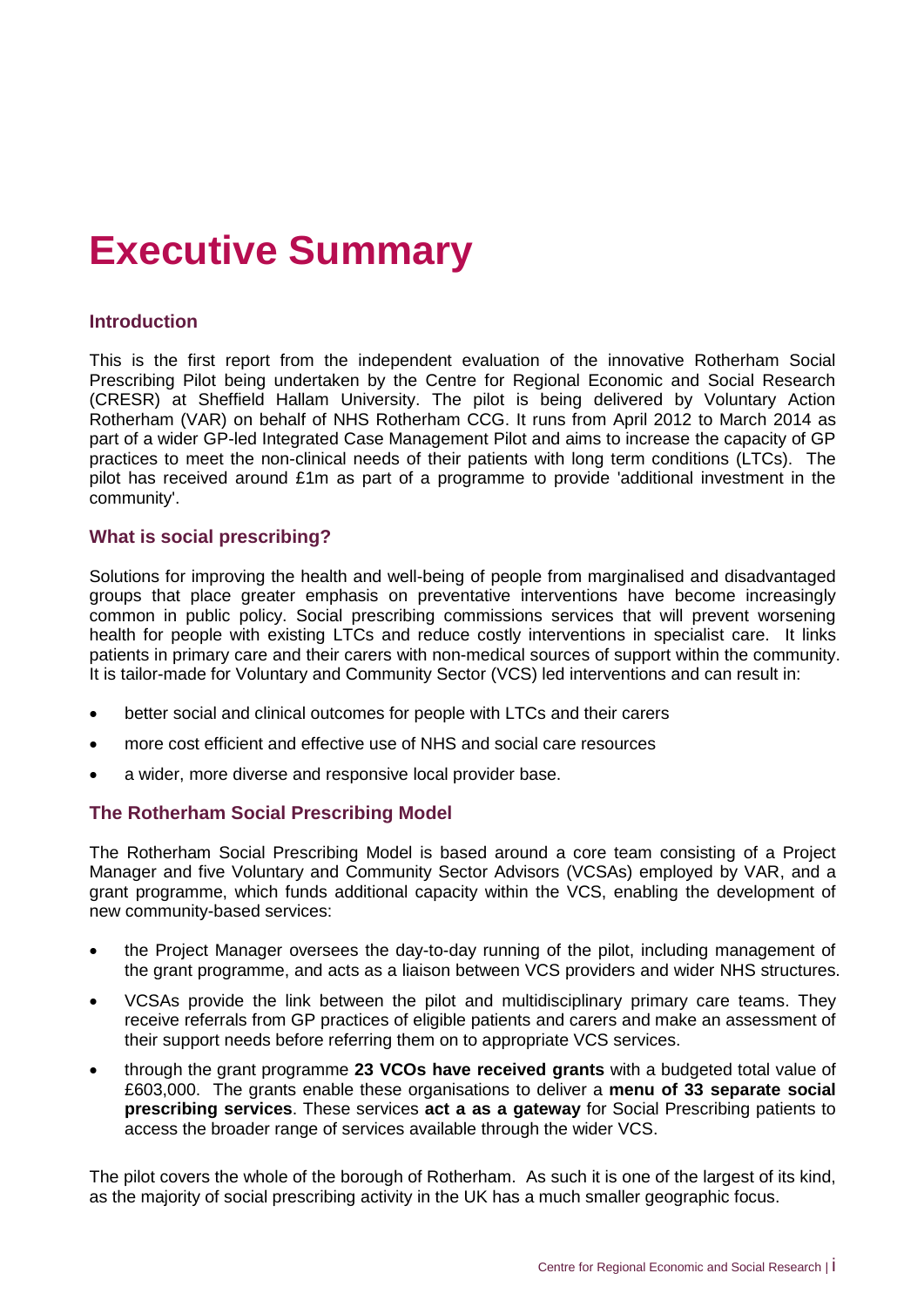#### **What has the Pilot achieved so far?**

#### *Referrals*

Since September 2012 the pilot has engaged with 28 GP Practices in Rotherham to receive referrals as part of the Case Management Pilot. Overall, **808 referrals were made in the first 12 months** compared to an initial target of 625. It is estimated that around 1,400 patients and carers will have engaged with the service by March 2014.

So far there have been **1,207 onward referrals to VCS services**. Of these 616 have been to services in receipt of direct funding through the pilot and a further 591 have been to services that have not received any funding through the pilot. The types of services most frequently accessed are:

- community based activity (268 referrals, 22 per cent of referrals)
- information and advice (187, 15 per cent)
- befriending (133, 11 per cent)
- community transport (106, nine per cent)

#### *Reducing hospital episodes*

The ability of the Pilot to demonstrate impact on patients' need for hospital based services is a key measure of its success. Analysis of hospital episodes has focussed on a cohort of 161 patients for whom data was available for the six months prior to and preceding their SPS referral. The cohort includes clients referred between August and December 2012. Reductions in three types of hospital episodes have been identified compared to the six months prior to referral:

- Accident and Emergency attendances reduced by 21 per cent
- hospital admissions reduced by nine per cent
- outpatient appointments reduced by 29 per cent.

At this stage it is not possible to attribute these changes directly to Social Prescribing but they should be interpreted as positive sign of the potential of the service to have an impact on reducing resources in the longer term.

#### *Social outcomes*

Patients' progress towards social outcomes is measured through an 'outcomes star' style tool developed specifically for the service. Initial analysis of this data shows that patients are making positive progress:

- 78 per cent made progress on at least one outcome after six months
- of the outcome categories scoring low (two points or less) at referral, 58 per cent recorded an increase after six months.

#### **What is the learning from the pilot?**

#### *Action learning*

The ability of the pilot to respond flexibly to the needs of clients and provider organisations has emerged as one of the strengths of the pilot. It is likely that this 'action learning' approach to delivery was enabled by the fact that the service was established as a pilot rather than a mainstream service.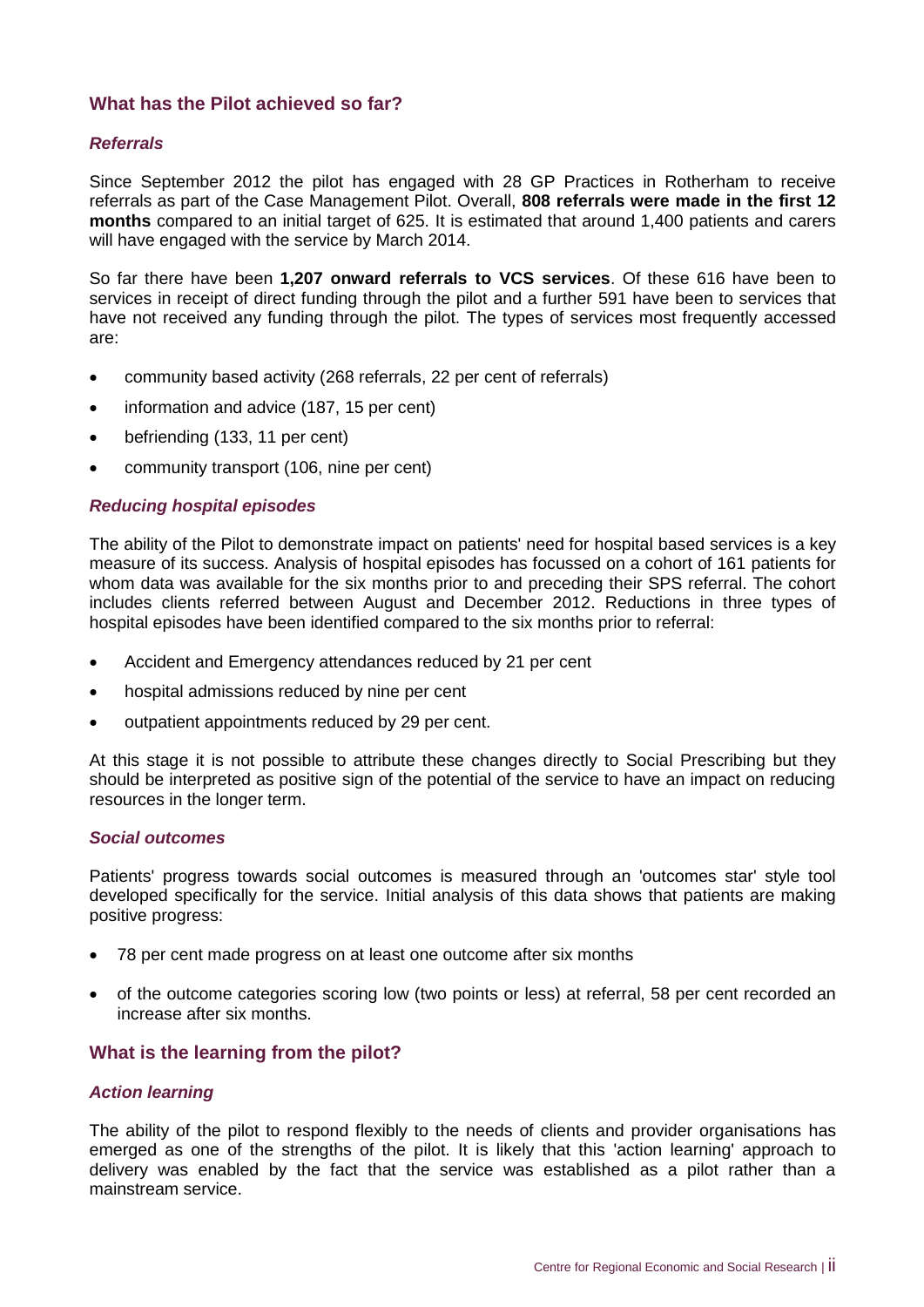#### *Effectiveness of the Rotherham Social Prescribing model*

VCS providers and public sector stakeholders were largely positive about the model of delivery and the role VAR plays in managing the pilot. VAR's understanding of and reach into the VCS across Rotherham means it is uniquely placed to co-ordinate the pilot. However, it was felt that the effectiveness of the pilot was limited by the risk stratification criteria used to determine eligibility for support. By focussing on the most intensive users of health services commissioners were missing an opportunity to achieve a greater number of preventative impacts.

#### *Additionality and added value*

The vast majority of VCS activities funded through the pilot are additional. Funding has been used to set-up new services that were not available before and to create additional capacity in existing services. The service has also enabled a number of VCS organisations to provide publicly funded health and social care services for the first time and has created a gateway to wider VCS provision that did not previously exist. This has had the cumulative effect of increasing the overall range, scope and volume of services available to patients with LTCs and their carers.

Public sector stakeholders highlighted the added value provided by the various VCS activities provided through the pilot. In particular they emphasised the benefits for public bodies beyond the CCG as commissioners of the pilot. The local authority, through benefits in the areas of social care and public health, were identified as direct beneficiaries even though they have not funded the pilot.

#### *Outcomes and impact*

Although the evidence for this report was collected relatively early on in the pilot a number of examples of outcomes and impact have emerged. These include: patients becoming more independent and able to access social prescribing activities with less intensive support; patients becoming better at managing their long term condition themselves; patients and carers feeling less socially isolated and enjoying more social interaction; and a general improvement in the quality of care available to patients as a result the case management approach. At this stage these provide an illustration of the types of outcomes and impact that might occur more widely as a result of social prescribing in the longer term.

#### *Sustainability and future funding*

Interview participants from the VCS and public sectors were asked to consider if, and how, the pilot and the activities it has supported could be sustained if funding for the pilot was not continued beyond March 2014. Respondents were clear that it would be very difficult to sustain the current model without core funding of some sort and withdrawing the services could lead to considerable disbenefits for patients.

#### **Conclusions**

- 1. **The CCG, GP practices and the wider NHS** benefit from the opportunity to refer patients with LTCs to community based services that complement traditional medical interventions. The pilot provides GPs with a gateway to these services and wider VCS provision. There are a number of signs that these interventions could help reduce demand on costly hospital episodes in the longer term.
- 2. **Other public sector bodies, particularly local authority public health and social care**, benefit from additional services that can be accessed by people with complex needs. Wider preventative benefits are likely to emerge over a longer period. There are strong links between the pilot's achievements and the borough's Health and Well-being Strategy.
- 3. **People with LTCs and their carers** benefit from an alternative approach to supporting. There is evidence that social prescribing clients are becoming more independent, have experienced a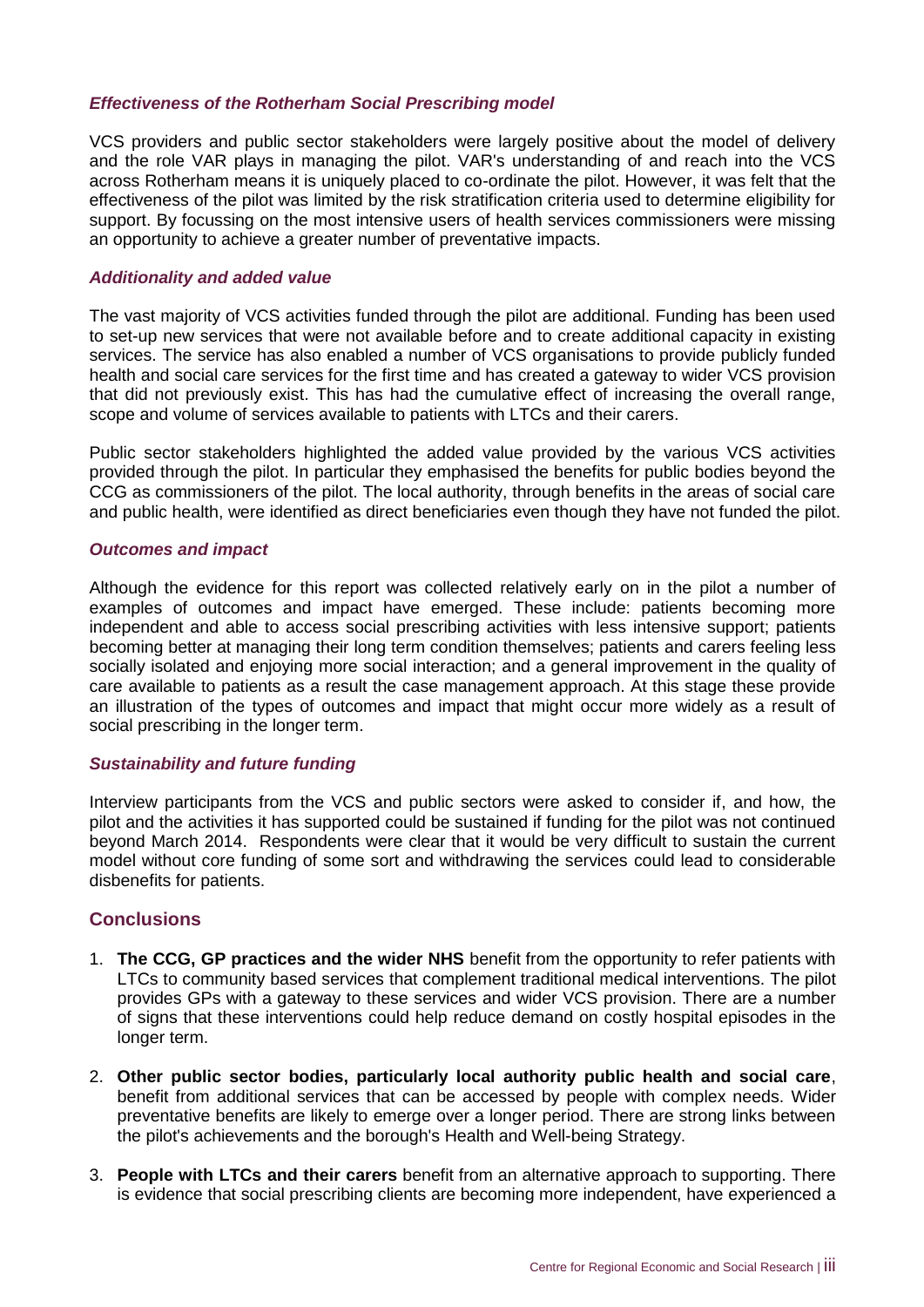range of positive outcomes associated with their health and well-being, and are becoming less socially isolated.

4. **Funded VCS providers** have benefited from the opportunity to broaden and diversify their provision for people with complex needs. It has enabled a number of smaller community level providers to engage with health commissioning for the first time, whilst enabling more established providers to test the effectiveness of new and innovative types of provision.

#### **Recommendations**

#### *Immediate recommendations*

- 1. Effective communication between VAR and VCS providers, and between VCS providers, is crucial to the ability of the pilot to function effectively. Consideration should be given to how **more frequent face-to-face contact between providers** can be facilitated.
- 2. The NHS and public sector partners **need to quickly provide a clear message about the future of the service**. The pilot has built up a considerable head of steam over the past 18 months but there is a danger that this could be lost if a decision about re-commissioning is not made soon.

#### *Longer term recommendations*

- 1. The **Pilot should be continued for at least another year**. This will provide sufficient time to identify the longer term outcomes and impacts of the service and provide a degree of financial stability for VCS providers at a time when the wider financial climate in which they are operating is quite volatile.
- 2. An extension to the pilot would benefit from funding from **the local authority (public health and/or social care) as well as the CCG**. Given the potential preventative benefits and the links to the Health and Well-being Strategy, this might be through the Integration Transformation Fund (ITF).
- 3. The **funding base of VCS providers could be diversified**. This includes direct payment and individual budget holders purchasing services, and self-funding of certain activities. If there is evidence of public sector resource savings, future social prescribing services could be commissioned through a social impact bond (SIB).
- 4. The option for the pilot to also **target patients who are less intensive users of health services** should be considered. This would enable a wider range of preventative benefits to be realised, particularly in areas such as mental health and well-being.
- 5. Future configurations of the Social Prescribing Service should **explore the feasibility of a more flexible referral and assessment model** with a view to assessing the cost efficiency and cost effectiveness of alternative approaches to co-ordinating provision.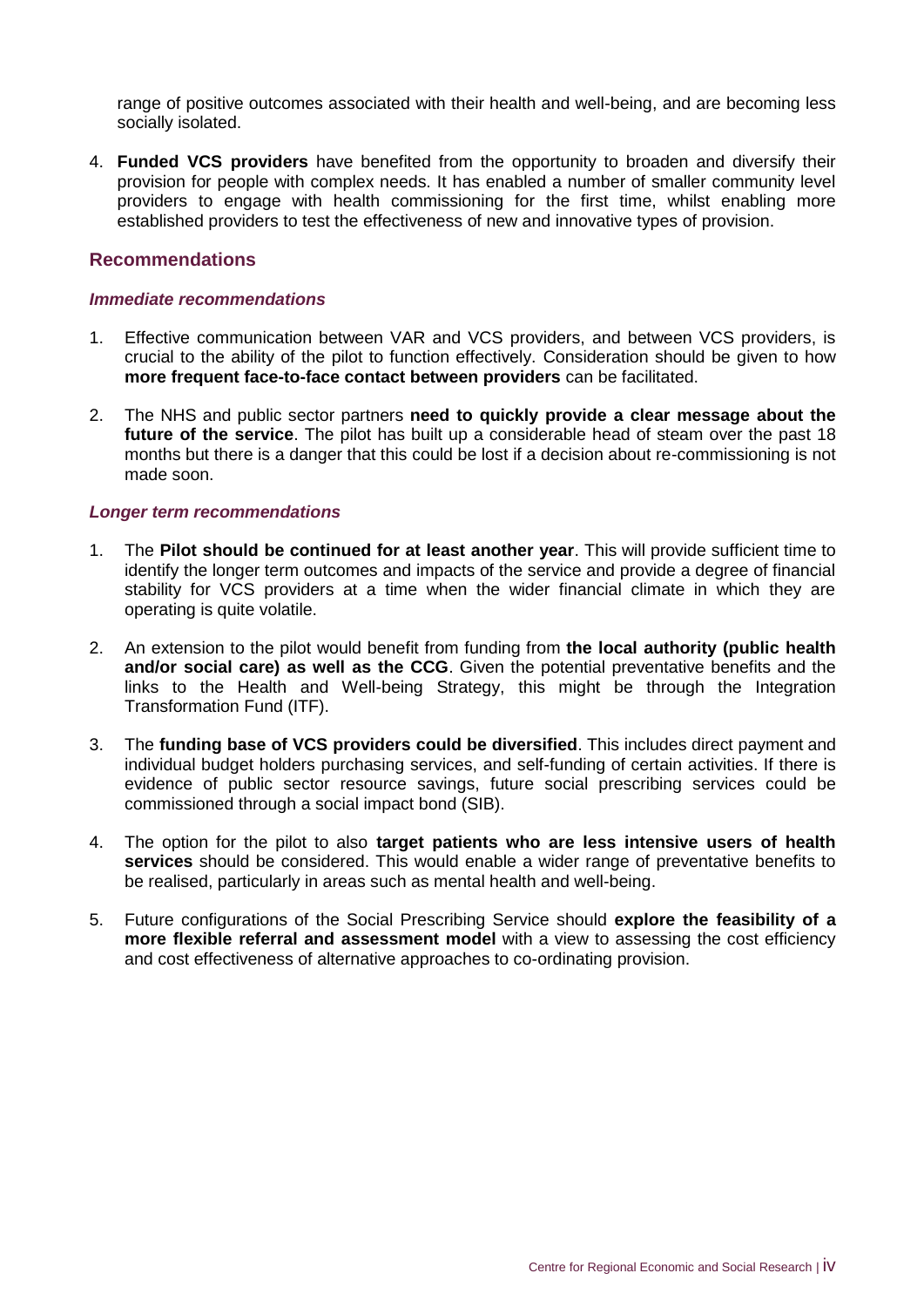<span id="page-8-0"></span>

This report is the first output from the independent evaluation of the innovative Rotherham Social Prescribing Pilot being undertaken by the Centre for Regional Economic and Social Research (CRESR) at Sheffield Hallam University. The pilot is being delivered by Voluntary Action Rotherham (VAR) in partnership with more than 30 local voluntary and community organisations (VCOs). It was commissioned by NHS Rotherham in April 2012 as part of a wider GP-led Integrated Case Management Pilot and aims to increase the capacity of GP practices to meet the non-clinical needs of their patients with long term conditions (LTCs), including support for their carers. At its core, the Rotherham Social Prescribing Pilot funds the provision of a voluntary and community sector (VCS) liaison service which:

- enables patients and their carers to **access support from local VCS organisations**, with a view to improving health and well-being, and their ability to self-manage conditions
- for the first time, contributes a **VCS perspective to the assessment of needs** and care planning for patients referred to multi-disciplinary Integrated Case Management Teams (ICMTs)
- builds capacity within the VCS, enabling **the development of new communitybased services** with the potential to improve health and well-being and promote self-help and independence.

The pilot will run until the end of March 2014, and has received around £1m of funding from NHS Rotherham as part of a programme to provide 'additional recurrent investment in the community' during the transition from the Primary Care Trust (PCT) to the Clinical Commissioning Group (CCG).

### **1.1. About the evaluation**

The evaluation began in June 2013 and will conclude in summer 2014. It has a number of key aims:

- assess the impact of the pilot for its various stakeholders
- assess whether the aims and outcomes of the project have been achieved
- provide analysis of costs-benefits and return on investment, including assessing the cost savings and efficiencies to the NHS
- assess the effectiveness of the service delivery model
- establish a business case for future funding.

This interim evaluation report will be followed by a final report in May/June 2014.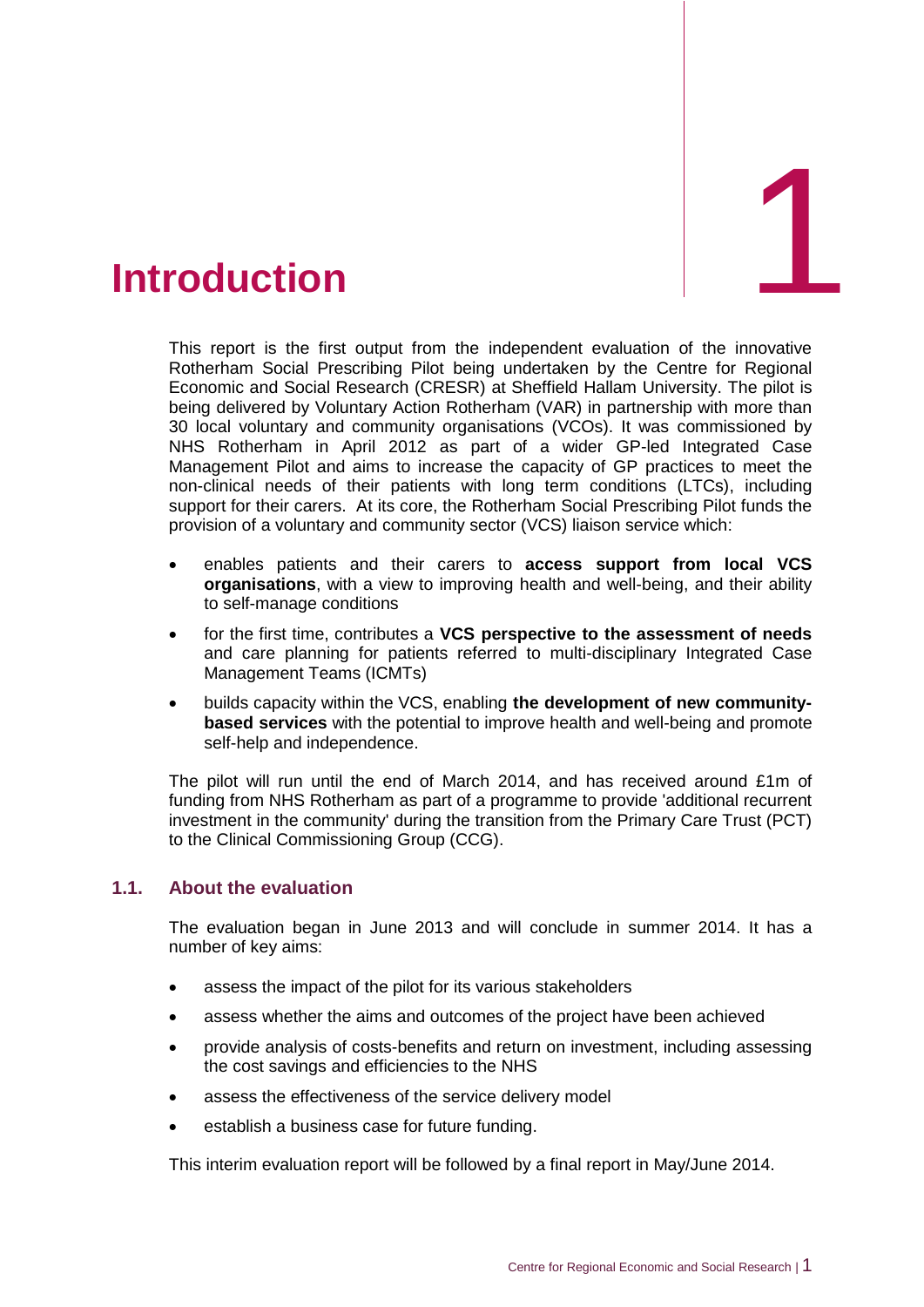### **1.2. About this report**

This interim evaluation report provides the **emerging findings from the pilot** based on the data collected and analysed so far. A final report and full assessment of impact will be published in summer 2014. This report draws on a variety of data sources to reflect on achievements and learning from the activities of the pilot to date:

- analysis of monitoring data collected by VAR
- analysis of hospital episodes data for a cohort of early beneficiaries of the pilot
- in-depth interviews with public sector stakeholders, project staff, and voluntary and community organisations (VCOs) delivering services
- case studies involving service beneficiaries.

The report is divided into the following chapters:

- Chapter 2 provides an introduction to social prescribing
- Chapter 3 provides an overview of the achievements of the pilot to date
- Chapter 4 discusses the learning to have emerged from the pilot so far
- Chapter 5 provides conclusions and recommendations, and outlines next steps for the evaluation
- Appendix 1 provides two detailed case studies of services provided through the pilot
- Appendix 2 provides a summary of all services funded through the pilot.

Some of the data presented in this report provided the basis of a presentation to NHS Rotherham CCG's 'Additional Recurrent Investment in the Community Event' on 16<sup>th</sup> October 2013 at which commissioners considered the case for continued funding for the Social Prescribing Pilot. The outcome of the re-commissioning process will be known early in 2014.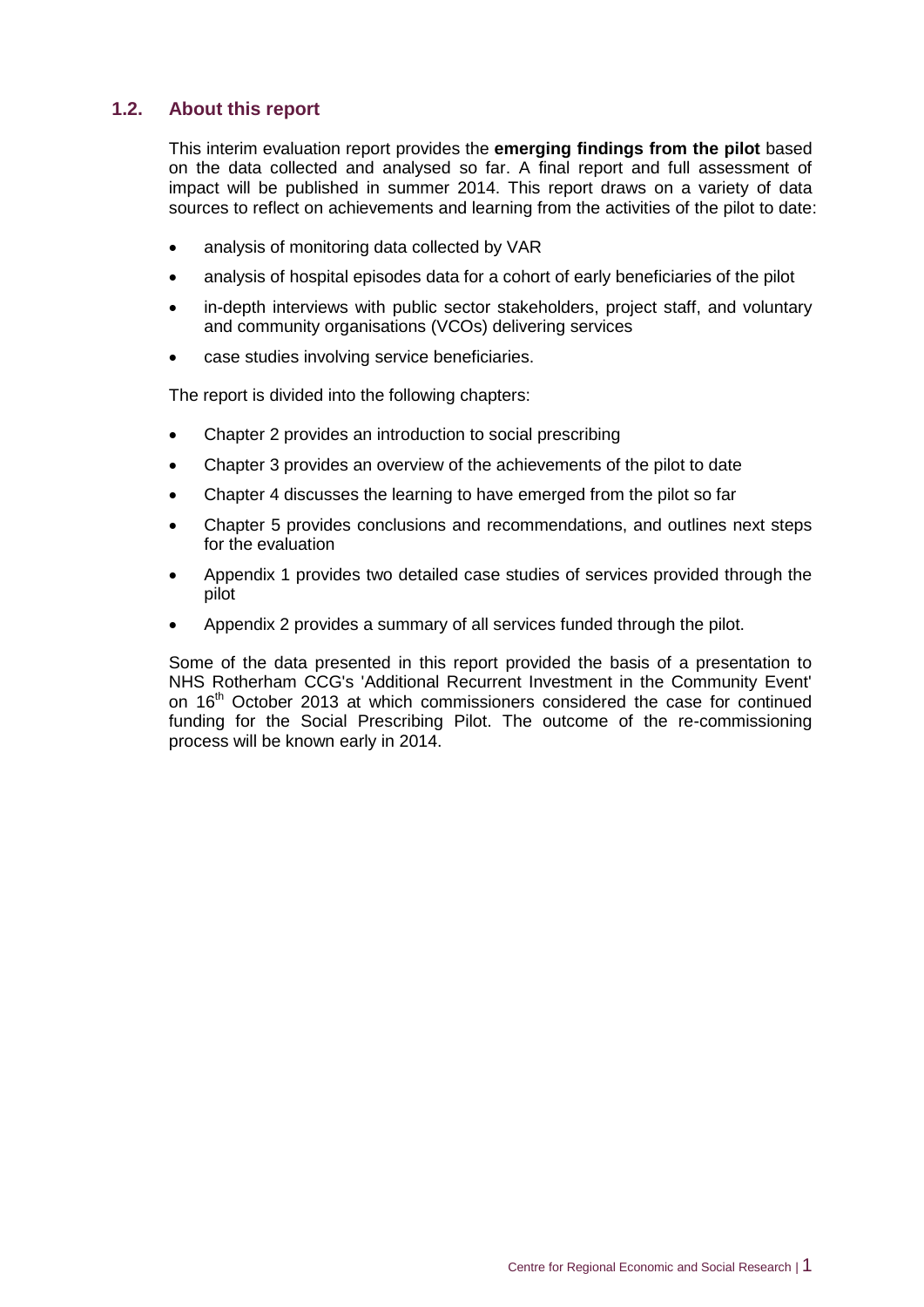2

## <span id="page-10-0"></span>2. **What is social prescribing?**

This chapter provides an introduction to social prescribing and discusses the context in which the Rotherham Pilot has been developed. It begins by discussing the main policy developments of the past few years before giving an overview of the ideas that underpin social prescribing and the different models that have been developed. It concludes by outlining the innovative social prescribing model in place in Rotherham, including the structures and processes that enable it to function effectively.

#### **2.1. Policy Context**

The pilot comes at an important time for the NHS at a local level. The announcement that GPs will take over the commissioning role previously undertaken by Primary Care Trusts (PCTs) was made in the 2010 White Paper, "Equity and Excellence: Liberating the NHS." It was part of wider Government moves to create a clinically driven commissioning system that is more sensitive to the needs of patients. The 2010 White Paper became law under the Health and Social Care Act 2012 in March 2012.

PCTs have been replaced by Clinical Commissioning Groups (CCGs) which will operate by commissioning healthcare services including:

- elective hospital care
- rehabilitation care
- urgent and emergency care
- most community health services
- mental health and learning disability services.

CCGs involve patients and healthcare professionals and operate in partnership with local communities and local authorities. Most CCGs have boundaries that are coterminous with local authorities. They have responsibility for coordinating emergency and urgent care services within their boundaries, and for commissioning services for unregistered patients who live in their area. All GP practices must belong to a clinical commissioning group.

In addition to these developments, the Marmot Review (2010) has been particularly influential in shaping health policy at all levels. The Review found that people in the poorest neighbourhoods die sooner and spend more of their lives with a disability. As a result, people who live in deprived communities, or who are marginalised in terms of access to health and wellbeing information, support and services in other ways, are more likely to: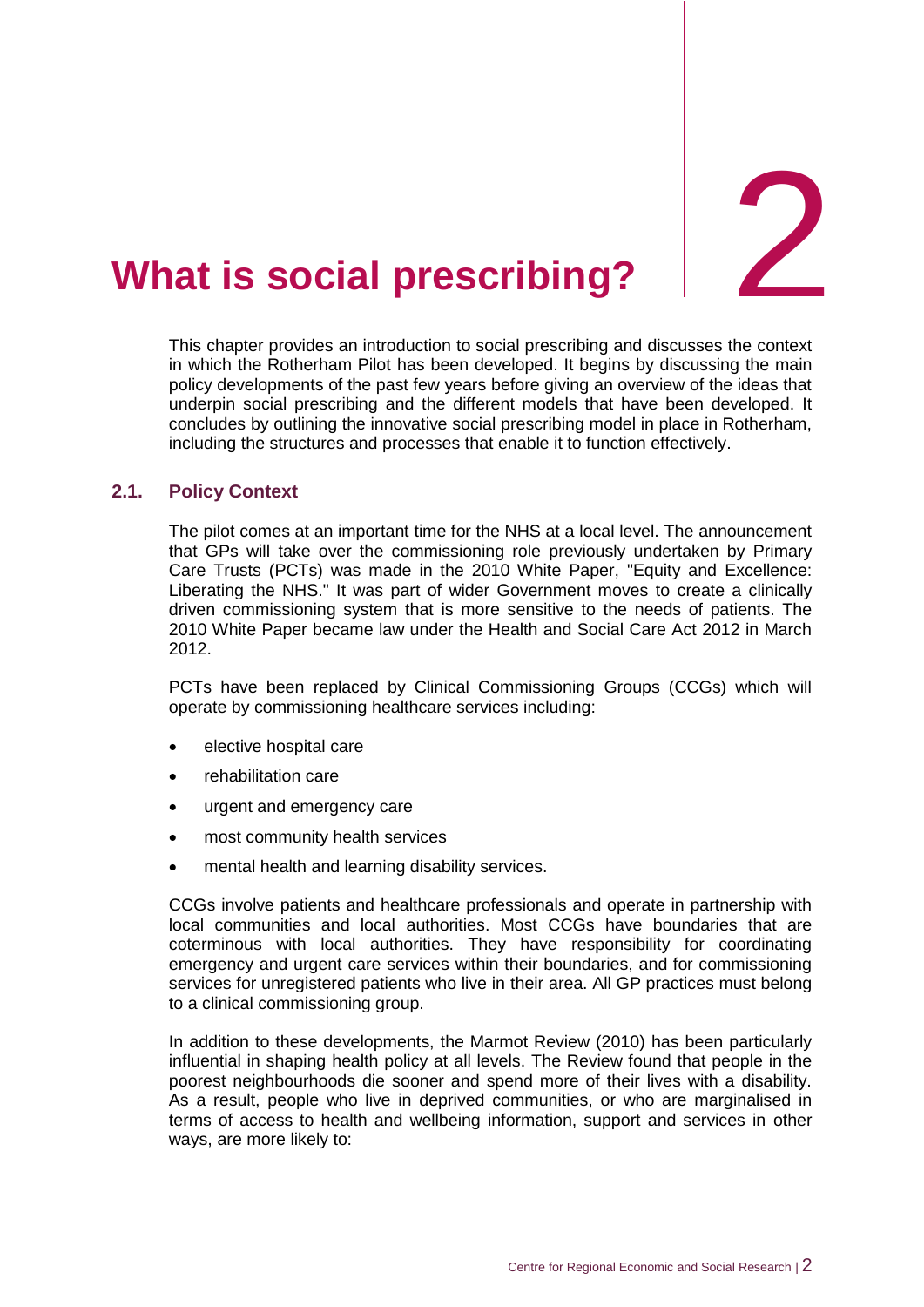- present late with Long Term Conditions (LTCs)
- require emergency or unscheduled care
- experience greater co-morbidity
- be less likely to attend routine GP appointments for reviews of their condition and attend specialist clinics and outpatient appointments.

These factors combine to make these patients more complex to manage clinically, and increase their risk of experiencing complications associated with poor management of their condition. It also results in higher than average use of emergency care, unscheduled care and complex clinical interventions and is, ultimately, a greater cost burden to the State.

#### **2.2. An introduction to social prescribing**

Solutions for improving the health and well-being of people from marginalised and disadvantaged groups that place greater emphasis on preventative interventions have become increasingly common in public policy. This is reflected in the public health white paper, 'Healthy Lives, Healthy People', which states:

*"...it is not better treatment, but prevention – both primary and secondary... which is likely to deliver greater overall increases in healthy life expectancy."* 

One such solution, often referred to as social prescribing, focuses on secondary prevention by commissioning services that will prevent worsening health for people with existing LTCs, and reduce costly interventions in specialist care. Social prescribing links patients in primary care and their carers with non-medical sources of support within the community. It is tailor-made for VCS led interventions and can result in:

- better social and clinical outcomes for people with LTCs and their carers
- more cost efficient and effective use of NHS and social care resources
- a wider, more diverse and responsive local provider base.

As such, social prescribing provides GPs with a non-medical option that can operate alongside existing treatments and enable a more holistic approach to improving health and well-being.

#### **2.3. Models of social prescribing**

Social prescribing interventions can vary enormously, but often include:

- condition management programmes that provide support in areas such as education; managing pain and fatigue; healthy eating; exercise; emotional support; support for self-care; understanding care pathways; and self-help groups
- health and well-being support through activities such as interactive craft groups; interactive music sessions for people with dementia; community gardening projects; men's peer support groups; healthy cooking clubs; walking groups; specialist yoga; chair-based exercise; and assistive technology support
- support to access or maintain employment, education or wider community participation; including one-to-one support, group work, social activities, training,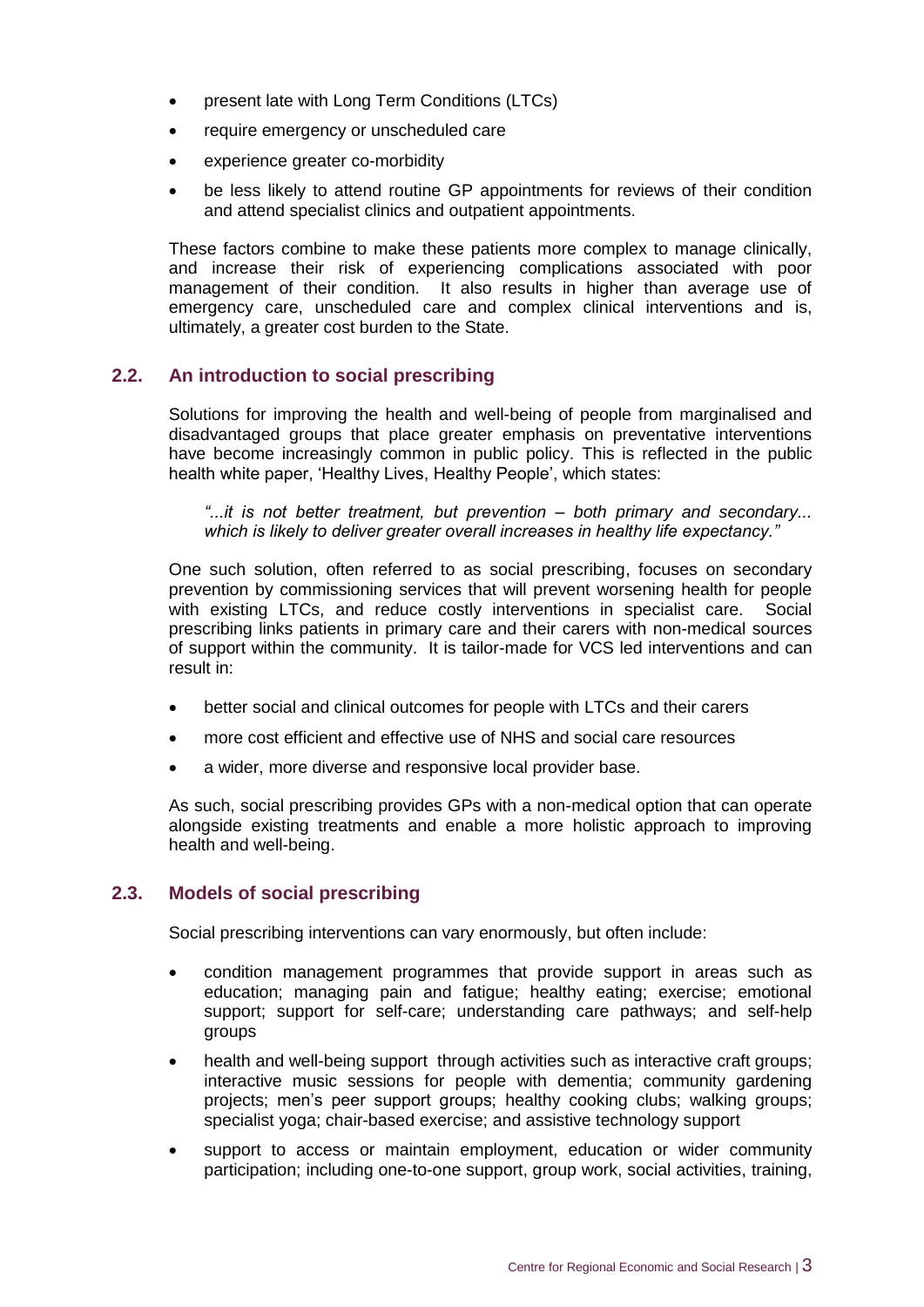apprenticeships, support to access community facilities, and community transport

- emotional and practical support through intervention such as peer mentoring; stroke communication groups; welfare rights and benefits advice; signposting; befriending; dementia cafes; gym buddies; support with aids and adaptations; handyperson services; and language support for people with learning disabilities or from BME communities
- specific support for carers, including respite care; short breaks; therapeutic activities; emotional and practical support, including peer support groups; and advice, information and guidance
- volunteering opportunities, such as peer mentors, befrienders, and community car drivers.

Social prescribing delivery models typically involve dedicated workers whose role is to liaise with providers and enable referred patients and carers to access the service prescribed. This might include assistance with overcoming practical barriers, moral support or confidence building activities. Social prescribing can therefore be appropriate in a variety of circumstances:

- when a medical intervention is unlikely to work and a social intervention could be more appropriate
- the patient appears to need alternative ways to channel their energies
- the patient or carer could benefit from more integration or involvement with their local community
- when empowerment or self-help might enable a patient or carer to resolve their own difficulties.

### **2.4. Evidence in support of social prescribing**

There is growing evidence that social prescribing works: evidence from similar pilot projects undertaken in the UK suggests that real changes can be identified after 18- 24 months. Outcomes include:

- improved health and quality of life
- increased patient satisfaction
- fewer primary care consultations
- reduction in visits to outpatients and Accident and Emergency
- decrease in use of hospital resources.

Measuring progress against these and other linked outcomes will be a key test of the Rotherham Social Prescribing Pilot's success, in particular the ability of local VCS providers to meet the needs of patients with LTCs and become a more integral part of mainstream health and social care provision in the borough in the future.

#### **2.5. The Rotherham Social Prescribing model**

The Rotherham Social Prescribing Pilot was commissioned by NHS Rotherham as part of a GP-led Integrated Case Management Pilot. It aims to increase the capacity of GPs to meet the non-clinical needs of patients with complex long term conditions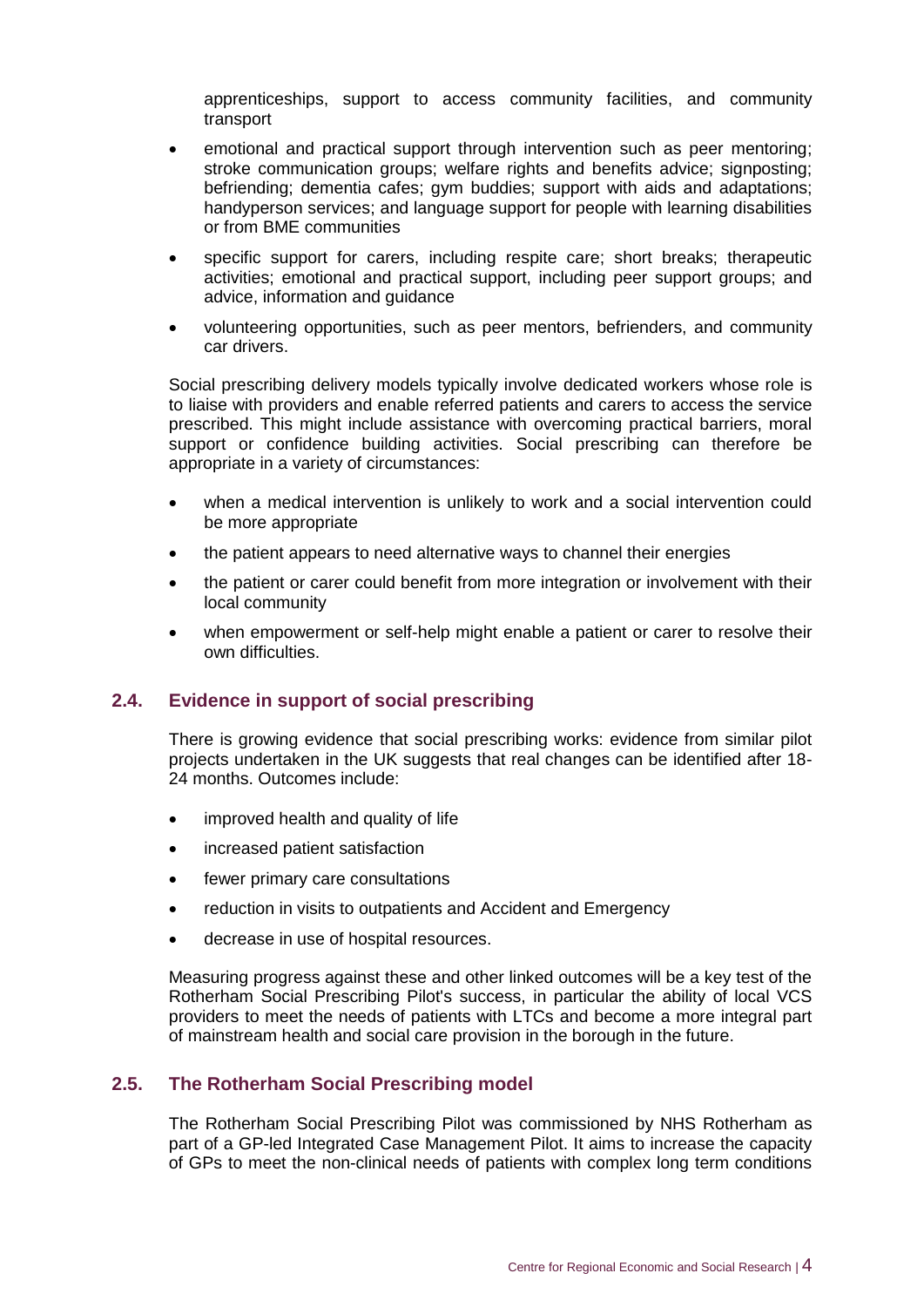(LTCs) who are the most intensive users of primary care resources. <sup>1</sup> Specific support for the carers of case managed patients is also provided. The Pilot has received funding of £1.1 million between April 2012 and March 2014 to provide a voluntary and community sector (VCS) liaison service for the whole borough which:

- enables patients and their carers to access support from local VCS organisations
- contributes a VCS perspective to the assessment of needs and care planning for patients referred to multi-disciplinary integrated case management teams (ICMTs)
- funds additional capacity within the VCS, enabling the development of new community-based services.

45 per cent of the funding covers the core cost of developing and running the pilot, with the remaining 55 per cent providing a grant funding pot for a 'menu' of VCS activities. The key components of the service are described below. Diagrammatic representation of the model is provided in figure 2.1 (overleaf).

A core team consisting of a Project Manager and five Voluntary and Community Sector Advisors (VCSAs) is employed by VAR. The Project Manager's role is to oversee the day-to-day running of the pilot, including management of the grant programme, and acting as a liaison between VCS providers and wider NHS structures. The VCSA role provides the link between the pilot and the multidisciplinary ICMTs. They receive referrals from GP practices of eligible patients and carers and make an assessment of their support needs before referring them on to appropriate VCS services. The assessment typically takes place during a home visit where the VCSA will talk through the patient's needs and discuss the options available to them through social prescribing. VSCAs also form part of the ICMT and attend meetings when social prescribing patients are being discussed.

-

 $1$  A risk stratification tool is used to identify the five per cent most intensive users of services: these patients and their carers are eligible for case management and can access social prescribing.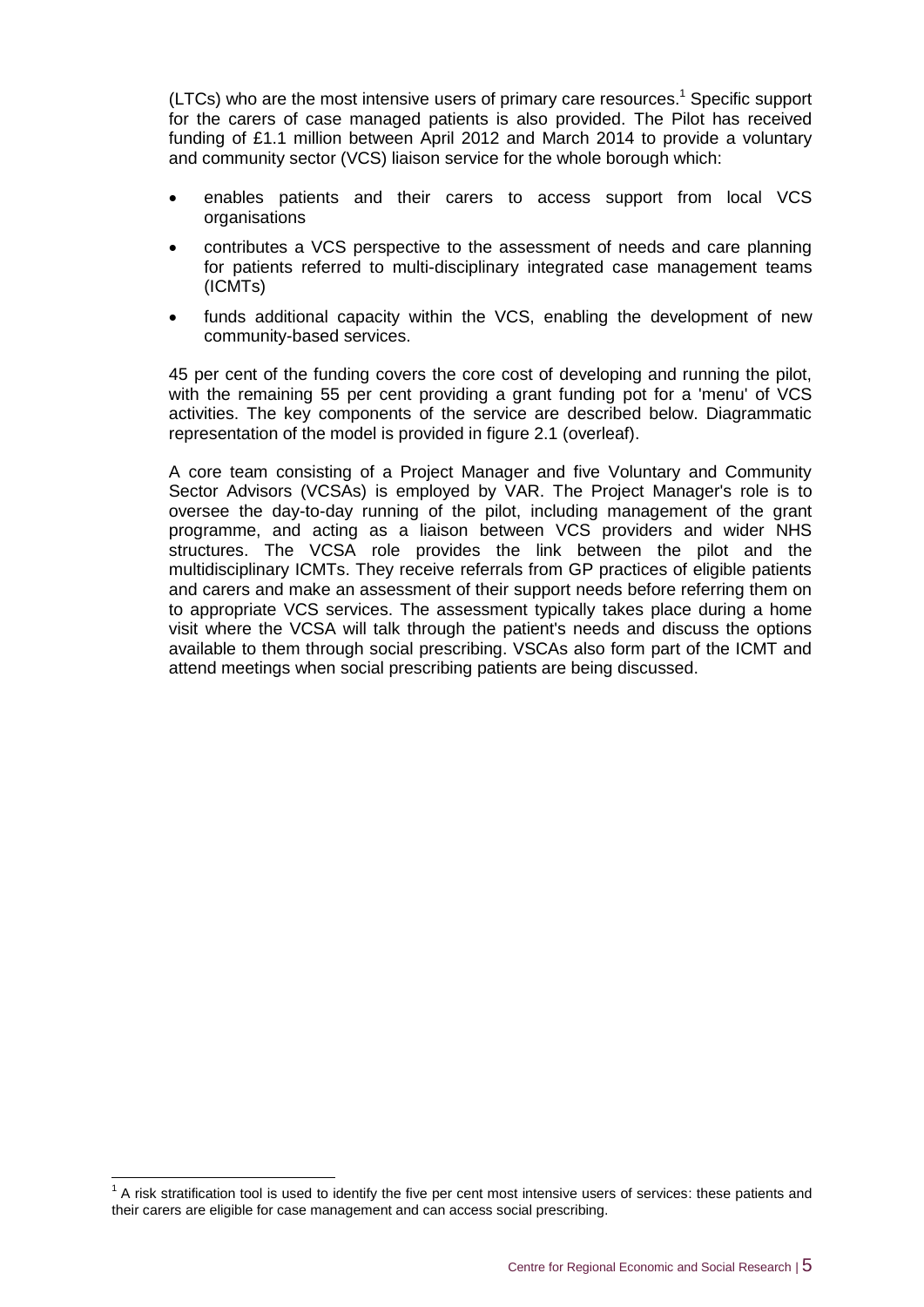

**Figure 2.1: The Rotherham Social Prescribing Model**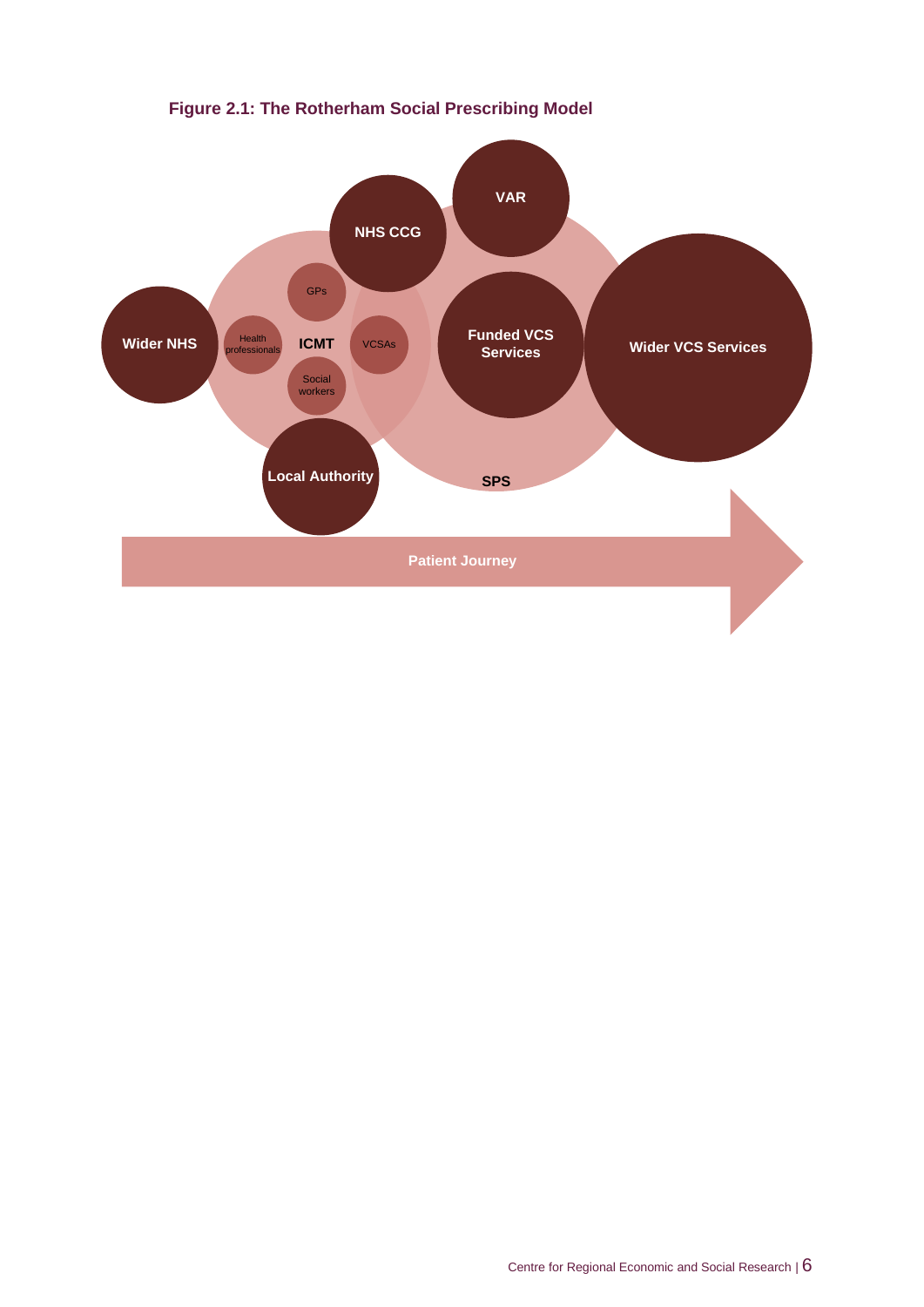<span id="page-15-0"></span>

This chapter considers the achievements of the Rotherham Social Prescribing Pilot since it commenced in April 2012. It summarises the inception and development process, provides an overview of the different VCS providers commissioned to deliver services through the pilot, highlights referral patterns to date, and discusses the evidence base regarding the impact of the pilot.

#### **3.1. The inception and development process**

Although the Social Prescribing Pilot was commissioned in April 2012 the first referrals to the pilot were not made until August 2012 and the majority of VCS services did not commence until January 2013 or later. Prior to this time was spent getting the pilot up and running. This included recruiting a Project Manager and the VCSAs; developing relationships with GP practices and Case Management Teams, including raising awareness of the pilot and the benefits of social prescribing for patients and carers; developing programme management systems, including a commissioning framework and grant monitoring systems (including a bespoke database); work to understand need, gaps in existing provision; and identifying and developing partnerships with the range of potential VCS providers across the borough.

It is also important to recognise the role Voluntary Action Rotherham (VAR) played in setting-up the Social Prescribing Pilot (i.e. prior to it being commissioned). This involved working closely with Rotherham NHS partners to establish the business case for the pilot and developing a model of provision that could be embedded in the Case Management Pilot. VAR also ensured local VCS partners were aware of the proposals for the pilot and were able to provide input at key stages in the development process.

#### **3.2. Voluntary and Community Sector providers**

The pilot has commissioned services in two phases. The first phase was in autumn 2012 through which ten VCOs were commissioned to deliver social prescribing services. Some of these services began receiving patients towards the end of 2012 (November/December) but the majority did not commence until January 2013 onwards. The second phase was in spring 2013 through which a further 13 VCOs were commissioned to deliver services. These services began receiving patients from June 2013 onwards. Overall 23 VCOs have received grants to deliver a menu of 33 separate social prescribing services. The budgeted value of these grants, to the end of March 2014, is £603,000. This includes direct grants to the value of £544,000 and a 'floating fund' of £59,000, available for a range of non-grant funded services to be 'spot purchased'. Overall, funding for VCS commissioned services accounts for 55 per cent of the total project budget.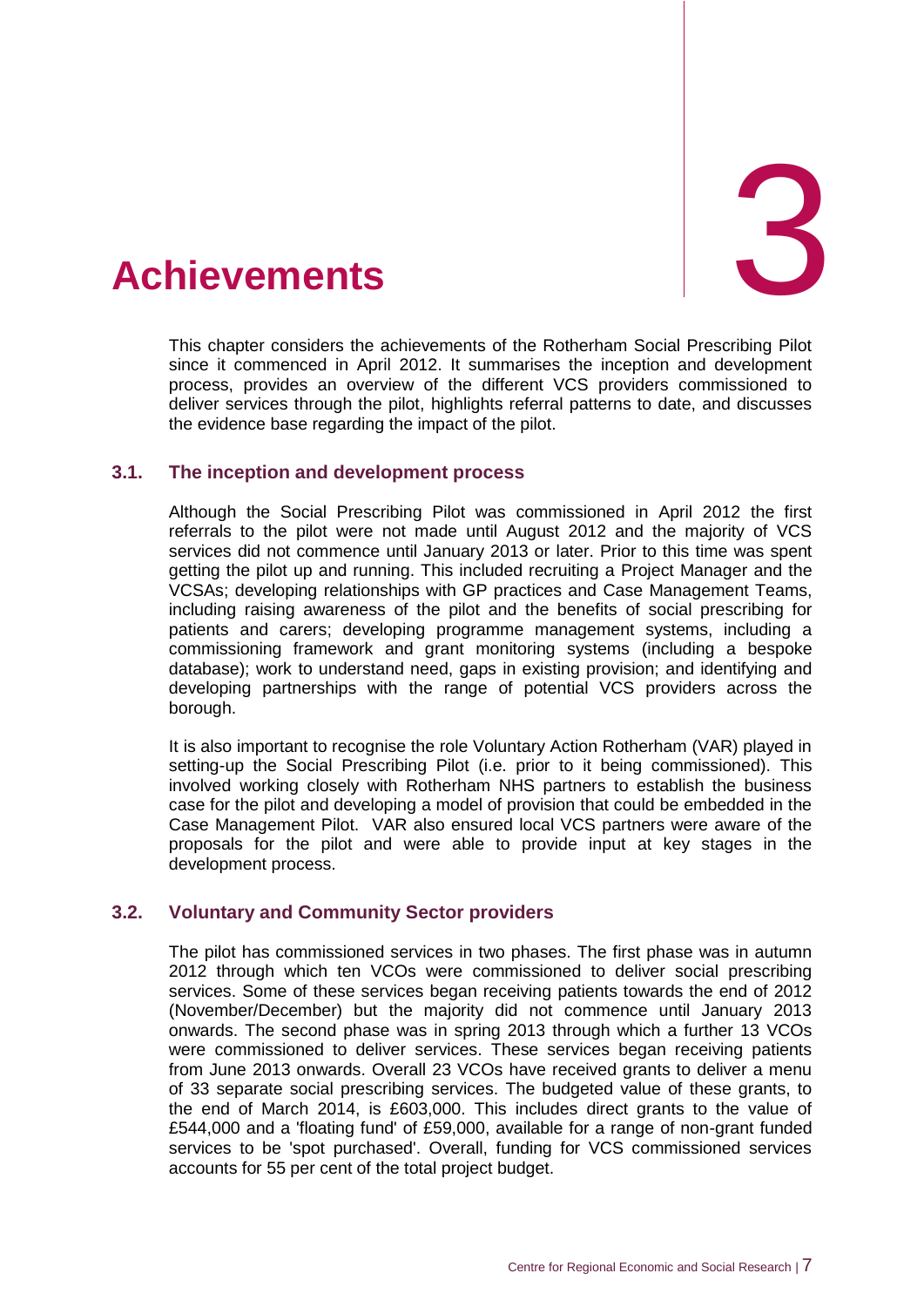An overview of services provided through the pilot, including the number of referrals to each service (at the end of October 2013), is provided in table 3.1. A more detailed summary is available in Appendix 2.

| <b>Service provider</b>                                    | Type of service or activity                                              | No of referrals                                |
|------------------------------------------------------------|--------------------------------------------------------------------------|------------------------------------------------|
| Active Independence                                        | Peer advocacy with volunteering opportunities                            | 27                                             |
|                                                            | Group activity/mobility sessions                                         | 34                                             |
| <b>Active Regen</b>                                        | Senior peer mentoring - 'Active Friends' buddy<br>scheme                 | N/A                                            |
|                                                            | Advice and Information                                                   | 139                                            |
| Age UK                                                     | <b>Reablement service</b>                                                | 31                                             |
|                                                            | <b>Befriending service</b>                                               | 81                                             |
| <b>Alzheimer's Society</b>                                 | Dementia Support Worker Service                                          | 45                                             |
|                                                            | Dementia Volunteer Befriending service                                   | 27                                             |
| <b>British Red Cross</b>                                   | Volunteer-led befriending and enabling service                           | 34                                             |
|                                                            | Enabling and support service                                             | 79                                             |
| <b>Crossroads Care</b>                                     | Respite service (linked to Carers Looking after<br>Me Course)            | Begins Jan 14                                  |
| <b>Elmet Archaeological</b><br><b>Services</b>             | Drop-in reminiscence group                                               | 10                                             |
| <b>High Street Centre</b><br>(Rawmarsh)                    | <b>Activities Co-ordinator</b>                                           | 17                                             |
| <b>Kimberworth Park</b><br><b>Community Partnership</b>    | Home visits and referral to community<br>activities                      | 57                                             |
| <b>Lost Chord</b>                                          | Music sessions for people with dementia<br>(delivered at dementia cafes) | 10 sessions<br>$(30-50$ people<br>per session) |
| Montgomery Hall (Wath)                                     | Activity Co-ordinator at Montgomery Hall                                 |                                                |
| <b>Rotherham Community</b><br>Transport                    | Volunteer driver scheme and improved<br>booking and scheduling service   | N/A                                            |
| <b>Rotherham Ethnic Social</b><br><b>Care Organisation</b> | Two group activity programmes for BME<br>carers                          | 9                                              |
|                                                            | <b>Home Exercise visits</b>                                              | 27                                             |
| <b>Rotherham United</b><br><b>Community Sports Trust</b>   | New York Stadium activity sessions                                       | 87                                             |
|                                                            | Community based activity sessions                                        | Begins Jan 14                                  |

#### **Table 3.1: Summary of funded social prescribing services in Rotherham**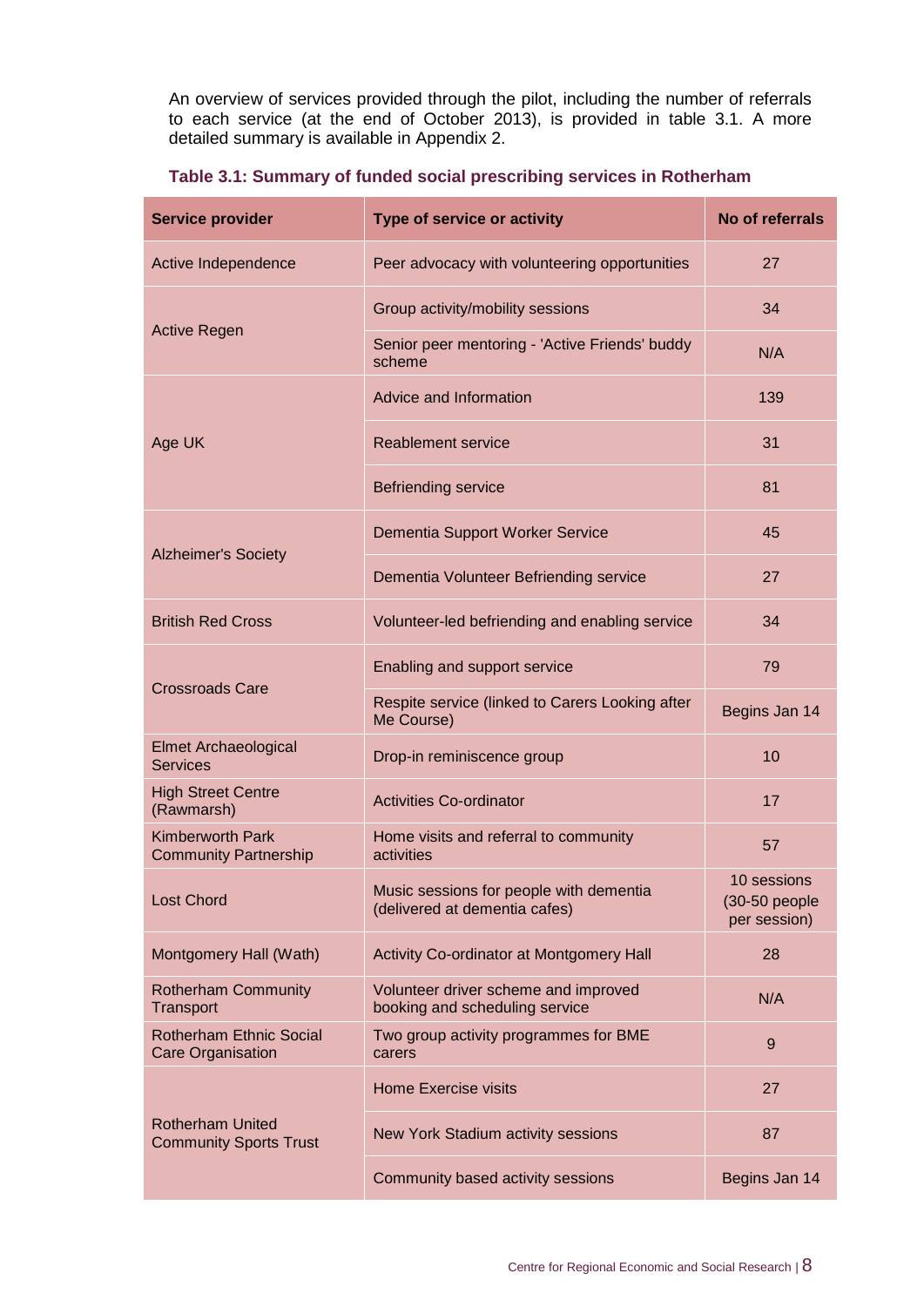| <b>Royal Voluntary Service</b>                                          | Volunteer-led good neighbours befriending<br>and enabling scheme                                          | 15             |
|-------------------------------------------------------------------------|-----------------------------------------------------------------------------------------------------------|----------------|
| <b>Satori Counselling</b>                                               | One-to-one therapeutic counselling and<br>additional group work sessions                                  | 12             |
| Self-Management UK                                                      | Caring with Confidence course                                                                             | 13             |
| Sense                                                                   | Sensory art & craft group sessions                                                                        | 25             |
| South Yorkshire Centre for                                              | One-to-one Support Worker personal service                                                                | 82             |
| <b>Inclusive Living</b>                                                 | Facilitated 'afternoon tea' sessions                                                                      | 50             |
| Surehealth                                                              | Community based Tai Chi classes                                                                           | 23             |
| <b>Tassibee</b>                                                         | One-to-one peer advocacy and enabling<br>service for BME women                                            | 13             |
| <b>Titans Community</b><br>Foundation                                   | Home visits from Rotherham Titans first team<br>players/Group activities at Clifton Lane Sports<br>Ground | 26             |
| <b>Unity Centre</b>                                                     | Group activity sessions for Asian men                                                                     | $\overline{4}$ |
| Complimentary Therapy and social group<br>Universal Embrace<br>sessions |                                                                                                           | 96             |

### **3.3. Social prescribing referrals**

#### *Referrals-in to social prescribing*

Since the pilot became operational in September 2012 it has actively engaged with 28 (out of 36) GP Practices in Rotherham to receive referrals to the service from ICMTs as part of the Case Management Pilot. Overall, 808 referrals were made in the first 12 months compared to an initial target of 625. Based on current referral patterns, it is estimated that around 1,400 patients and carers will have engaged with the service by the time the pilot concludes in March 2014.

So far, the vast majority of referrals have been of patients in the older age groups:

- 66 per cent were aged 75 and over
- 38 per cent were aged 85 and over
- only 11 per cent were aged under 60.

However, there are some signs that younger people are being referred to the service, particularly as ICMTs move down the risk register to identify suitable beneficiaries: since March 2013 there has been a four per cent increase in the number of referrals from the 60-70 age group. Other process measures highlight the vulnerable nature of the Social Prescribing client group: 42 per cent live alone and 37 per cent have an informal carer.

To date, referrals of individuals from black and minority ethnic (BME) communities have been comparably low, accounting for only five per cent of patients. In light of this, the service team have taken a number of steps to understand the social and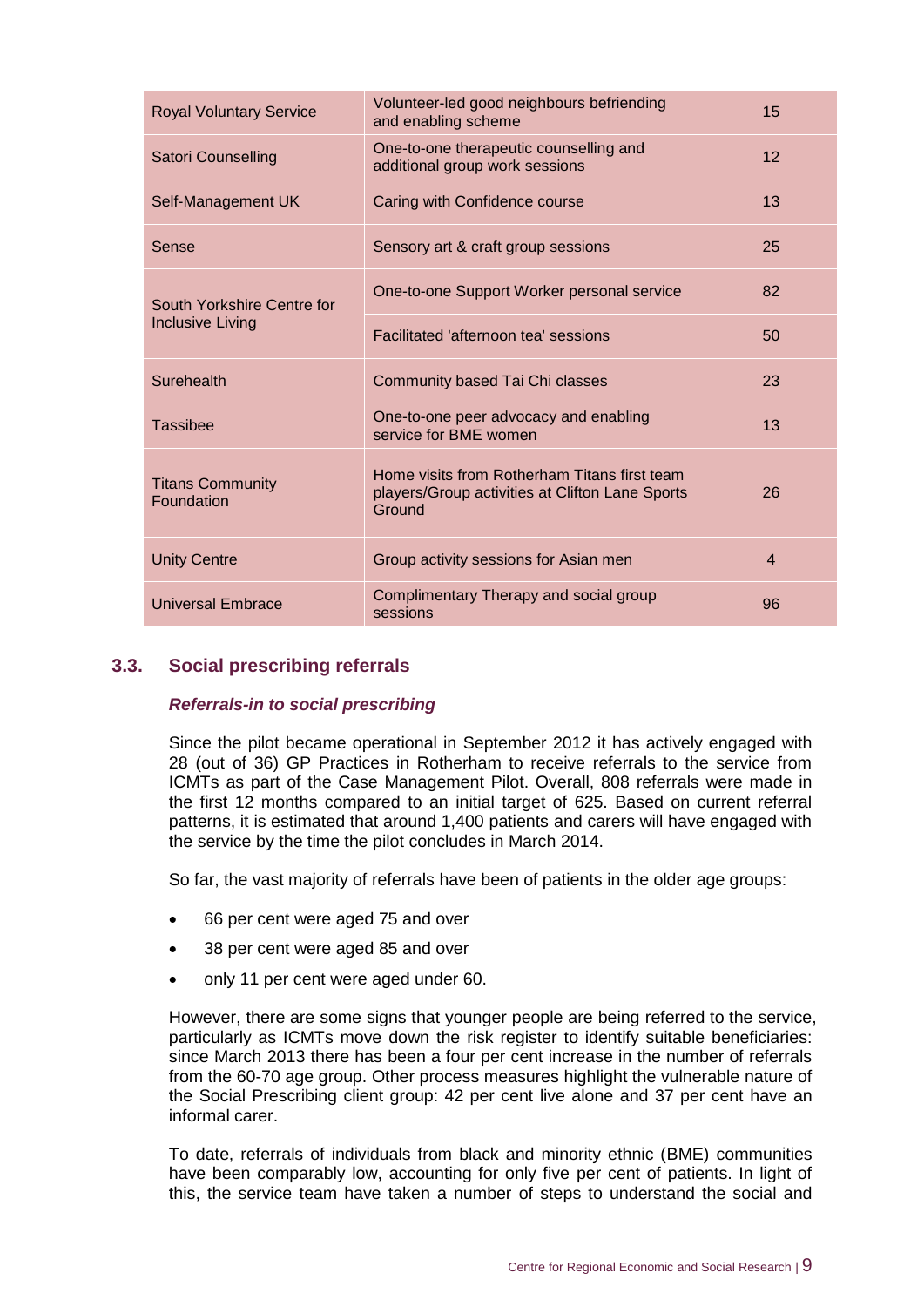cultural barriers to accessing the service as it was originally configured. This work is on-going, but the second phase of grants has resulted in the provision of a number of services from BME-led VCOs, with a view to increasing engagement with patients from BME communities.

#### *Referrals-out to VCS services*

Since the pilot commenced there have been 1,207 onward referrals to VCS services. Of these referrals 616 have been to services or activities in receipt of direct funding through the pilot and a further 591 to services or activities that have not received any funding through this project. These services are predominantly provided by local community centres and groups and highlight the added value of the pilot as a gateway to a wider pool of community level provision. This is highlighted by figure 3.1 (overleaf) which provides an overview of referrals out to the VCS by service type. It shows that the most frequently accessed services are:

- community based activity (268 referrals, 22 per cent), including;
	- social and leisure activity (175, 14 per cent)
	- exercise (93, eight per cent).
- information and advice (187, 15 per cent), including;
	- benefits (100, eight per cent)
	- other areas (87, seven per cent)
- befriending (133, 11 per cent)
- community transport (106, nine per cent)
- enabling (92, eight per cent)
- complimentary therapy (72, six per cent).

However, what is perhaps most striking about this pattern of referrals is the broad range of services accessed through social prescribing. In addition, the high demand for services such as befriending and community transport highlights the importance of services that aim to reduce dependence and social isolation. These types of intervention might be seen as a 'first step' for patients aiming to access a wider range of community provision more independently in future.

A further, unintended effect of the pilot has been to make referrals to statutory sector services. So far, 243 patients have been referred to additional statutory provision, with the highest proportion being to falls prevention, the 'Active Always' health and fitness programme, and rehab services in intermediate care. Although it cannot be said for certain that these referrals would not have occurred eventually through other means, in many cases it has ensured that the referral happened sooner rather than later.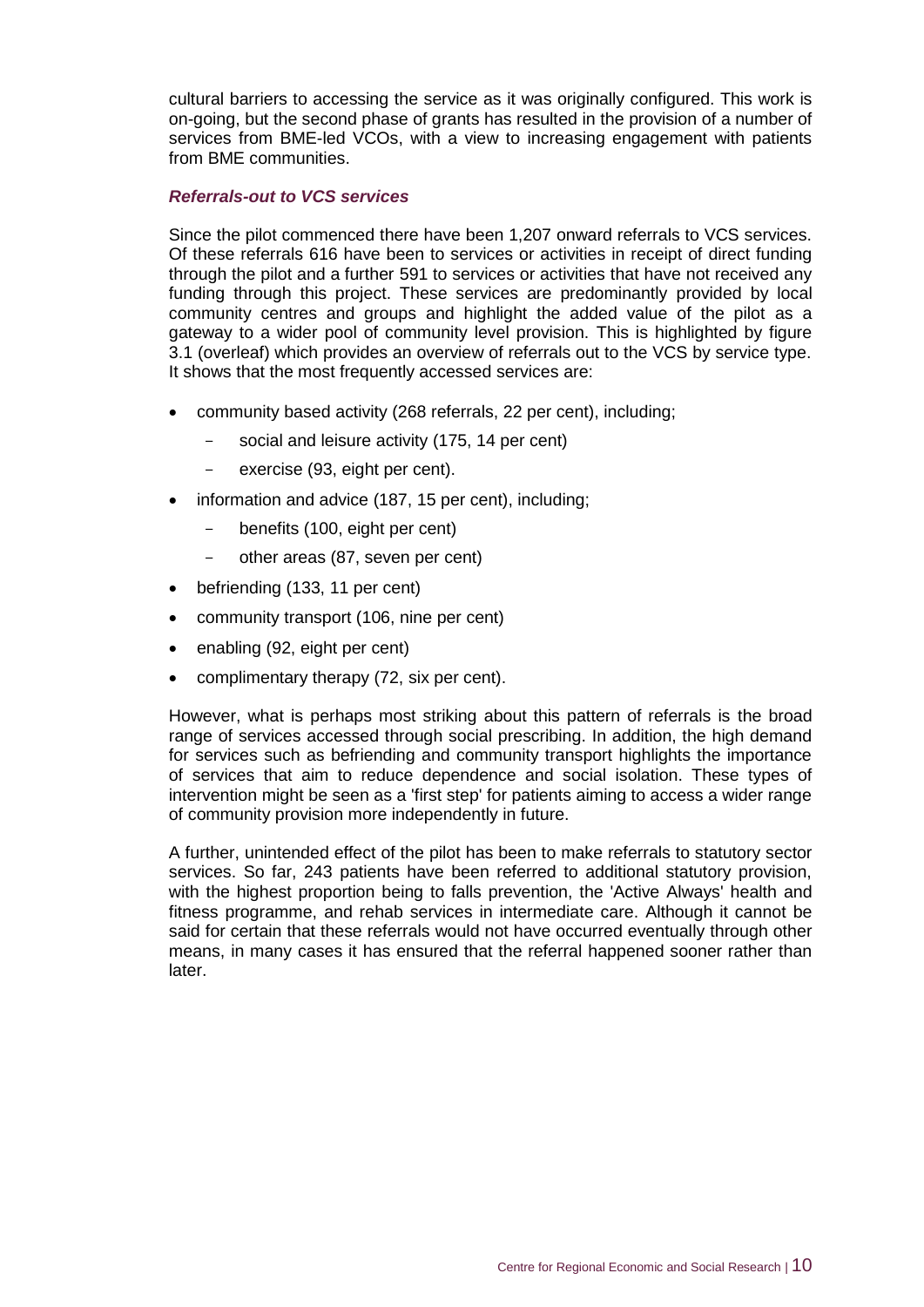

#### **Figure 3.1: Overview of referrals out to VCS services by service type (Sept 2012-Oct 2013)**

#### **3.4. Impact**

#### *Reducing hospital episodes*

One of the main NHS Rotherham CCG motivations for funding the pilot was to understand the impact of the social prescribing model on costly hospital-based interventions for people with LTCs. It is known that people with LTCs are proportionately higher users of health services and account for more than half of GP appointments, outpatient and Accident and Emergency attendances, and in-patient bed days. The ability of the Social Prescribing Pilot to demonstrate positive impact on its beneficiaries' need for health services will therefore be a key measure of its success. In particular NHS Rotherham CCG are interested in understanding whether or not the resources invested in the pilot can be justified over the longer term based on the resource savings that are created.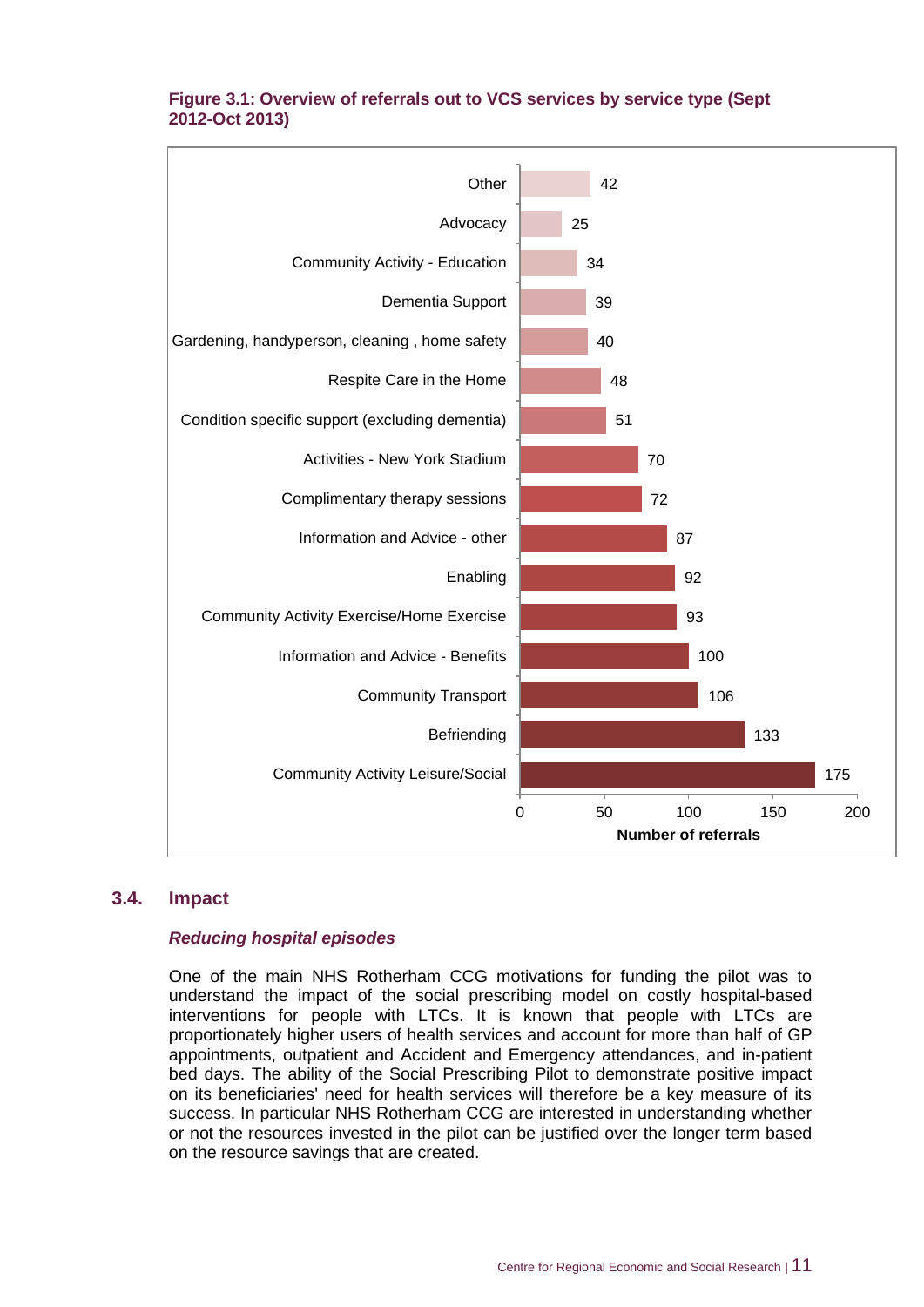In order to understand the impact of the Social Prescribing Pilot on hospital episodes the Evaluation Team has been granted access to pseudonymised NHS hospital episode data for all patients that are referred to the pilot. The data covers a period prior to and following their referral so that changes over time can be tracked. Data on Accident and Emergency presentations (including whether ambulance transfer was required), hospital admissions, and outpatient appointments has been provided.

To date, analysis of hospital episodes has focussed on a cohort of 161 SPS clients for whom data was available for the six months prior to and preceding their SPS referral. The cohort includes clients referred to SPS between August and December 2012. The findings of this analysis are summarised in table 3.2 and discussed below. However, it is important to note a number caveats at this stage:

- the time lag in the data provided means it is not yet possible to analyse episodes data for patients who have been referred from January 2013 onwards
- the number of cases in the cohort is relatively small and therefore can be potentially skewed by large variations in individual cases
- this data represents the very early stages of the pilot, when not all of the services had been established, and the service was still 'finding its feet'
- the six month time window does not allow for variations due to weather or seasonal norms to be accounted for.

|                                   |              | A&E    | <b>Admissions</b> | <b>Outpatients</b> |
|-----------------------------------|--------------|--------|-------------------|--------------------|
| Number of episodes before         |              | 173    | 126               | 148                |
| Number of episodes after          |              | 136    | 115               | 105                |
|                                   | $\mathsf{n}$ | $-37$  | $-11$             | $-43$              |
| Change in episodes                | $\%$         | $-21%$ | $-9%$             | $-29%$             |
| % of patients with fewer episodes |              | 50%    | 43%               | 51%                |

#### **Table 3.2: Overview of change in hospital episodes (Social Prescribing referrals Aug-Dec 2012)**

This demonstrates that reductions in all three types of hospital episode were identified compared to the six months prior to referral:

- Accident and Emergency attendances reduced by 21 per cent
- hospital admissions reduced by nine per cent
- outpatients appointments reduced by 29 per cent.

It also shows that around half of all Social Prescribing patients experienced reductions:

- 50 per cent had fewer Accident and Emergency attendances
- 43 per cent had fewer hospital admissions
- 51 per cent had fewer outpatient appointments.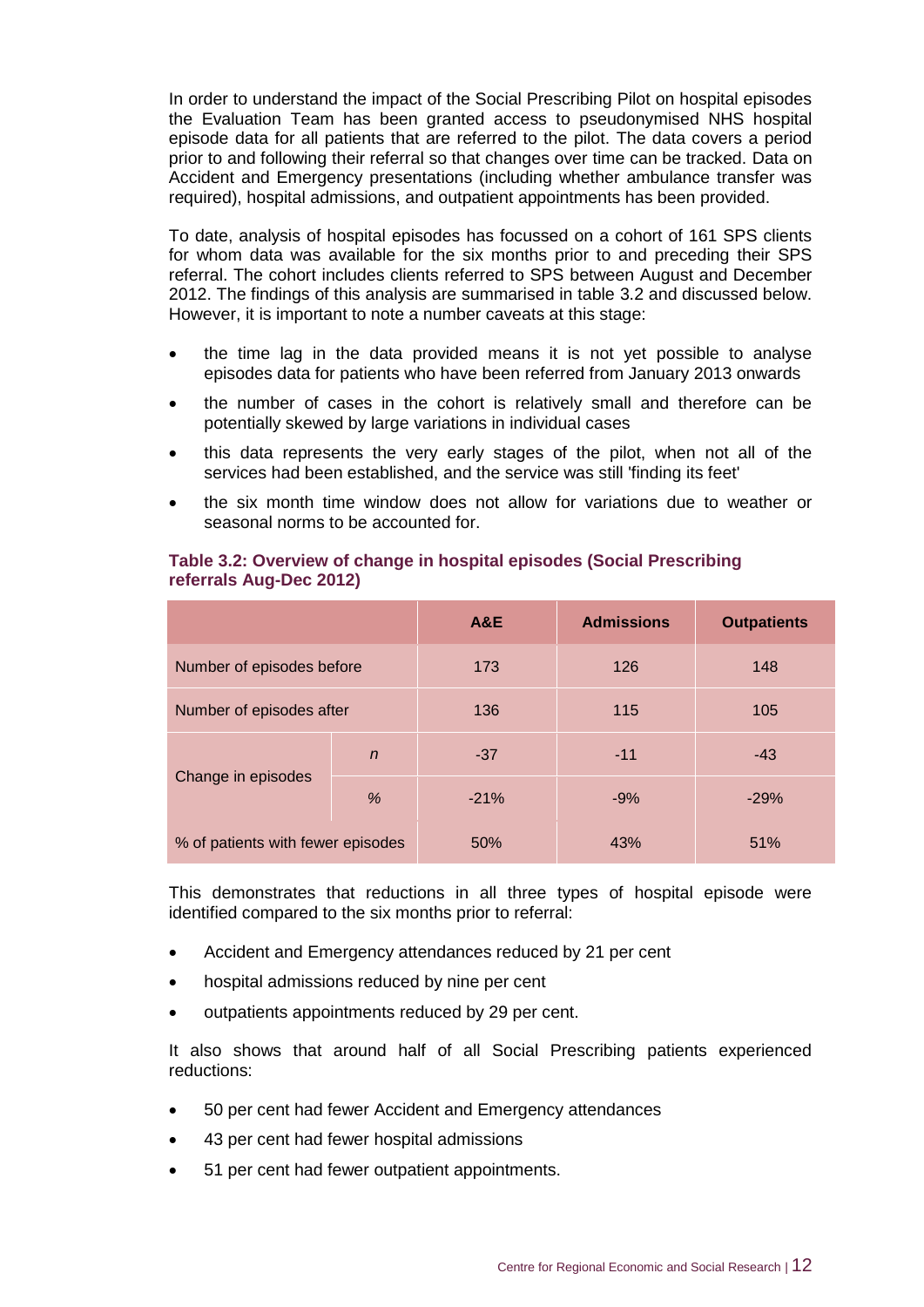It is worth noting that of the Accident and Emergency attendances covered by this data 44 per cent of those in the six months prior to referral resulted in admission to hospital compared to 51 per cent of those in the six months following referral. This might be evidence of fewer 'unnecessary' Accident and Emergency presentations in the post-referral period amongst this cohort.

Although it is not possible to attribute these changes to Social Prescribing at this stage, the findings should be interpreted as positive sign of the potential of the service to have an impact on reducing resources in the longer term. When the final evaluation report is published in 2014 the analysis will cover a 24 month window: 12 months prior to and following referral. This will enable a robust assessment of impact.

#### *Social outcomes*

The pilot measures patients' progress towards social outcomes through an 'outcomes star' style tool developed specifically for the service. The star is completed with VCSAs when patients are first referred to the service with progress measured after approximately six months. The tool has eight measures associated with different aspects of self-management<sup>2</sup>:

- Feeling Positive: hope, learning to cope and feeling calm
- Lifestyle: sleeping habits, smoking, diet and exercise
- Looking After Yourself: shopping, going out, transport and personal care
- Managing Symptoms: energy levels, pain, information and medication
- Work, Volunteering and Other Activities: new roles, volunteering and social groups
- Money: debt advice, benefits and managing money
- Where You Live: heating, local facilities, stairs and fire safety
- Family and Friends: isolation, carer support.

Initial analysis of data collected through this outcome tool shows patients are experiencing positive outcomes. Of the patients for whom progress has been assessed, 78 per cent experienced change in at least one area. Furthermore, of the outcome categories scoring low (two points or less) at referral, 58 per cent recorded an increase after six months. When this is broken down by category it shows that:

- Feeling Positive: 43 per cent made progress
- Lifestyle: 45 per cent made progress
- Looking After Yourself: 38 per cent made progress
- Managing Symptoms: 40 per cent made progress
- Work, Volunteering and Other Activities: 50 per cent made progress
- Money: 66 per cent made progress
- Where You Live: 62 per cent made progress
- Family and Friends: 47 per cent made progress.

 2 For each measure a five point scale is used: 1 = Not thinking about it / not doing anything; 2 = Finding out / thinking about;  $3 =$  Making changes / doing something;  $4 =$  Getting there / could do more;  $5 =$  As good as it can be.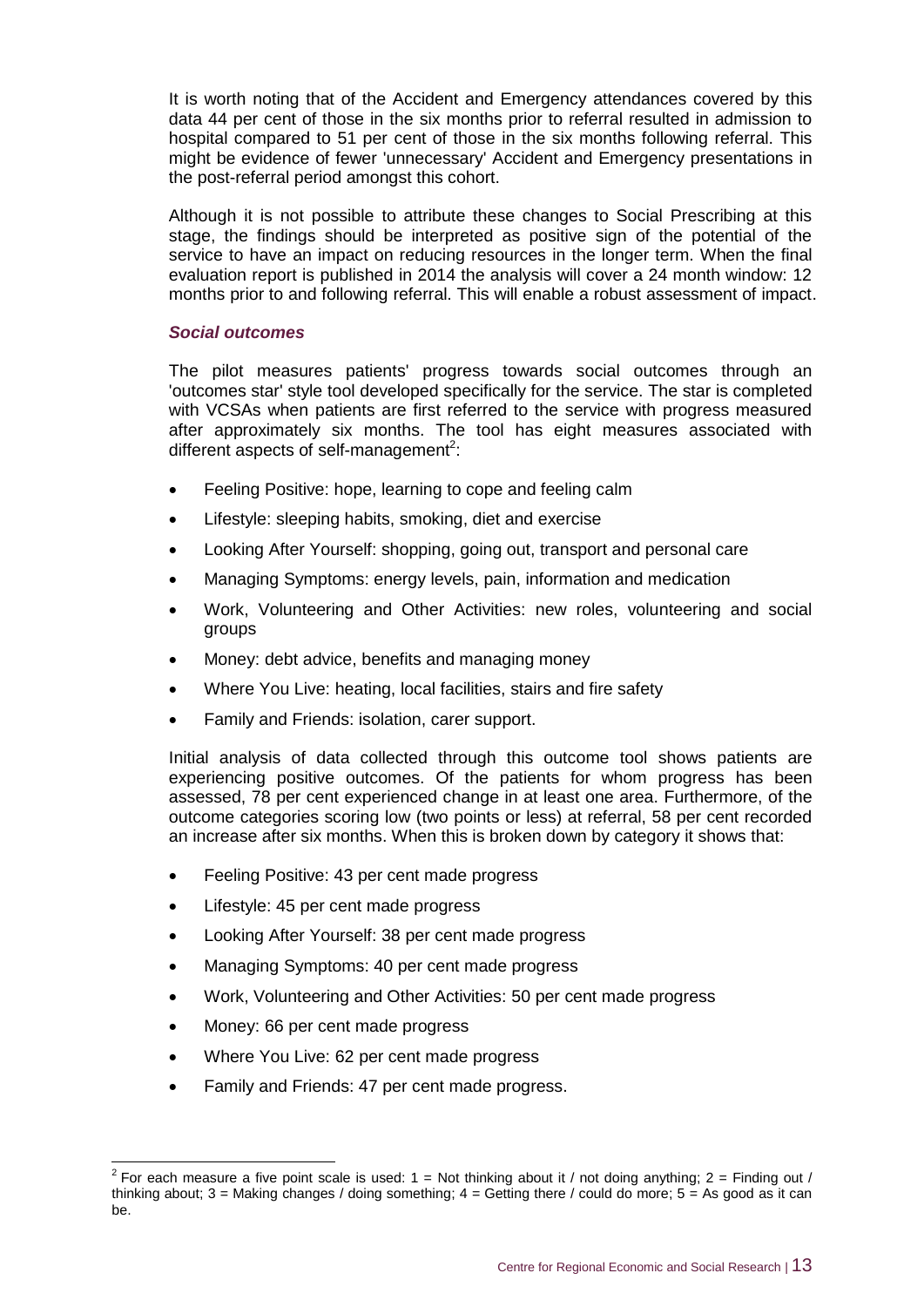## <span id="page-22-0"></span>**Learning from the pilot**

This section draws on qualitative interviews with public sector stakeholders, project staff, and voluntary and community organisations (VCOs) delivering services, as well as two in-depth case studies involving service beneficiaries, to draw-out the main learning to have emerged from the pilot so far. The evidence is discussed under several themes:

- the 'action learning' approach to the pilot
- the effectiveness of the Rotherham social prescribing model
- the additionality of the services provided
- examples of added value
- the outcomes and impact of the pilot to date
- sustainability and future funding.

Six patient case studies in Appendix 1 provide more detail about the types of support provided through the pilot.

#### **4.1. Action learning**

The ability of the pilot to respond flexibly to the needs of patients, carers and provider organisations consistently emerged as one of the strengths of the service. It is likely that this 'action learning' approach to delivery was enabled by the fact that the service was established as a pilot rather than a mainstream service. Several examples of the flexibility and responsiveness exhibited by the pilot are highlighted below.

#### *Identifying and plugging gaps in service provision*

VCS service providers reflected positively on the way that VAR, as the lead organisation, has been able to listen and respond to new needs as they emerge.

*"VAR has identified gaps…in service provision and attempted to fill these by asking for specific provision…in subsequent funding rounds."*

(VCS Provider)

For example, the need to provide support to carers of patients with LTC was identified early in the commissioning process and a number of services were funded that specifically addressed gaps in service provision for carers. The provision for carers has been particularly popular receiving high volumes of referrals.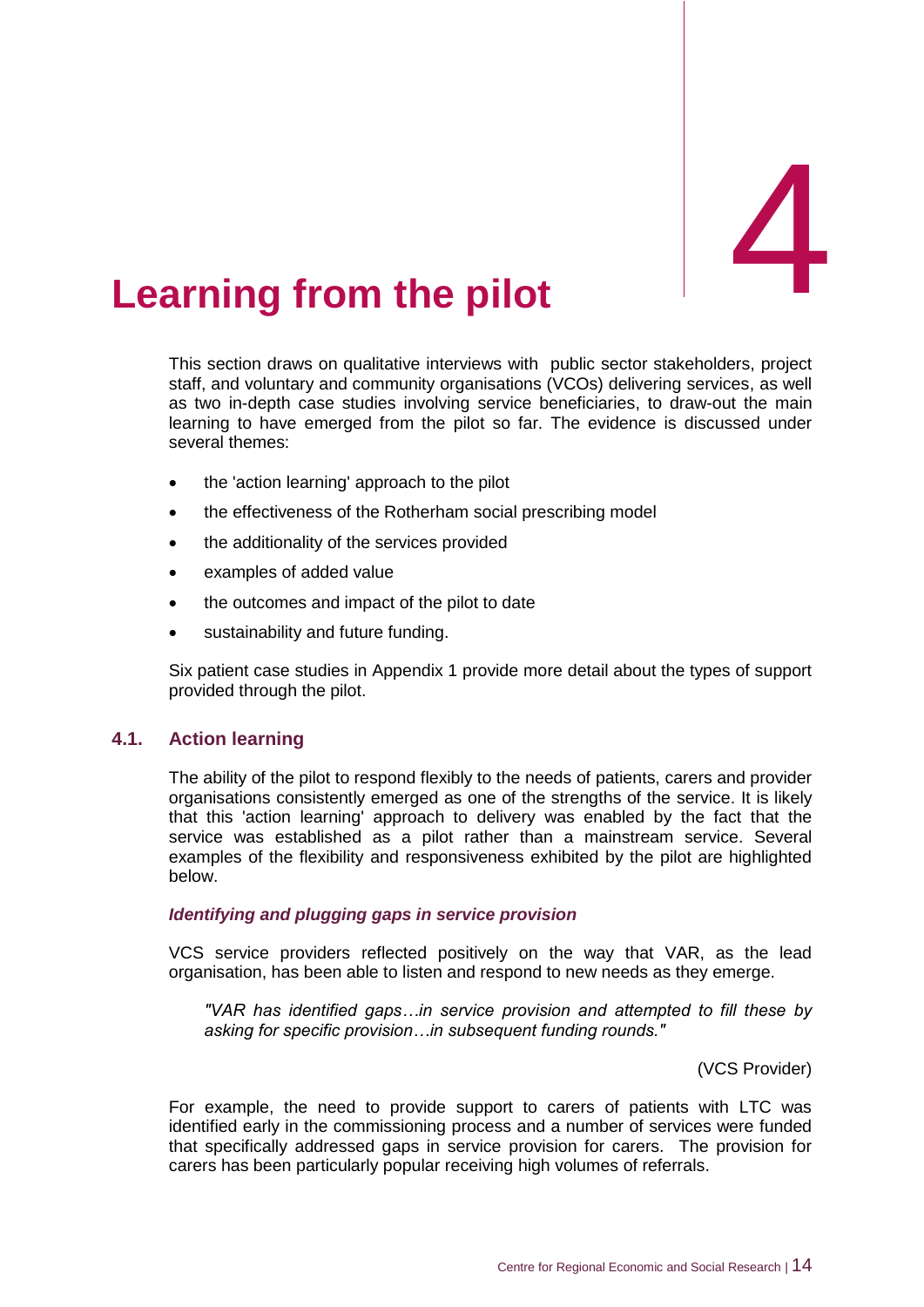A further example is the development of services tailored specifically to patients from black and minority ethnic (BME) communities, and more proactive engagement with GP practices with high proportions of BME patients, in response to lower than expected referral numbers from this client group.

*"…people (from BME communities) were not aware of it, to put themselves forward or ask for (support)…(the VCS organisation) actually spoke to VAR and the commissioners…about BME didn't know what services are out there…"*

(VCS Provider)

Although referrals of BME patients remain proportionately low, providers acknowledged that the throughput had increased, particularly amongst women.

A final example is the pilot's work with Rotherham Community Transport to address access to transport as a barrier to accessing funded services. This has involved the development of a 'volunteer driver' scheme to help people with limited mobility access appropriate activities. So far more than 1,200 journeys have been made to support social prescribing patients to access services that they would have struggled to engage with.

*"Not having accessible transport to get to activities is an issue for the majority of patients. There will always be a demand for specialist transport services but using community transport has met some of this demand."*

(VCS Provider)

#### *Developing alternative models of referral*

As the pilot has developed a number of funded providers have suggested alternative approaches to referring patients and carers to the service. VAR has taken this feedback on-board and developed a number of alternative models of referral. In effect, these new models serve as a 'pilot within the pilot' and have enabled VAR to test a number of different approaches to service delivery and referral.

In the first example, a number of funded 'community hub' based providers, who act as a gateway to a wide range of community level activities, have taken over assessment and referral from the VCSAs.

*"(When VCSAs) did the initial assessment of patients using Outcome Star this led to a stream of people asking similar questions, which takes it away from the person centred approach we wanted it to be, they (VAR) allowed us to take the direct referral….the first point of contact would be us and I think that's worked"*

(VCS Provider)

This model has the combined effect of reducing the workload of VCSAs and forging closer ties between patients and the communities in which they live. It also makes it easier for patients to sample a wider range of activities in support of their LTC.

In a second example VAR has developed a procedure for provider led referrals. VCS providers are able to identify new or existing service users that they think might be eligible for and benefit from social prescribing. This information is provided to the relevant ICMTs who can review their eligibility and make a formal referral to the pilot if appropriate. Similarly, VCS providers are able to refer existing social prescribing patients to other appropriate VCS services (in their own organisation and other VCOs). Some of these organisations receive SPS funding but many do not. As the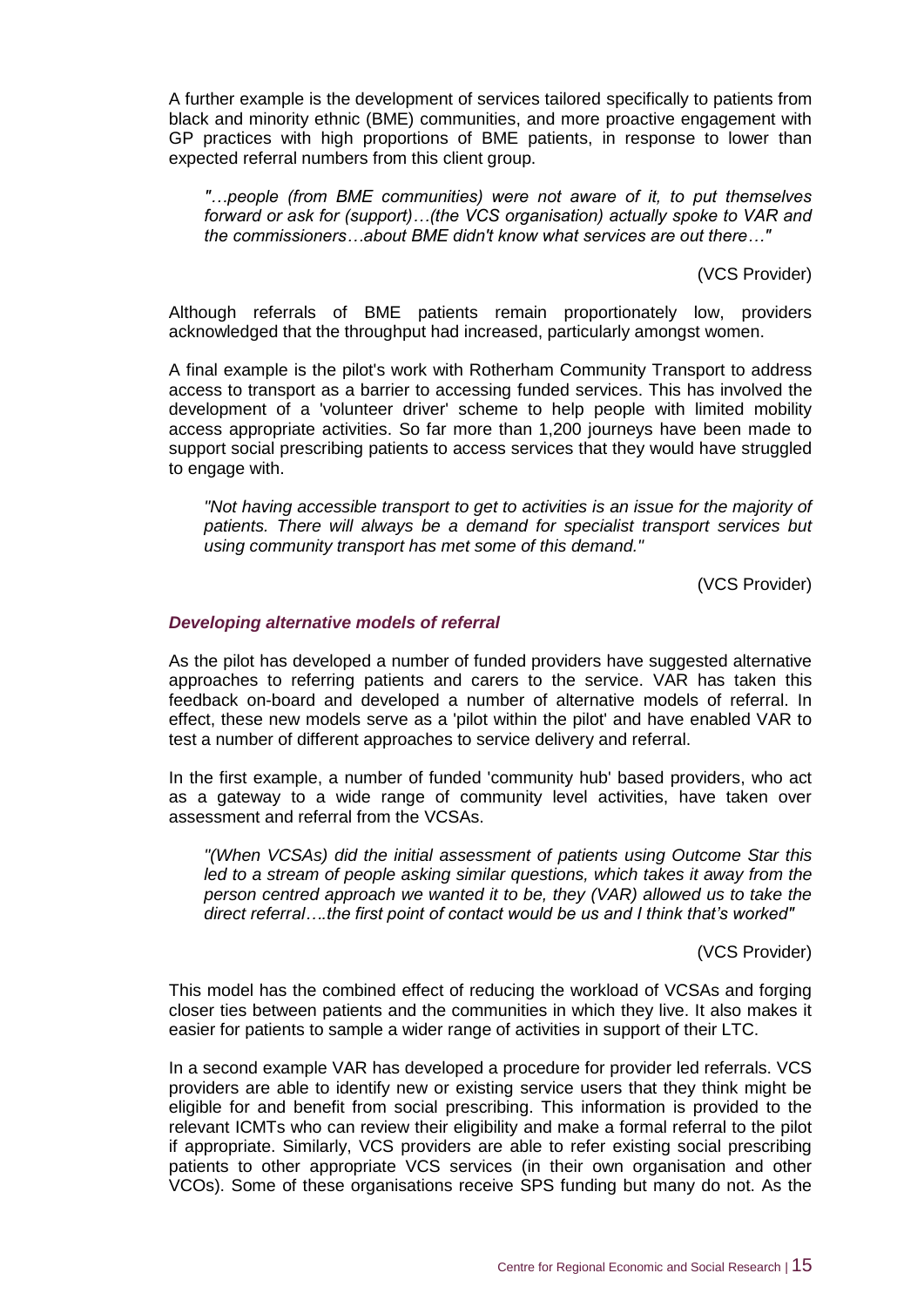pilot has developed VAR has taken a number of steps to streamline these referral processes and many providers reflected that efficiency has improved as a result.

#### *Improving communication*

Effective communication was regarded by stakeholders and providers as key to the successful delivery of the pilot. Several communication channels were seen as particularly important.

#### *Communication between VAR (and VCSAs) and GPs/ICMTs*

At the beginning of the pilot VAR had some difficulty getting some GPs and ICMTs to engage with social prescribing. A significant amount of time has been spent raising awareness of what the pilot has to offer and the potential benefits for patients. In the year since the service has been receiving referrals there has been a steady increase in the number of GP practices engaging with the pilot and the number of patients being referred. VCSA involvement in ICMTs was seen as a crucial factor in improving communication and raising awareness amongst health and social care practitioners of the pilot and about the VCS services available.

*"(The pilot) has provided the practice with a resource…access to VCSAs who hold a range of information about VCS services."*

(Rotherham GP)

*"The VCSAs and social workers have a close working relationship so can ask for input into each other's patients and refer between their selves if a specific need is identified."* 

(Social Worker Assigned to the LTC Pilot)

#### *Communication between VAR (and VCSAs) and VCS providers*

VCS providers considered effective communication between themselves and the project team at VAR to be particularly important. They needed to be able to communicate with the Project Manager regarding the practicalities of delivering the service, raising issues and needs as they emerged. They also needed to have effective communication with VCSAs to ensure that they received a steady flow of referrals, and that the referrals they received were appropriate. Although communication was not always perfect, the general view was that this had improved considerably as the pilot had progressed.

*"The advisors are personal, professional and get to know the client…every client I have been to has been very clearly informed about their role (advisor's) and what is going to happen. They give me a lot of clear information which is helping me to understand their role and also my role…..they have to be efficient because they are seeing a lot of patients and they have to refer within a reasonable time period to an organisation.'*

(VCS Provider)

#### *Communication between VCS providers*

VSC providers felt it was important that they were aware of which other VCS services were available through the pilot so that they could refer existing patients if additional support needs were identified. However, although a spreadsheet of services was provided by VAR, it was felt that this information was not sufficiently detailed during the early stages of the pilot and many providers felt they were 'in the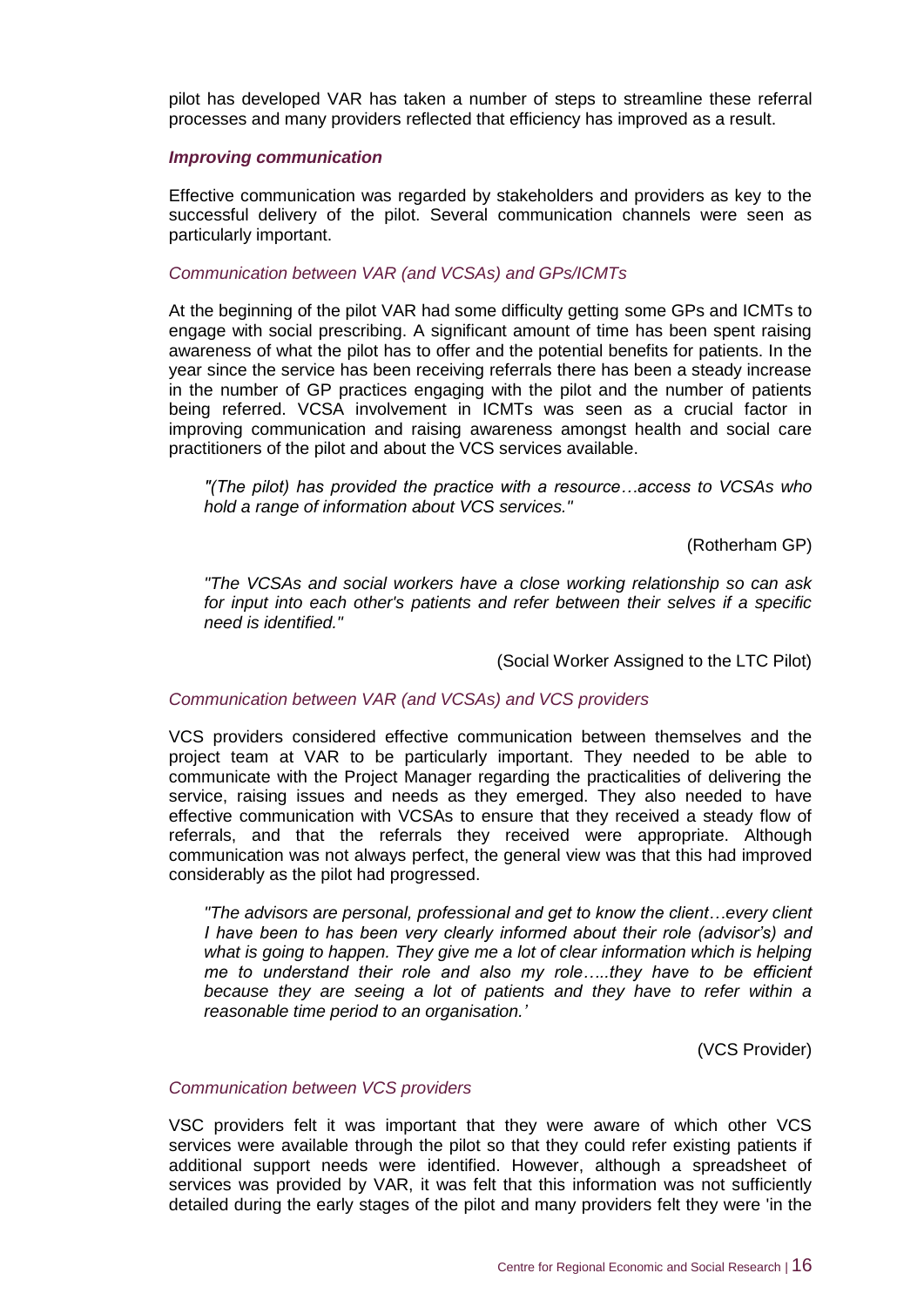dark' about what else was on offer. This has improved considerably in recent months, particularly since a networking event in September 2013 when VCS providers were able to meet-up and discuss their services in detail.

*"I realised how limited my awareness of other providers was when I attended the provider event recently"*

(VCS Provider)

*"Within half an hour I'd met three different (services) who I could refer clients to. Face-to-face meetings are better than written information although the spreadsheet is helpful to pinpoint providers in certain areas."*

(VCS Provider)

A number of VCS providers also commented that VCSAs would have benefitted from attending this event given the challenges of maintaining a working knowledge of more than 30 different social prescribing activities. It was also felt that awareness raising and information sharing between providers ought to be an on-going process.

#### **4.2. The effectiveness of the Rotherham model**

Stakeholders were asked to reflect on the effectiveness of the Rotherham social prescribing model, particularly VAR's role as the lead organisation the model of using VCSAs to facilitate the referral process.

VCS providers were largely positive about the model of delivery and the role VAR plays in managing the pilot.

*"(VAR) is vital on this project…because (our organisation) hasn't got a relationship with social care or health commissioners."*

(VCS Provider)

*"A lead organisation is needed to co-ordinate the various services and provides a key link to health."*

(VCS Provider)

A number of providers felt that VAR's understanding of and reach into the VCS across Rotherham, and the fact that it does not provide frontline services itself, meant it was uniquely placed to co-ordinate the pilot and commission social prescribing services from local VCS organisations.

*"(The service) should be managed by an independent organisation from health."*

(VCS Provider)

*"It makes sense that the body that represents the sector holds the contract."*

(VCS Provider)

*"They (VAR) have vast knowledge of the VCS. Their links with organisations throughout the community are invaluable."*

(VCS Provider)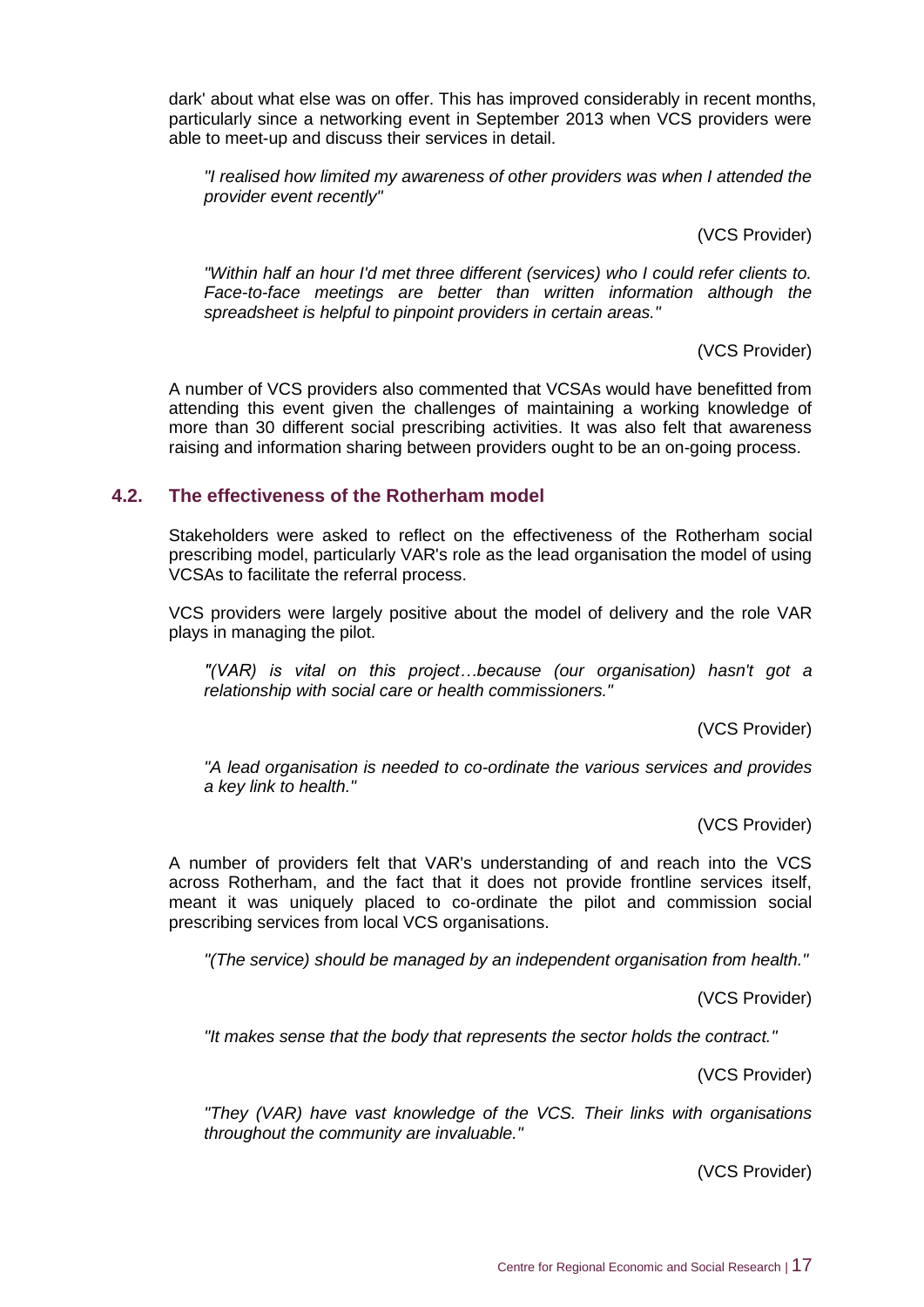However, a small minority of providers questioned the need for VCSAs, and felt they could receive referrals from GPs directly.

*"A link person for…the VCS is important but not VCSAs who do assessments…as this work is duplicated by the VCS when the patient is referred to them."*

(VCS Provider)

*"I would question the need for advisors…They were bringing in people they had to train…who would never have the understanding of what this sector (at a community level) has to offer."*

(VCS Provider)

Public sector stakeholders also valued the role VAR plays in co-ordinating the pilot, highlighting its knowledge of the sector in Rotherham, and the efficiencies associated with a single service delivery contract as particular benefits. Importantly, they were very positive about the VCSA role.

*"The difficulty for GPs is because they do everything…that an individual GP might have potentially hundreds of services to which they might refer and…trying to keep 150 GPs across Rotherham completely up-to-date on every single service that exists is never going to happen. The VCSAs play a crucial role, it wouldn't work without them."*

(Rotherham GP)

*"From a commissioner perspective you have a single contract, it makes life much simpler than dealing with a multitude of providers. VCS organisations require a conduit, which VAR is."*

(GP Commissioner)

*"VCSAs bring a breadth of knowledge about existing and new VCS services that are being introduced, how funding is being used …they are letting the health professionals know what's available so when they see their patients, they can refer out…people still like to see someone, to talk to someone, rather than try to find that information themselves…if you take them the first couple of times, they then go…and the advisors do that, they take people places to get them settled, comfortable and then they can pull out. I think it needs the advisors".*

(Social Worker Assigned to the LTC Pilot)

However, a number of concerns were raised regarding the cost-effectiveness of the model, particularly if it were to be integrated into mainstream provision in the longer term.

*"For it to be plausible and cost effective, it does require a large number of people to be seen for the amount of money invested…the amount of funding would have to be proportionate to the number of people who are likely to be referred and then the number of those who have the capacity to benefit".*

(CCG Officer)

*"(The pilot) could be seen as an add-on or a luxury in terms of funding, it would be quite difficult to prove that the absence of this would lead to that if it's measured against a reduction of nurses or a reduction of doctors and it's very*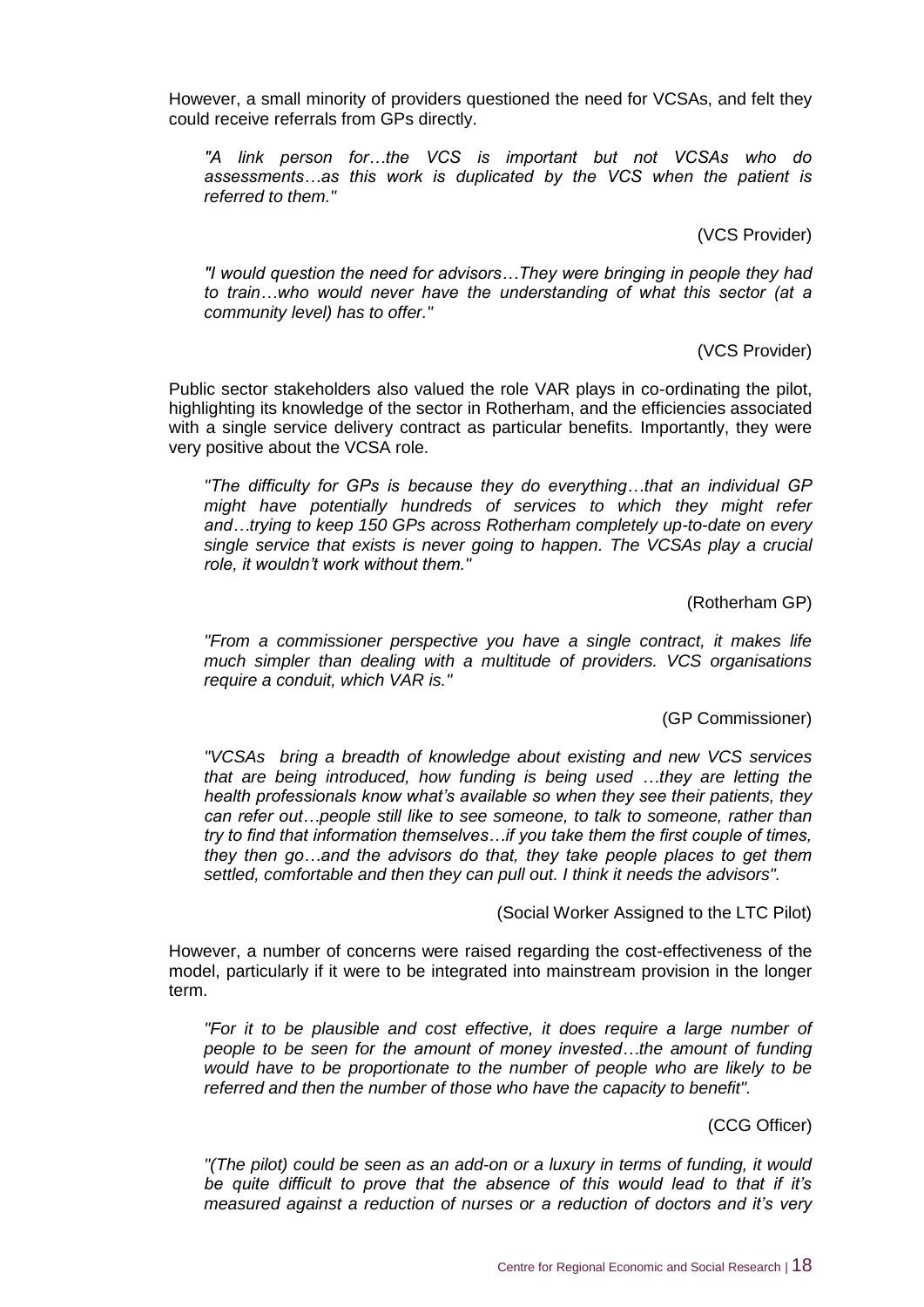*difficult to say we've seen this number of people and if this social prescribing scheme wasn't there then this would've happened, where as you can very clearly with health and LA services say if the funding for this is removed, then that's the consequence'*

(NHS Officer)

A number of VCS providers and public sector stakeholders commented that the effectiveness of the pilot was limited by the risk stratification criteria used to determine eligibility for support. It was felt that by focussing on the five per cent most intensive users of health services an opportunity to achieve a broader range of preventative impacts was being missed.

*"I wish they could continue (the pilot) for patients who are also on level 1 & 2 (risk assessment) to try and prevent them from reaching level 3. If we can get those people earlier, we may reduce admissions to hospital in the longer-term."*

(Social Worker Assigned to the LTC Pilot)

*"The SPP would have more impact if cohorts of people from the t*o*p 20 per cent were identified instead of from the top 5 per cent. It would be more preventative rather than reactive."*

(CCG Officer)

#### **4.3. Additionality and new providers**

The vast majority of VCS activities funded through the pilot are additional. Funding has been used to set-up completely new services that were not available before and to create additional capacity in existing services. In addition, a number of VCS providers have been commissioned to deliver publicly funded health and social care services for the first time. This has had the cumulative effect of increasing the overall range, scope and volume of services available to patients with LTCs.

*"Previously, advocacy work (in our organisation) was unpaid…the social prescribing advocacy project came about as a direct response to low numbers of BME people referred to VCS services".*

(VCS Provider)

*"(The service) is different, because various groups and organisations hire space at the centre and recruit their own service users, but the social prescribing service delivered through the centre links referred patients with these groups and organisations, if they have the capacity".*

(VCS Provider)

#### **4.4. Added value**

Public sector stakeholders highlighted the added value provided by the various VCS activities funded through the pilot. In particular, they emphasised the benefits for public bodies beyond the CCG as commissioners of the pilot. The local authority, through benefits in the areas of social care and public health, were identified as direct beneficiaries even though they have not funded the pilot.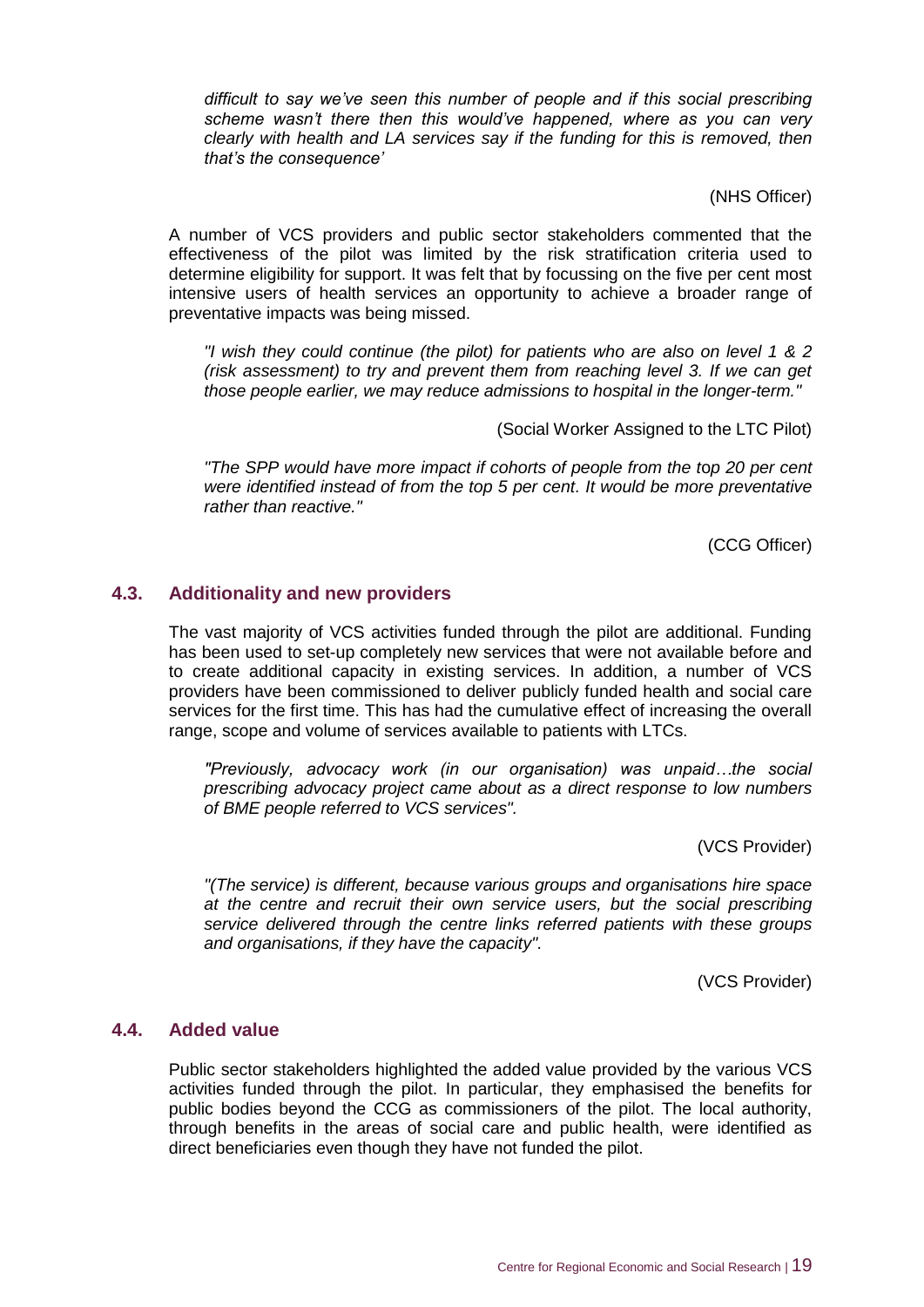*"Quite a few patients wouldn't meet Health and Social care 'Fair Access to Care Services' (FACS) criteria…whereas they would through (the pilot), because we can access their services within this scheme things seem to be done a bit more quicker for the patient."*

(Social Worker Assigned to the LTC Pilot)

*"(Public Health benefits through) the preventative type work… providing services upstream so people don't subsequently deteriorate.*

(NHS Officer)

This is a view that was echoed by VCS providers.

*"Social care are benefiting on the back of this because a lot of what we do is at the interface between health and social care. A lot of people who are turning up at their GP are not an immediate primary health issue, it's a longer term lack of care issue and that puts a strain on the carers, so the carers are turning up at the GPs depressed, down, overstressed, and actually because the support isn't in the health and social care."*

(VCS Provider)

A further example of the added value provided through the pilot is its ability to act as a pathway for patients to access a wider pool of VCS services that are not directly funded through social prescribing. This includes services available through the same provider and other local VCS providers.

*"We use funds from other projects to support social prescribing, if necessary….it's about using all our resources. It's a holistic approach about how we use our resources as well".*

(VCS Provider)

*"We have referred people on to Rotherham Citizens Advice Bureau if they've needed further support. It's like giving a very personalised individual service, very person centred."*

(VCS Provider)

This is particularly important for patients who are socially isolated or lonely as it provides an opportunity to access and initiate activities that can support them to become more independent.

*"(Patients) have developed (social) groups outside of the (core social prescribing) service, going on walks out, meals etc".*

(VCS Provider)

*"(The organisation) also provides other services (that can be accessed)…a welfare advisor, who can provide benefit checks and other information for patients. We also have relationships with other organisations…so can take shortcuts in finding help for patients."*

(VCS Provider)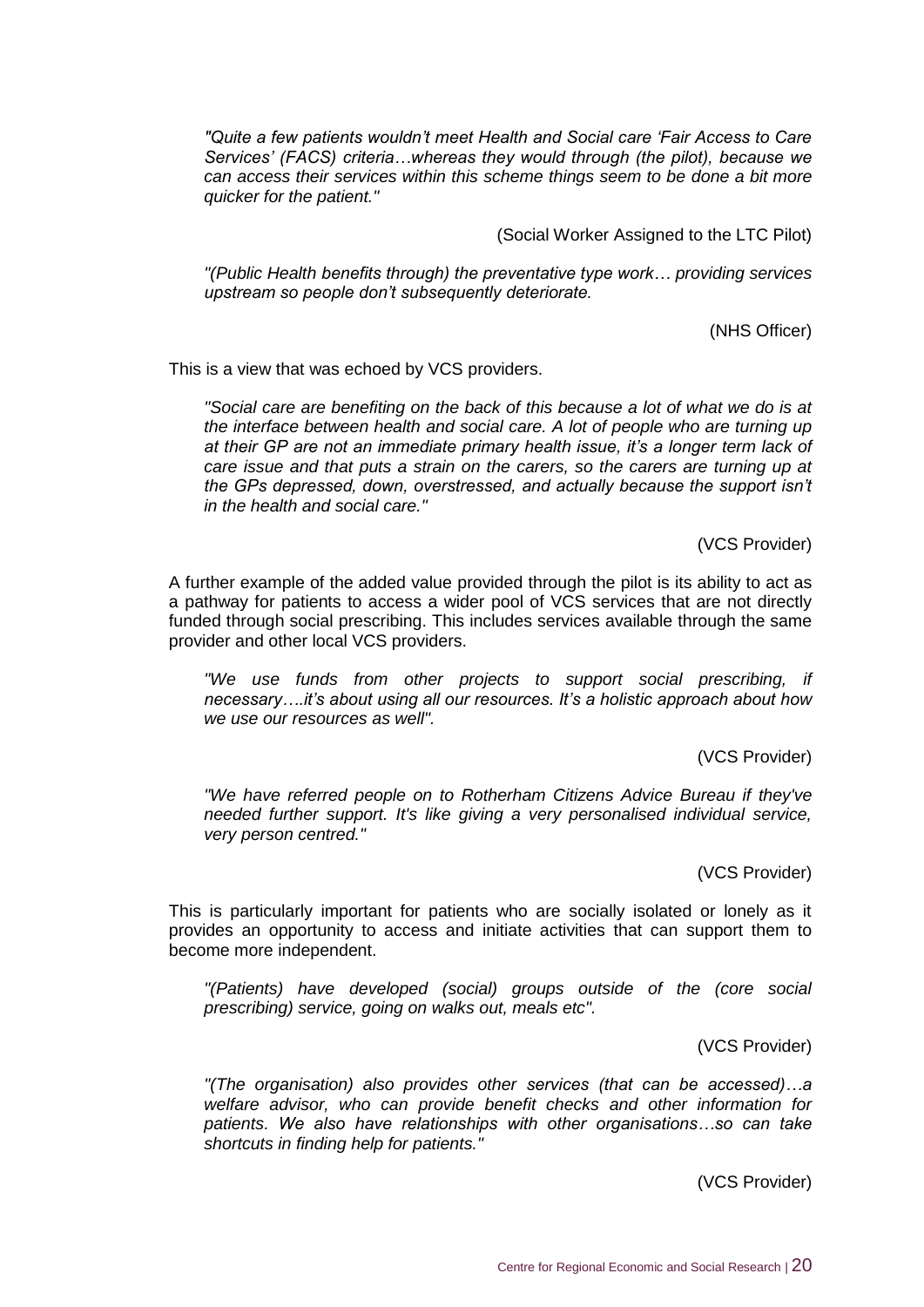A final example of the added value of services provided through the pilot is the volunteer resources utilised. Although the majority VCS providers employed paid staff to co-ordinate and deliver services, they also relied on trained and committed volunteers to supplement these activities. Although there are some costs associated with these volunteers (expenses, training, management etc), they represent a considerable cost-efficiency to the pilot as a whole.

*"(We have) two volunteers who do 20-30 hours per week, including evenings and weekend work."*

(VCS Provider)

*"Volunteers in sessions support the musicians to help stimulate responses from people with dementia."*

(VCS Provider)

*"An older volunteer offers befriending support…and accompanies the counsellor during home visits. He is trained in first aid and has knowledge about accessing medical services, if needed."*

(VCS Provider)

#### **4.5. Outcomes and impact**

Although the evidence for this report was collected relatively early in the pilot and the evidence suggests outcomes and impact can take several years to materialise, a number of examples of impact have emerged. At this stage these provide an illustration of the types of outcomes and impact that might occur more widely as a result of the pilot in the longer term.

1) Patients moving from dependence to independence

*"One patient's Support Worker initially made the transport booking for her, but now the patient has grown in confidence and has started to make bookings herself, making decisions about places she'd like to go, activities she'd like to get involved in. Introducing this individual to dial-a-ride, accompanying her on initial journeys, has prevented this individual from being isolated at home."*

(VCS Provider)

2) Patients moving towards self-efficacy in the management of their condition

*"People feel that they have more control over their health and they learn different techniques as ways of helping to develop the things that are important to them…proper breathing, learning how to deal with stress, learning how to relax, how to balance, how to move…."*

(VCS Provider)

3) Reduced social isolation for patients and carers

*"Reduction in social isolation…increased social interaction, which has an effect on quality of health…more likely to take care of oneself, and be alert…People have made friendships within the group and do telephone each other."*

(VCS Provider)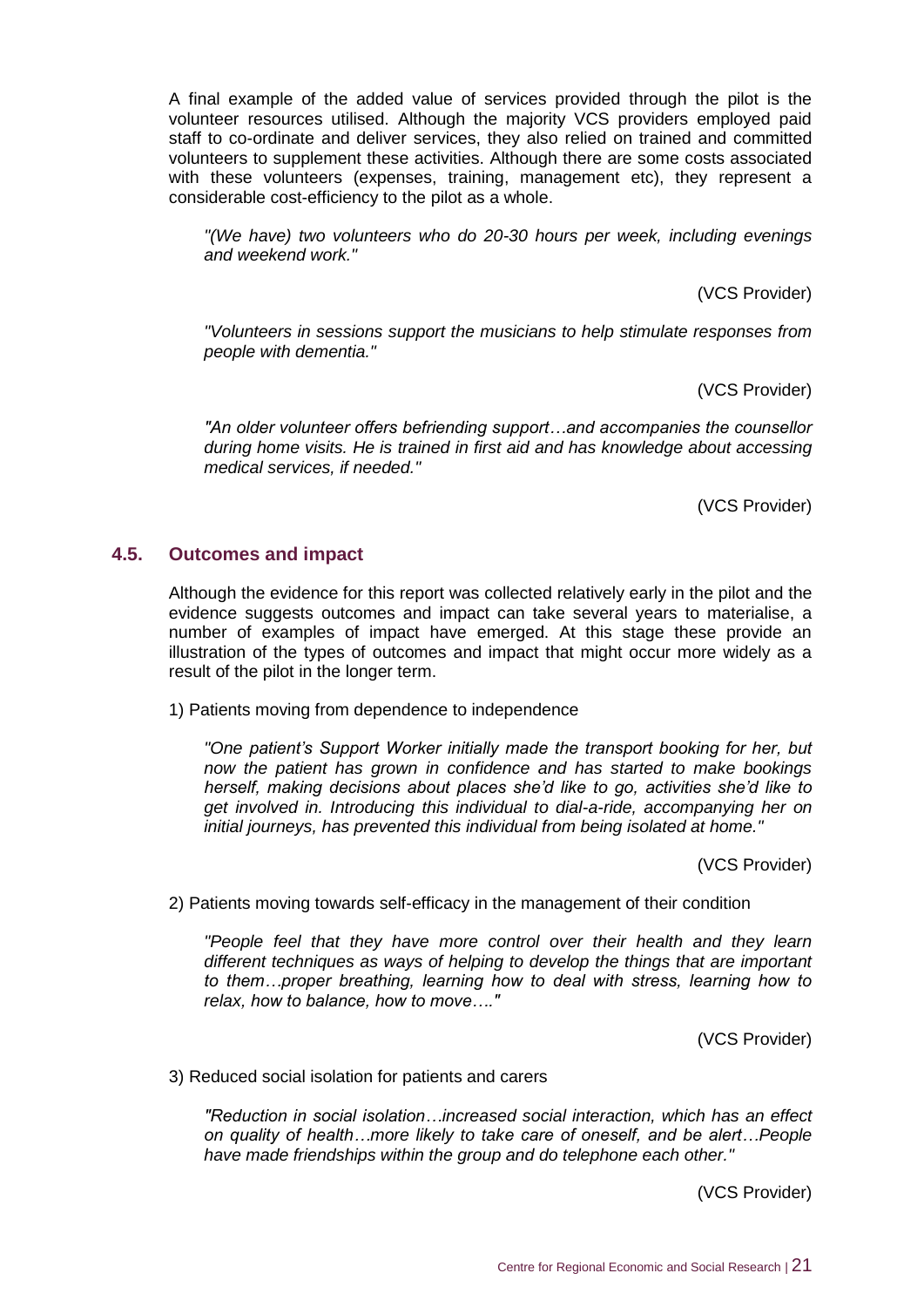*"Isolation is being addressed…we have been able to meet specific needs, like with the gym…it brings people into the community…they suddenly become part of something. A lot of people are giving back by supporting each other."*

(VCS Provider)

#### 4) Improvements in the quality of care provided

*"The quality of contact with the patient has improved… because we have more options to discuss with the patient in terms of the services available and the VCSA plays a crucial role in engaging with them."*

#### (Social Worker Assigned to the LTC Pilot)

*"It's made a difference to the quality. When we do a joint visit together I think that person gets a better quality in the sense, I can look at the adult services side of things and the voluntary sector can look at things that wouldn't have met our criteria…the voluntary worker can do more than signpost, they can physically take the person, stay with the person at the activity to get them settled."*

#### (Social Worker Assigned to the LTC Pilot)

In addition to these examples, public sector stakeholders talked in general terms about the types of outcomes and impact they hoped would emerge from the pilot.

*"(Primary Care benefits because the pilot is) supporting people along a pathway of care…GPs, Community Nursing & other Primary Care teams can only provide an element of care…it's the missing part of the jigsaw in terms of maintaining people at home".*

(NHS Officer)

However, for many public sector stakeholders, particularly commissioners, an important test of impact was whether or not public sector resources were saved as a result of interventions funded through the pilot, as well as the obvious social benefits.

#### **4.6. Sustainability and future funding**

Interview participants from the VCS and public sectors were asked to consider if, and how, the pilot and the activities it has supported could be sustained if CCG funding for the pilot was not continued beyond March 2013. Respondents were clear that it would be very difficult to sustain the current model without core funding of some sort, and that withdrawing the services would have considerable negative effects for patients.

*"It's taken me months to get them (patients) to trust me…..for that to then stop, it's like ripping the rug from under their feet and the concern is that we're just going to take a massive step back and the patients are going to end up if not at square one, even further back".*

(VCS Provider)

*"My concern is that I'm working with people who perhaps haven't accessed groups for a long time…I don't want to set them up with all these social prescribing projects and then find out it all stops at the end of March. I've also*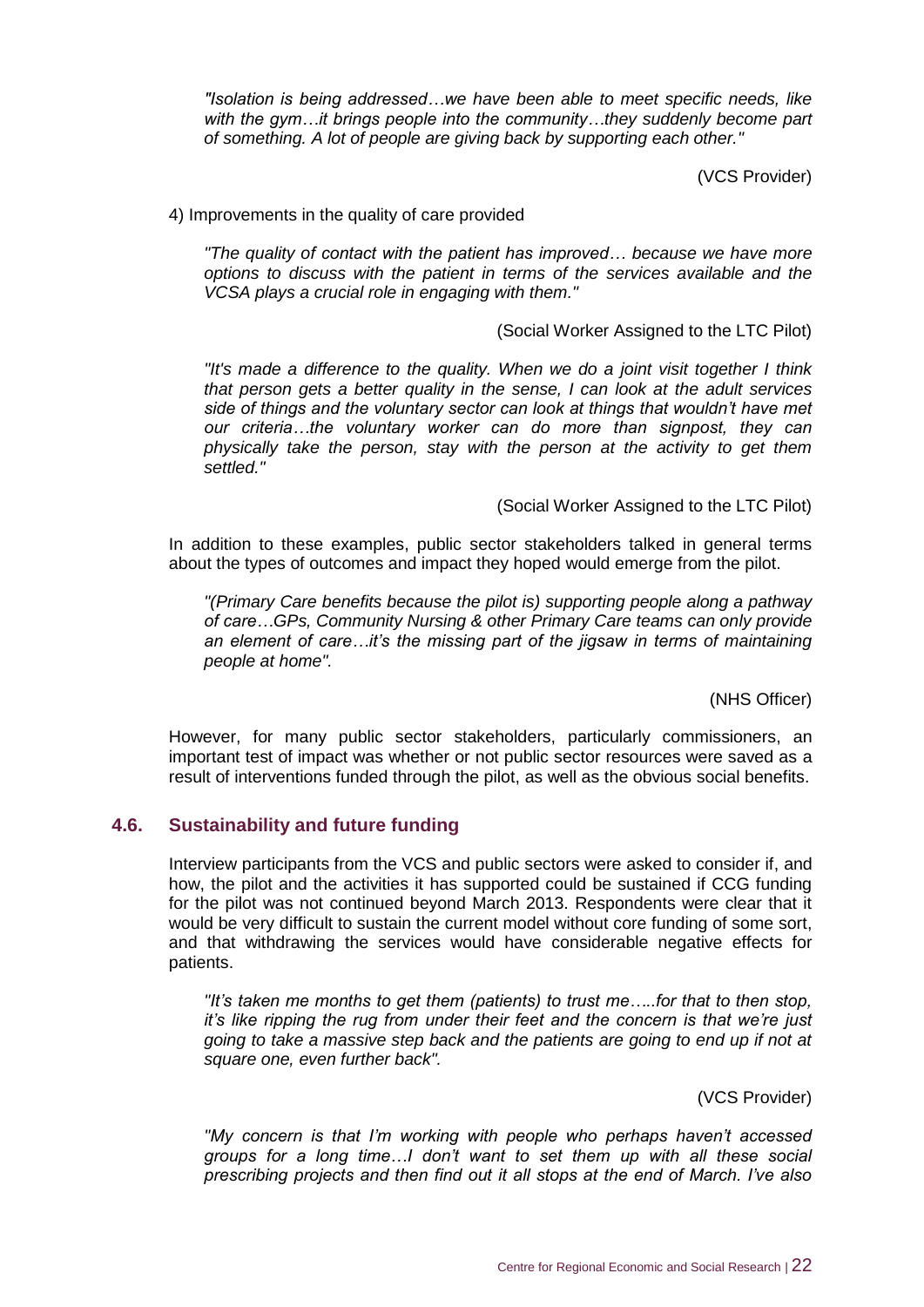*had to find them other activities that are 'mainstream' so that if the worst comes to the worst they still have somewhere to go".*

(VCS Provider)

*"No (the service is not sustainable). The funding is needed to establish the new (services), deal with referrals and set up new activities. In the long-term, if services are running at capacity there might be a possibility of covering costs."*

(VCS Provider)

However, a number of options for future funding, particularly of specific services and activities, were identified. This included enabling patients to use their direct payments and individual budgets to access services, and encouraging self-funding of some activities.

*"One patient has started to use her direct payments for support…(the organisation) might be able to benefit from Direct Payments more."*

(VCS Provider)

*Weekly activity sessions take place, including Community Transport with a patient contribution of £2.50. Sessions… include, tea, coffee and catch-up, gentle exercise, healthy eating, nutrition advice, reminiscence, life stories, games, creative writing, lunch. Patients pay a £3 charge for session. We didn't anticipate that most people would need transport. These costs were underestimated."*

(VCS Provider)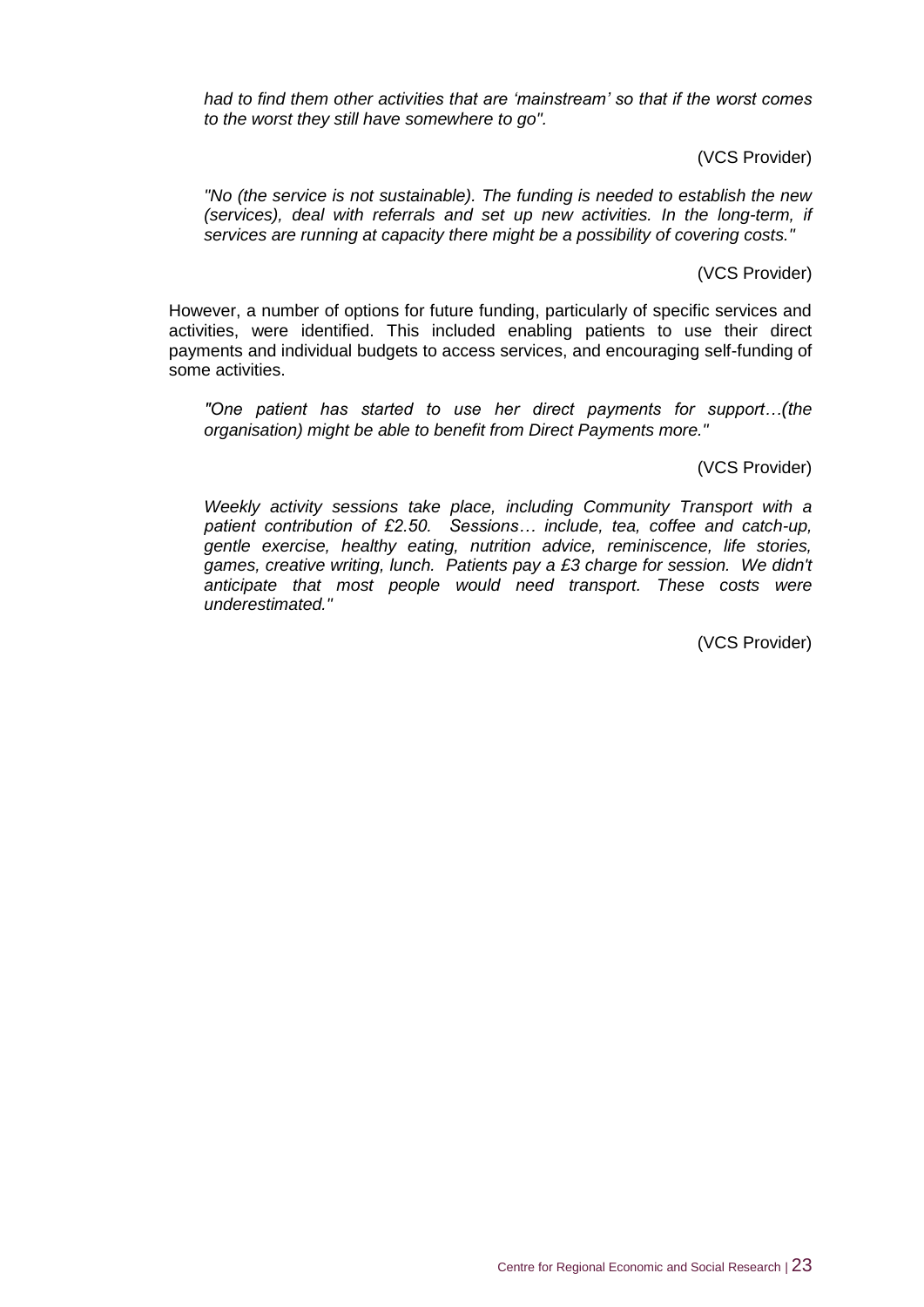# <span id="page-32-0"></span>5. **Conclusions and** 5 **recommendations**

This report has provided interim findings from the independent evaluation of the Rotherham Social Prescribing Pilot. Although the pilot has not concluded and the evaluation is still in its early stages some important learning has emerged. This final chapter summarises this learning through a series of conclusions and recommendations for all stakeholders in the pilot. It also outlines a series of next steps for the evaluation, particularly as it moves towards providing a fuller assessment of outcomes and impact.

The pilot is one of the most extensive social prescribing initiatives currently being undertaken. It has a number of unique and innovative features, including a comprehensive model for identifying patients with LTCs eligible for support, assessing their needs and the needs of their carers, and making onward referrals to appropriate VCS services. As a result the pilot has attracted considerable interest from policymakers, practitioners and academics alike. As such the learning identified through the pilot and the conclusions and recommendations outlined in this report will not just be applicable locally but also nationally, as social prescribing interventions are developed in different places and different contexts.

### **5.1. Conclusions**

Through the evaluation a range of benefits have been identified for different stakeholder groups:

- 1. **The CCG, GP practices and the wider NHS** benefit from the opportunity to refer patients with LTCs to a menu of new and innovative community based services that complement traditional medical interventions. VAR and the VCSAs provide GPs with a vital gateway to these services and act to identify and plug gaps in provision. There are a number of signs that these interventions could help reduce demand on costly hospital episodes in the longer term.
- 2. **Other public sector bodies, particularly local authority public health and social care**, benefit from a broader range of services that can be accessed by local people with complex needs. It is possible that a wider series of preventative benefits will emerge over a longer period. There are strong links between the pilot's achievements and the borough's Health and Well-being Strategy and Commissioning Plan.
- 3. **People with LTCs and their carers** benefit from an alternative approach to support. There is evidence that patients and carers have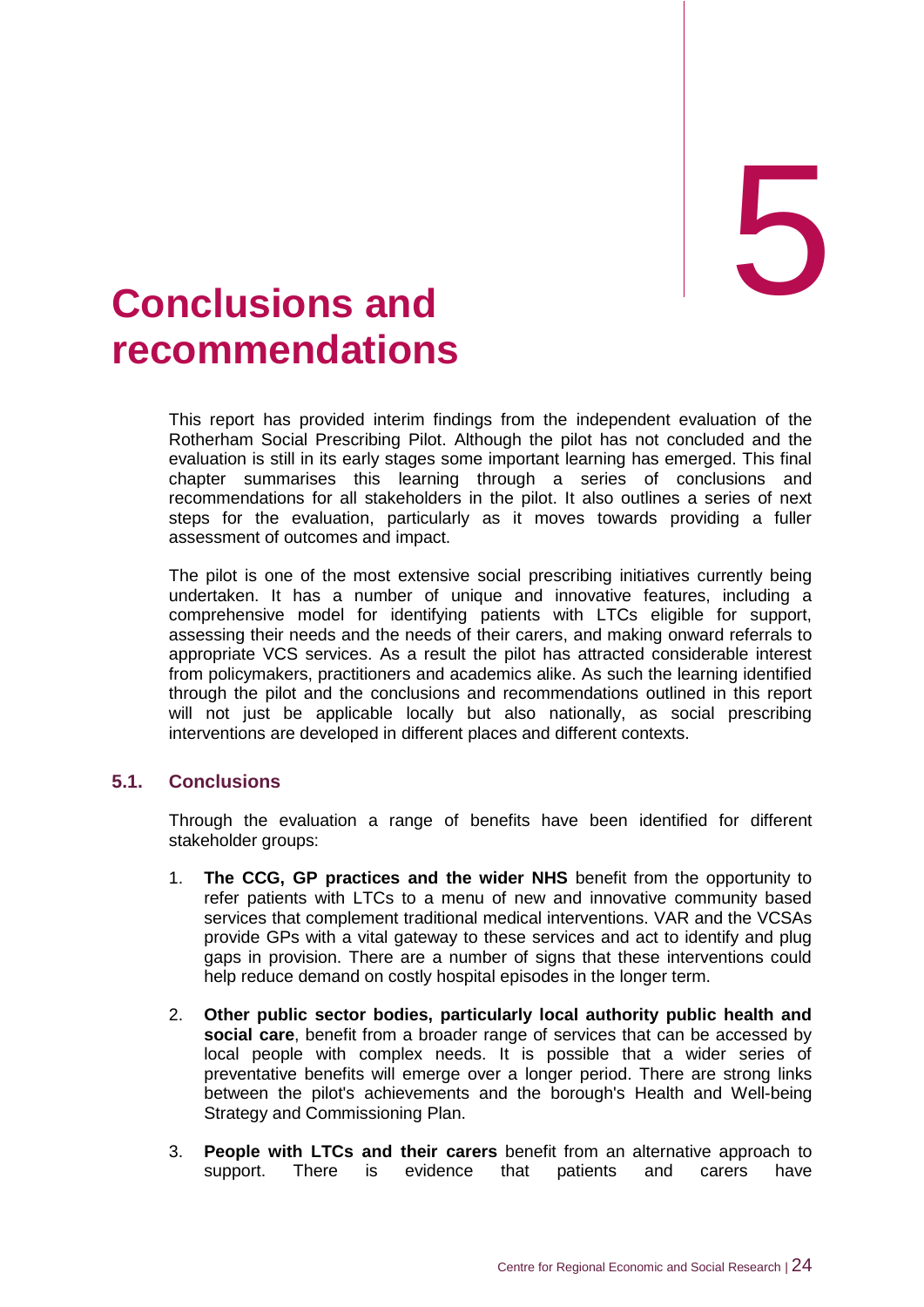experienced positive outcomes associated with their health and well-being, and are becoming less socially isolated and more independent.

4. **Funded VCS providers** have benefited from the opportunity to broaden and diversify their provision for people with complex needs. In particular, it has enabled a number of smaller community level providers to engage with health commissioning for first time, whilst enabling more established providers to test the effectiveness of new and innovative types of provision. More broadly, the pilot has helped to raise awareness and demonstrate to commissioners the potential of VCS providers to contribute to local strategic health priorities. Ultimately this development could lead to a more sustainable VCS in Rotherham at a time when resources for its activity are increasingly scarce.

#### **5.2. Recommendations**

Having considered the evaluation evidence collected to date we make a number of immediate and longer term recommendations: for VAR, for VCS providers, and for the CCG and wider public sector.

#### *Immediate recommendations*

- 1. Effective communication between VAR and VCS providers, and between different VCS providers, is crucial to the ability of the pilot to function effectively. It is important that the progress of the past few months is sustained and consideration given to how **more frequent face-to-face contact between providers** can be facilitated.
- 2. The NHS and public sector partners **need to quickly provide a clear message about the future of the service**. The pilot has built up a considerable head of steam over the past 18 months but there is a danger that this could be lost if a decision about re-commissioning is not made soon. VAR and many of the providers have employed staff on fixed term contracts that expire at the end of March 2014: this means issuing redundancy notices in the New Year and the possibility of skilled and knowledgeable staff moving on if the future of their employment cannot be guaranteed.

#### *Longer term recommendations*

- 3. There is strong evidence to suggest that **the Pilot should be continued for at least another year** (i.e. to March 2015). This will provide sufficient time to identify the longer term outcomes and impacts of the service. Also, without the funding provided through the pilot the majority of services would not be sustainable, and the withdrawal of these services before their full effects have been realised could result in a variety of disbenefits or negative outcomes for patients.
- 4. An extension to the pilot would benefit from **funding from the local authority (public health and/or social care) as well as the CCG**. Given the possibility for preventative benefits and the links to the Health and Well-being Strategy, there is a strong case for funding an extension to the pilot through the Integration Transformation Fund (ITF).
- 5. The pilot has provided important funding to co-ordinate and enhance VCS service provision but there is evidence to suggest **the funding base could be diversified**. Options include widening opportunities for direct payment and individual budget holders to purchase services, and encouraging more frequent self-funding of certain activities. If, in the longer term, there is sufficient evidence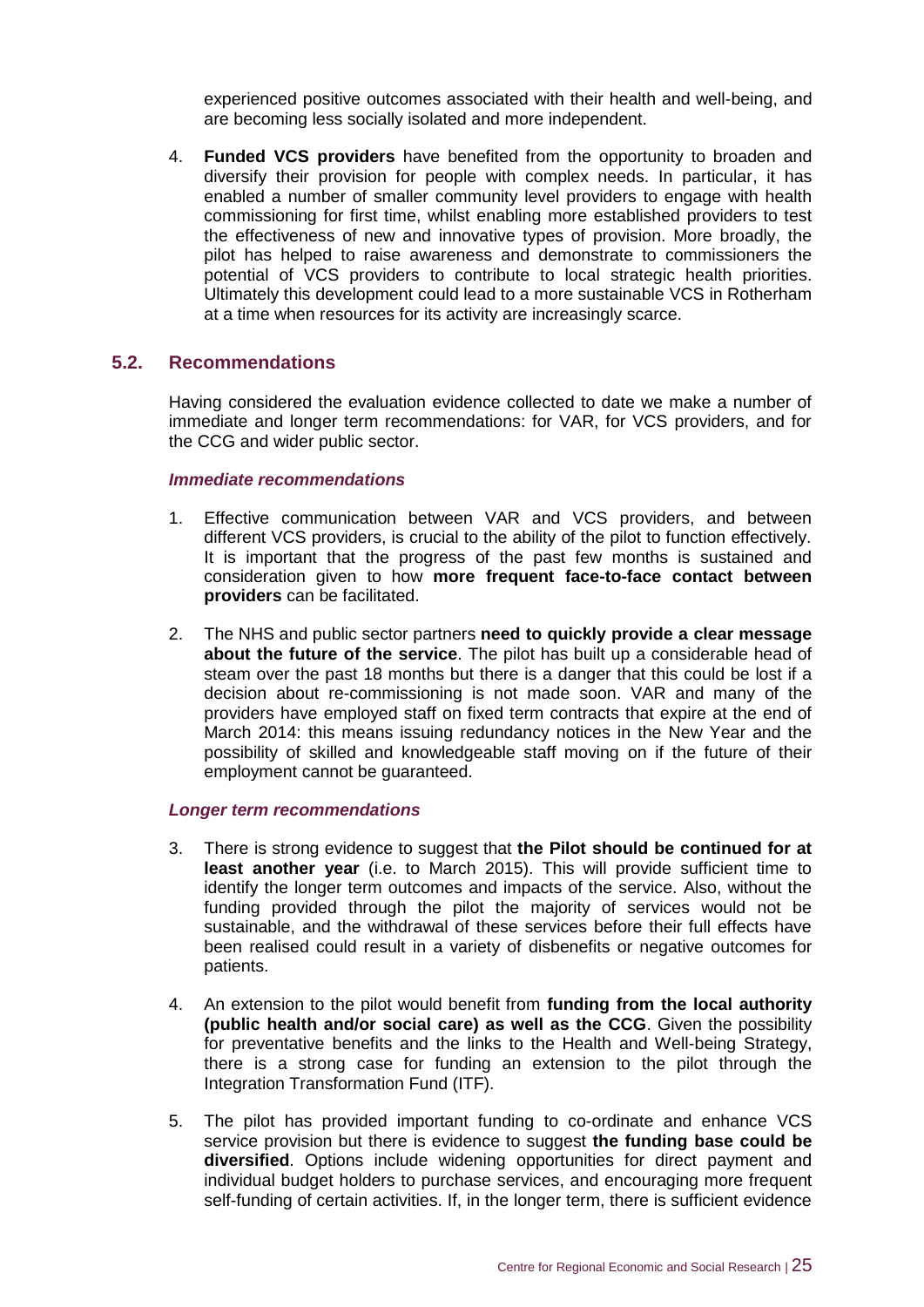of public sector resource savings, it would be worth exploring the feasibility of commissioning social prescribing services through a social impact bond (SIB).

- 6. In some ways the scope of the pilot has been limited by its connection to the Case Management Pilot and the requirement to target the five per cent most intensive users of health services. In the future, the option for the pilot to also **target patients who are currently less intensive users of health services** should be considered. This would enable a wider range of preventative benefits to be realised, particularly in areas such as mental health and well-being.
- 7. Future configurations of the Social Prescribing Service should consider the possibilities of a **more flexible referral and assessment model** with a view to improving cost efficiency and cost effectiveness. The community based model that has been tested through the pilot could be rolled-out to other neighbourhoods. In some neighbourhoods this would mean building on existing capacity and resources (volunteers, community groups, etc.) but in others additional capacity would need to be created. The effectiveness of provider-led assessment and referral could also be explored, particularly for groups of patients from specific groups (such as BME communities) or with particular needs (such as acute mental health problems).

#### **5.3. Next steps**

The evaluation will run alongside the pilot until it concludes in March 2014. At that point it will be in a position to provide a fuller assessment of impact. This will involve a number of tasks:

- analysis of hospital episode data for patients engaging with the pilot between September 2012 and February 2013: this analysis will cover a 24 month period (12 months prior to referral and 12 months following referral)
- analysis of outcome data for all patients engaging with the pilot
- analysis of referral data for all patients engaging with the pilot
- analysis linking data on hospital episodes, outcomes and referrals or patients engaging with the pilot between September 2012 and February 2013: this analysis will enable a comprehensive understanding of the relationship between different types of social prescribing activity and the outcomes achieved for patients
- case study work, including patient interviews, with three further VCS providers
- follow-up interviews with a number of public sector stakeholders.

Following these tasks a final evaluation report will be published in early summer 2014.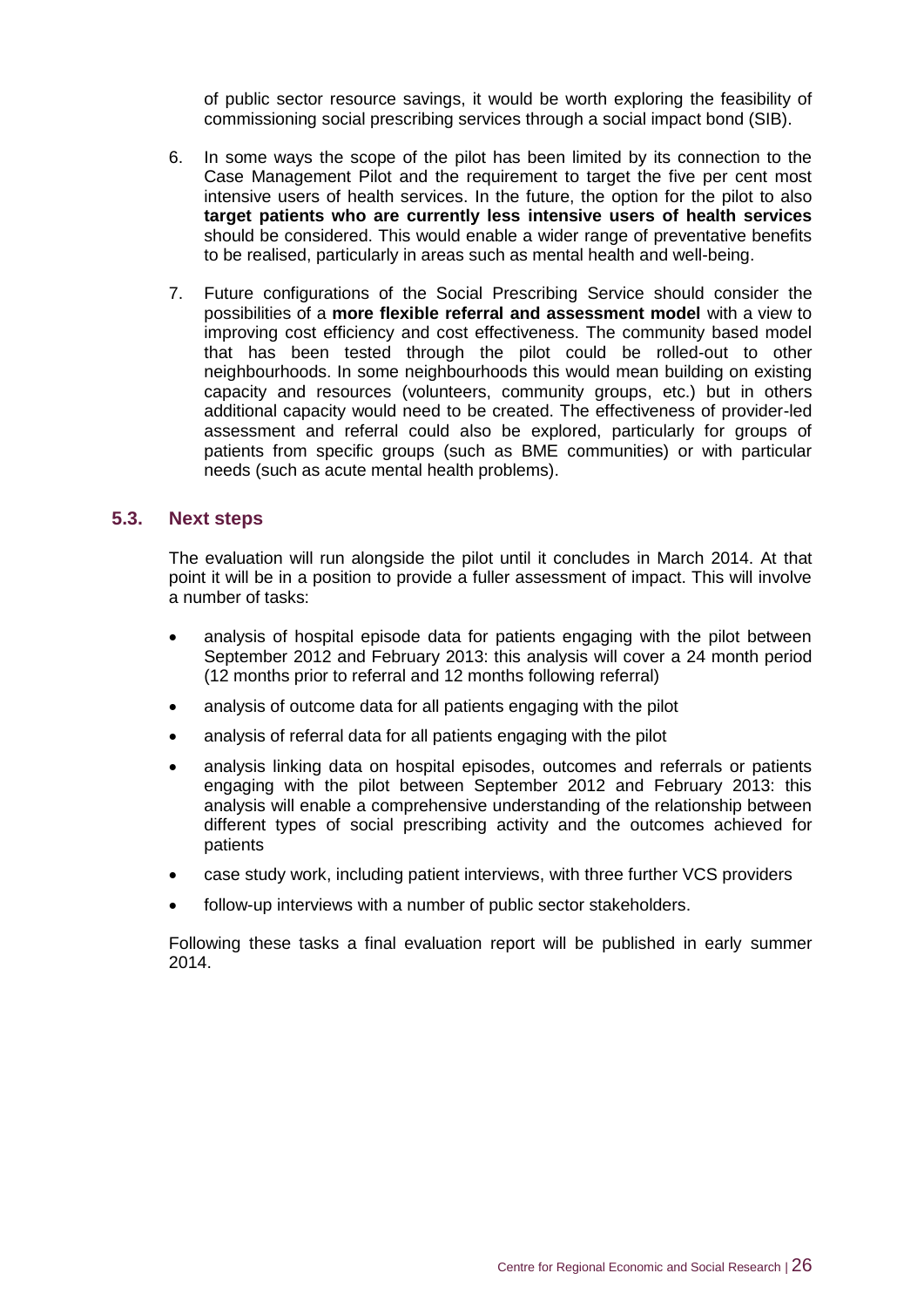## <span id="page-35-0"></span>**Appendix 1: Case studies**

## **Case Study 1: Crossroads Care**

#### *Organisation*

Crossroads Care is a registered charity and a network partner of the Carers Trust. The organisation was established in 1990 in Rotherham and its main role is to provide support to carers, which usually takes place in the client's own home, apart from complementary therapies provision. Support is tailored to the individual family; this involves a home visit, a discussion with the carer and the person they care for, and attempts are made to closely match staff with the carer's needs because support is usually provided over a long period of time. A dementia service and an End of Life service are also provided, funded through NHS Rotherham CCG. Although Crossroads Care is part of the voluntary and community sector, all staff are fully trained and paid.

#### *Services provided through Social Prescribing*

The service provided through social prescribing benefits particular types of carers: the majority are supporting somebody with dementia. Although most carers want a respite service, long term funding for intensive support is limited, so Crossroads have developed an alternative model to support carers. Although a small amount of respite is available, the new model focuses on teaching people to manage better through a programme of training and stress reduction, as well as respite. A menu of options is available for carers, which includes:

- **flexible respite** (30 hours over an 8 week period)
- **•** four **complementary therapy** sessions
- various **training options** such as 'Moving & Handling', 'Health & Safety' and 'Caring with Confidence' training
- **information and signposting**
- a **coffee morning** to bring carers together is also being set up.

This model of provision is different to their usual services because it is short-term and the aim is to help carers develop skills and capacities to manage and cope in their caring role, as well as having had some respite.

#### *Sustainability*

Crossroads is a large organisation and receives funding from various sources; if the social prescribing service was lost through no further funding, the organisation could continue to operate, although the Social Prescribing Project Coordinator post would be lost. A few carers have expressed an interest in purchasing additional services such as respite care, and this is already happening through, for example, Direct Payments. The new model developed for social prescribing may open up other opportunities for securing funding from the NHS.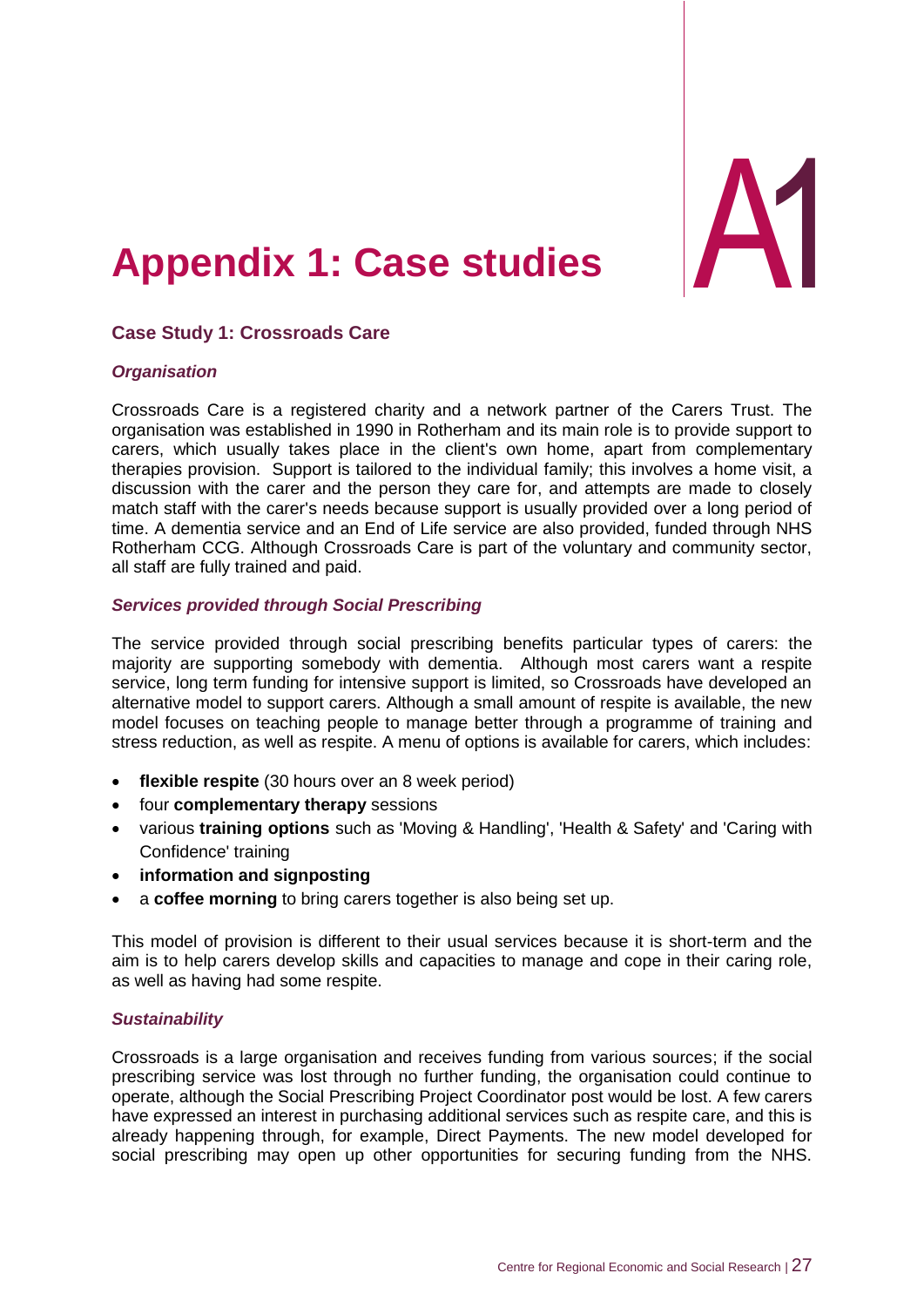#### *Patient case studies*

#### *Mrs A*

Mrs A is 76 years old and lives with her husband, for whom she is a full-time carer. He was diagnosed with dementia 7 years ago and since then his health has deteriorated rapidly. As a result, he struggles with: his mobility; memory; his breathing; feeding himself; and sleeping. He is restless, frustrated, prone to falls and injuries, and Mrs A struggles to gain his cooperation for the sake of his own safety, *'He doesn't want to sit; he's up and down, up and down'*. She has been providing him with round-the-clock care and supervision, day and night. Her son helps out occasionally and her daughter takes her out from time to time. The care she receives through Social Services doesn't meet her needs adequately; some carers arrive when Mrs A has done the difficult task herself, for example, getting him ready for bed. She likes reading and researching places of interest on the internet, but has very little time to devote to these activities. Her husband's needs precede her own needs, for example, she booked an appointment at a Well Woman clinic which was cancelled when her husband suddenly went into hospital.

A GP at the memory service referred Mrs A to Crossroads Care in August; a risk assessment was undertaken and a care plan was produced based on Mrs A and her husband's needs. As well as providing support and advice, a carer was matched to the household's needs. Since then, respite care is usually provided for four hours once every week to allow Mrs A time to herself, and this has meant a lot to her *'because I can go out'*. Usually, a total of 30 hours of respite care is provided through the social prescribing service but this was extended in Mrs A's case because she clearly needed more support. Without the Crossroads service, she wouldn't be able to get out for more than an hour at a time

#### *Mrs B*

Mrs B is 72 years old and lives with, and provides care for, her partner who has Alzheimer's. Apart from attending day care once a week, the burden of his care has fallen on Mrs B and this has left her feeling isolated and *'a bit lost'*. She has very limited support from family. She used to go to art and cake decorating classes before Mr B got ill, to get out and socialize, but it isn't possible anymore, *'I don't matter really, I feel like that'*.

Her GP referred her to a VCSA who then referred her to Crossroads Care after assessing her needs. They undertook a risk assessment and produced a care plan based on Mrs B and her partner's needs. A carer was matched with the family, who visits once a week and occasionally, twice a week. The SPS provides 30 hours of respite care over 8 weeks and there is some flexibility in the service in that patients can request a break, and then continue. Apart from referring her for respite, her GP also arranged for Mr B to attend a memory clinic.

The communication between Mr B and the Crossroads carer is good. A male carer is more suitable for Mr B, as he can be aggressive at times. Having the same carer and the familiarity helps build trust and a mutual understanding. The Crossroads respite care *'means a lot really. I can go out and I've got peace of mind and I know he's alright and he's safe and there's somebody with him'. 'I feel better'*. Mrs B tries to coordinate her visits from the Crossroads carer with her regular hospital appointments, which she has for the treatment of a liver condition. Although the SPS has not reduced her use of GP/hospital visits, this crisis support has clearly been important and could prevent the requirement for medical intervention in the longer term. *'A few weeks ago I did come to a boiling point. One thing had happened after another and I thought that's just finished me off'*. She rang Crossroads and they put her in contact with an organisation, for a week of emergency respite care. Crossroads also provided her with information about coffee mornings and complementary therapies for some rest and relaxation.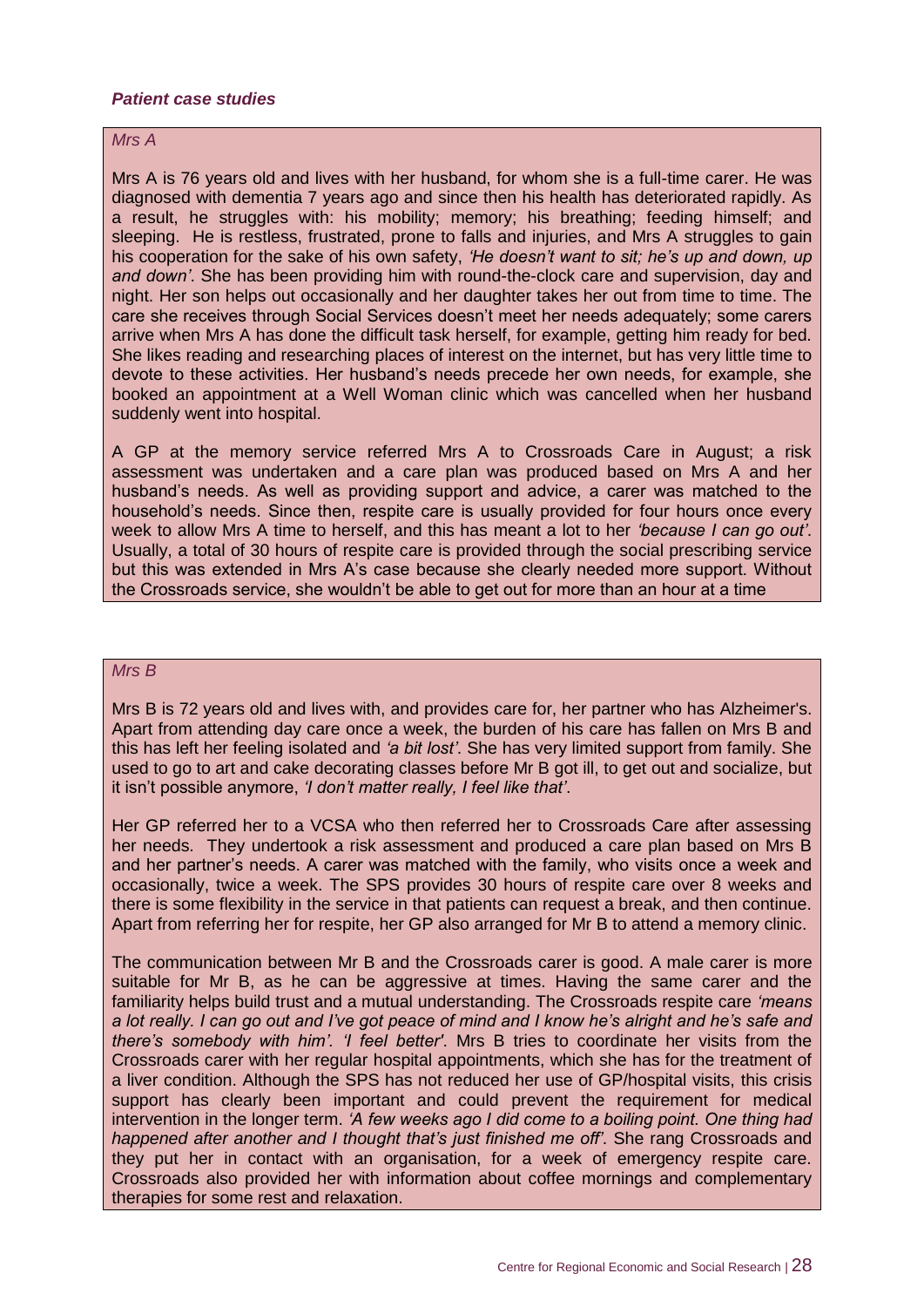#### *Mrs C*

Mrs C is 61 years old and lives with her partner. She has been providing care for her father, at his home (1.5 miles away), on a daily basis since April this year. He has Alzheimer's and is partially sighted. Initially, Mrs C's father had two two-hour carer sessions per week provided by Social Care, which were withdrawn, and he also had four 30 minute visits per day and these have been cut down to four 15 minute visits, so his care has been reduced significantly. This has had a significant impact on Mrs C because she has to be more readily available to provide support. She does the washing; cleaning; shopping; takes him to his medical appointments; to the barbers; takes him to draw his pension; she handles all his financial affairs and pays his bills. *'It makes me tired, it makes me worried, it makes me feel guilty at times….trying to fulfill two roles, and you tend to put yourself last'*. She has lost weight; feels exhausted; stressed; tearful; and feels frustrated. This has affected: her relationship with her partner; her diet, because she doesn't cook anymore and only eats ready meals; her personal care due to a lack of time; and her ability to look after her own health.

There are no other family members to help out, so Mrs C sought help, this involved making numerous phone calls and leaving messages, *'spending hours and hours trying to find out where I could go to get any sort of help from, to me if there's a central point whose got that information readily available they can come and say to you this might suit you, or that might suit yo*u'. Eventually, she was referred by her GP to a VCSA. The Crossroads Project Coordinator *'came and gave us the opportunity to say what we would like, so we got the 30 hours of respite care'*. The respite care alleviated some pressure, *'but then the unfortunate thing is, it comes to an end and what do you do when it comes to an end?'* Without this service, Mrs C would have to dedicate most of her time, every day, to care for her father because he is so dependent and needs practical care as well as requiring company because he is lonely.

The Crossroads Care service offers Mrs C consistency by sending the same person every time, *'my dad got to know x, he liked him coming, they got used to each other, he felt comfortable with that'*. Through social prescribing, her father has accessed the Rotherham United Community Sports Trust for gentle exercise at home, the organisation Sense for arts and crafts, and the Royal Voluntary Service Befriending scheme. Through Crossroads Care, Mrs C was also able to benefit from four massage sessions, which were therapeutic, *'you do feel as though you've come down, you lose the tightness that you carry around with you permanently'*.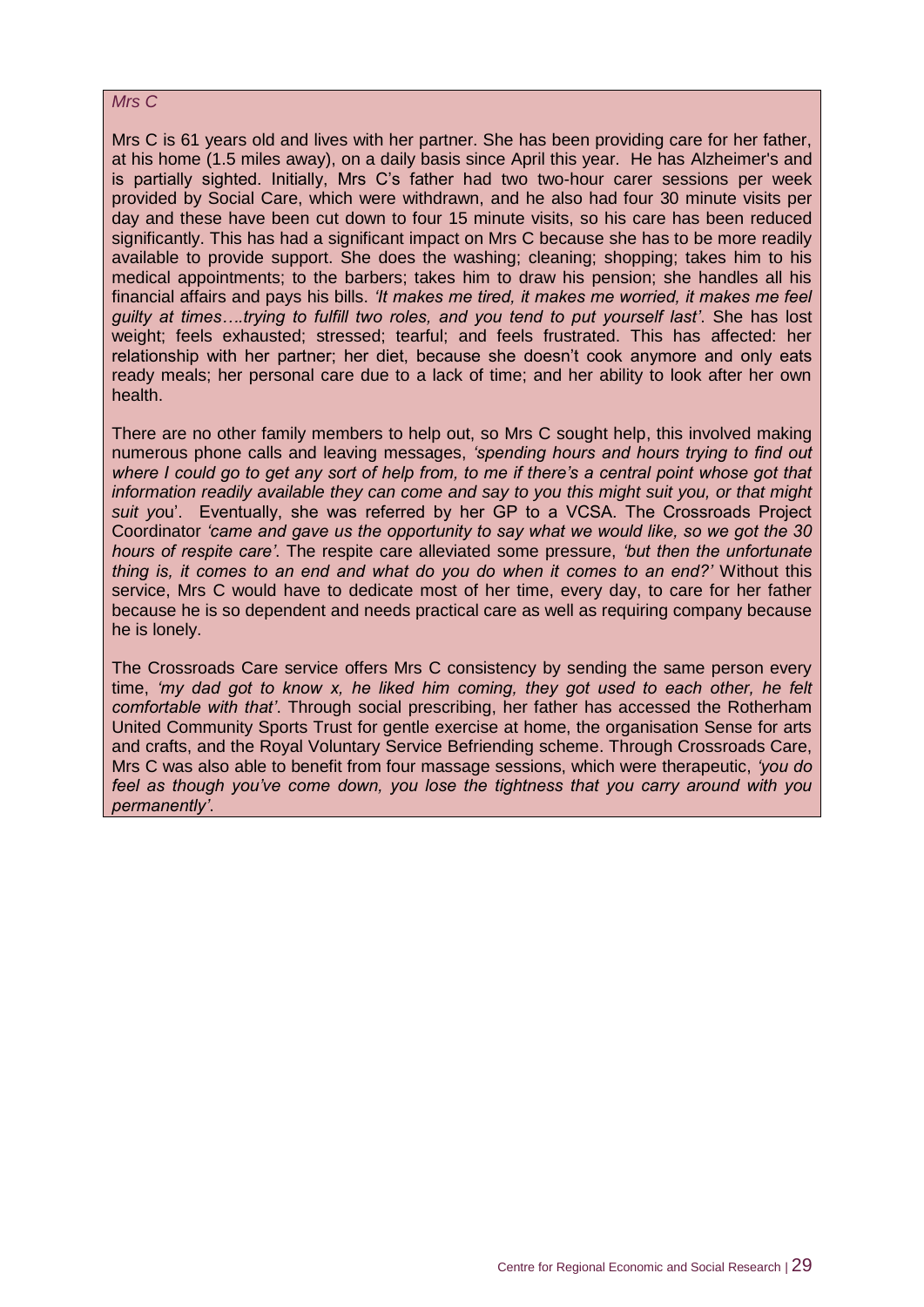### **Case Study 2: Age UK Rotherham**

#### *The organisation*

Age UK Rotherham is an independent charity whose charitable objective is to make the lives of older people in Rotherham as fulfilling and rewarding as possible. The organisation was established in 1978 and its main role is to provide a diverse range of services for older people including: hospital aftercare; domestic service; gardening; handypersons service; advice and information; a reablement service; security protection; befriending; and a Social Centre provided in the community.

#### *Services provided through Social Prescribing*

The social prescribing services provided by Age UK mainly supports older people (over 55) who are socially isolated:

- a **reablement service**, based on the organisation's existing hospital aftercare service, aims to prevent readmission, preventing visits to GPs and district nurses. This involves an assessment of day-to-day activities such as washing and dressing; if an individual is struggling with a particular problem, they are supported to regain their independence.
- a **befriending service** utilises volunteers to support older people feeling lonely and isolated. Volunteers visit an individual they have been matched with on a regular basis to build up a relationship and help build confidence and promote some independence. Ten visits per person have been funded by the SPS.
- **advice and information** is also offered to patients referred to the SPS; benefit checks are undertaken during home visits and support is provided to complete forms.
- a **'Linkline' service** is also available; this is a telephone support service for lonely older people. Volunteers telephone vulnerable people (over 55) each morning to see how they are. This provides carers support as well, knowing that the individual they care for has had a reassuring call each morning.

#### *Added value*

Each patient referred to Age UK Rotherham through the Social Prescribing Service has access to the full package of support available from the organisation even though they may have only been referred to a particular service, for example, the Befriending service. The individual is asked about benefits, smoke alarms etc. Once a referral is received, Age UK do an holistic assessment *'which touches on all aspects of that older person's life',* so a Befriender can also pick up on the older person's needs and report back, *'bringing other services to them'. 'That external package is always there'.*

A range of core and flexible services are available: advice and information; paid for services such as domestic cleaning, handypersons, gardening, low-level care, independent living support, and the Social Centre; are provided between 9am and 4pm, but the organisation continues to deliver outside of these hours at weekends and bank holidays, *'it's very much about personalisation and if it's not written down, it doesn't mean to say we don't do it….we can build packages for them……It's all built around what that person wants'.*

#### *Sustainability*

The Social Prescribing Service funding has 'given us a wider base to build our finances on….it's spread the overheads a little bit further……it supports the befriending aspect which is something that we want to do as an organisation anyway and so the funding is helping to support that'. The social prescribing activity would not be sustainable without funding and jobs would be lost.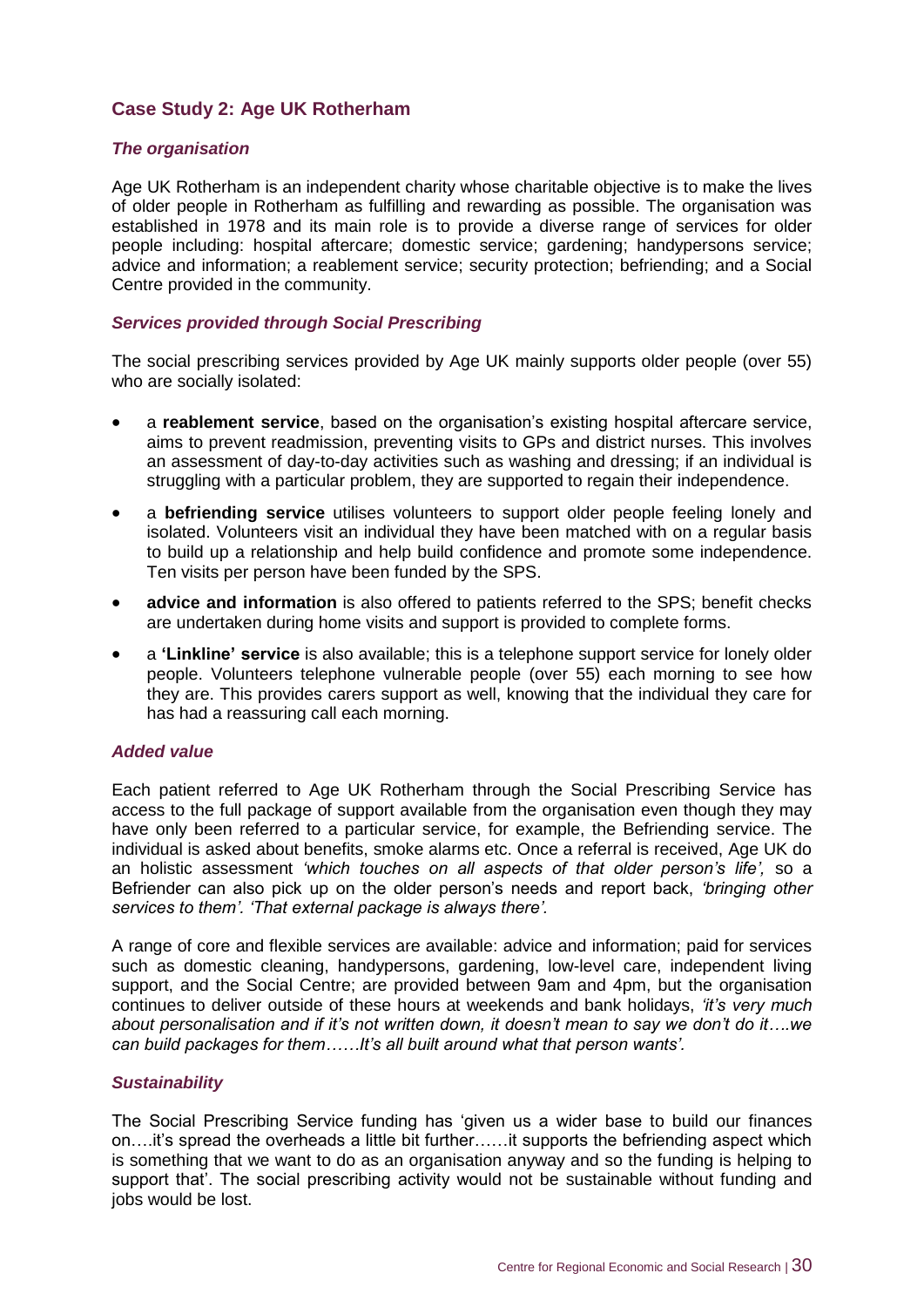#### *Patient Case Studies*

#### *Mrs A*

Mrs A is a 93 years old and lives alone. She has a gardener, a lady who does her housework, a lady who gives her a shower twice a week, somebody who takes her out shopping and a Falls Prevention team, which the reabling team referred her to, visits. She has various long-term health conditions; rheumatoid arthritis, thyroid, stomach problems, macular degeneration (gradual loss of vision), & mobility problems. Her health substantially restricts what she can do in terms of household domestic tasks and her general care. She doesn't see her family and friends as often as she would like; a close friend visits fortnightly. She enjoys listening to opera and attending the social centre at Age UK.

Mrs A said she liked the bi-weekly home visits made by the Reabling team. *'It's someone coming to talk to me and with me and they acknowledge me…because you can sit and stare at space and people take no notice whatsoever'*. She is also provided practical help, for example, to turn on the television, opening tins, and even being assisted to do mild exercises. As the team could not reable Mrs A, her home visits were reduced to one per week and she was referred to the Befriending service. *'I feel like I belong to a society'*. A number of interventions have been made to avoid slips and falls, for example, she was bought new slippers and shoes because because her footwear was too big and a handyperson was sent out to fix her toilet seat. Mrs A feels more positive than before Age UK got involved in her life. They also arranged for NOMAD medicine boxes to be delivered to her home.

#### *Mrs B*

Mrs B is 93 years old and housebound. She has a cleaner, who visits daily and a carer who visits every morning, at lunchtime and at bedtime. A mobile library service has also become available, which is handy as she enjoys reading. Mrs B has a number of long-term health conditions; painful knees which have to be washed and bandaged by a nurse twice a week. She recently had an operation on her hands for Carpal Tunnel Syndrome and when she went into hospital two years ago (for six weeks) with a clot on her lungs, they found that she also had an enlarged heart and irregular heartbeat. She never goes out unless family members can take her. She rarely sees her family and recently lost her close friend, and since then she has felt lonely. A befriender through Age UK, part of the social prescribing service, has been visiting her once a week. Her befriender has offered to take her out, but she isn't keen, she'd rather stay at home and have company. It's *'just somebody to natter to for a while'*. She felt this relieved some of her loneliness. Through the SPS, Mrs B is entitled to 10 visits, free of charge, but to continue after this, she has to pay a fee of 3 pounds per visit, which Mrs B has recently started doing.

#### *Mrs C*

Mrs C is 63 years old and lives at home with her husband, for whom she is a carer. Her daughter helps when she visits once a fortnight. Her friends tend to visit once every twothree weeks. She has limited hobbies due to her health conditions, which include polio, arthritis, and poor mobility. Mrs C struggles to do household jobs. Recently, she saw her GP and has visited her district nurse 2-3 times, and she was admitted to Accident and Emergency in October. Since Age UK got involved through the social prescribing project, she has received considerable support, including Occupational Therapy; access to a mobility scooter and confidence building to use it; as well as a carer's assessment for her husband. She thinks *'more people should know about the service……things have got better since the Age UK visits'*.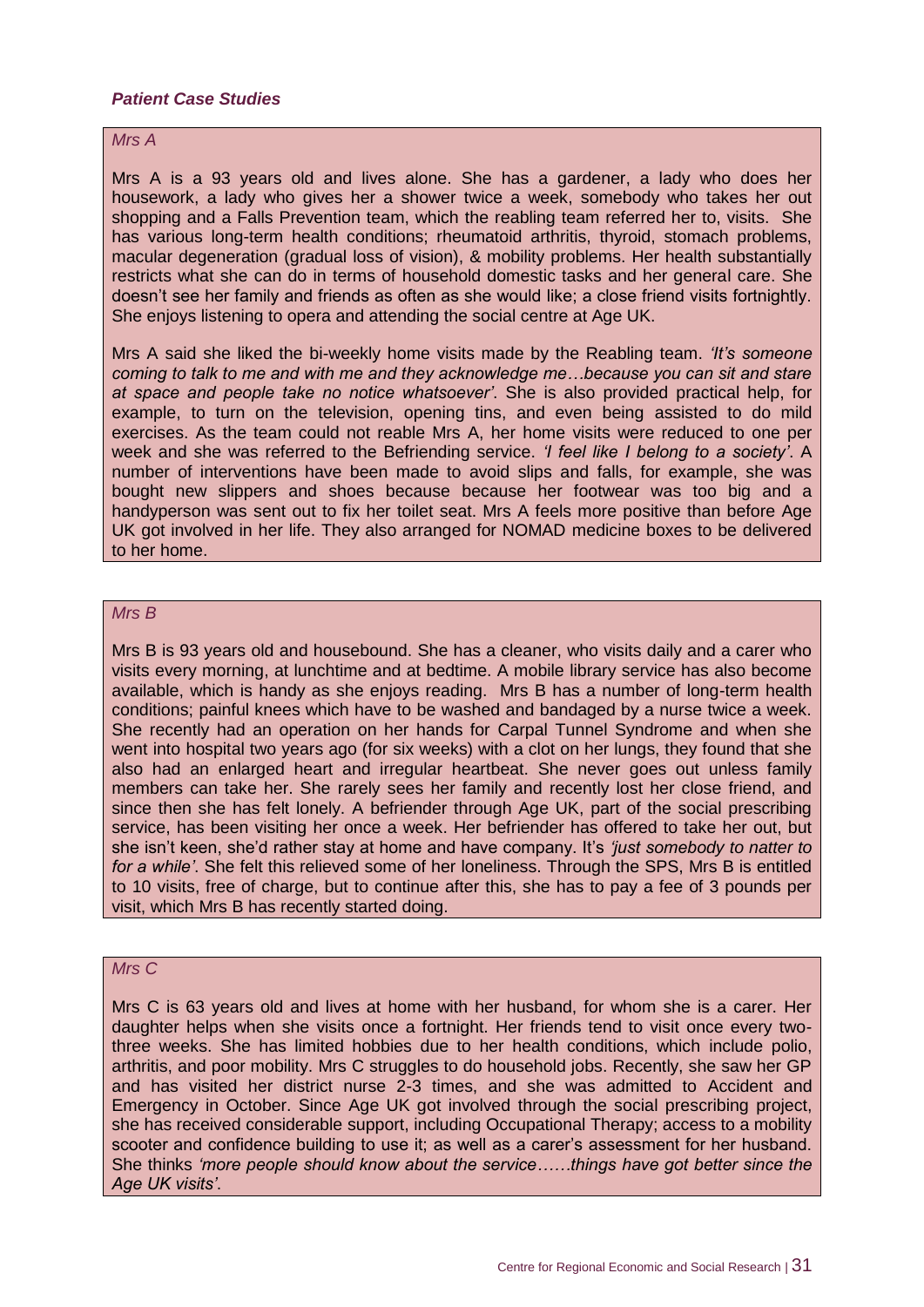

# **Appendix 2 prescribing services in Rotherham Example 2 Services in Rotherham**<br> **Example 2 Services in Rotherham**

<span id="page-40-0"></span>

| <b>Service provider</b>    | Type of service or activity                           | <b>Summary of service or activity</b>                                                                                                                                                            |
|----------------------------|-------------------------------------------------------|--------------------------------------------------------------------------------------------------------------------------------------------------------------------------------------------------|
| Active Independence        | Peer advocacy with volunteering opportunities         | Advocacy and support service for people who need help to access social care<br>packages                                                                                                          |
| <b>Active Regen</b>        | Group activity/mobility sessions                      | (1) Strength and balance activities, (2) Computer gaming activities, (3) Walking<br>for beginners, (4) Boccia                                                                                    |
|                            | Senior peer mentoring - 'Active Friends' buddy scheme | (1) Senior Peer Mentor training programmes, (2) Senior Fitness Testing<br>sessions, (3) Moving More Often training course                                                                        |
| Age UK                     | Advice and Information                                | Home visits providing welfare benefits advice                                                                                                                                                    |
|                            | Reablement service                                    | Home based 1 to 1 practical and emotional support                                                                                                                                                |
|                            | <b>Befriending service</b>                            | 1 to 1 befriending service - in the home or community                                                                                                                                            |
| <b>Alzheimer's Society</b> | Dementia Support Worker Service                       | Signposting, advice and support, including practical support to attend dementia<br>cafes and other groups as appropriate                                                                         |
|                            | Dementia Volunteer Befriending service                | Volunteer led befriending service providing companionship and emotional<br>support, and support to participate in leisure and social activities and other<br>regular activities such as shopping |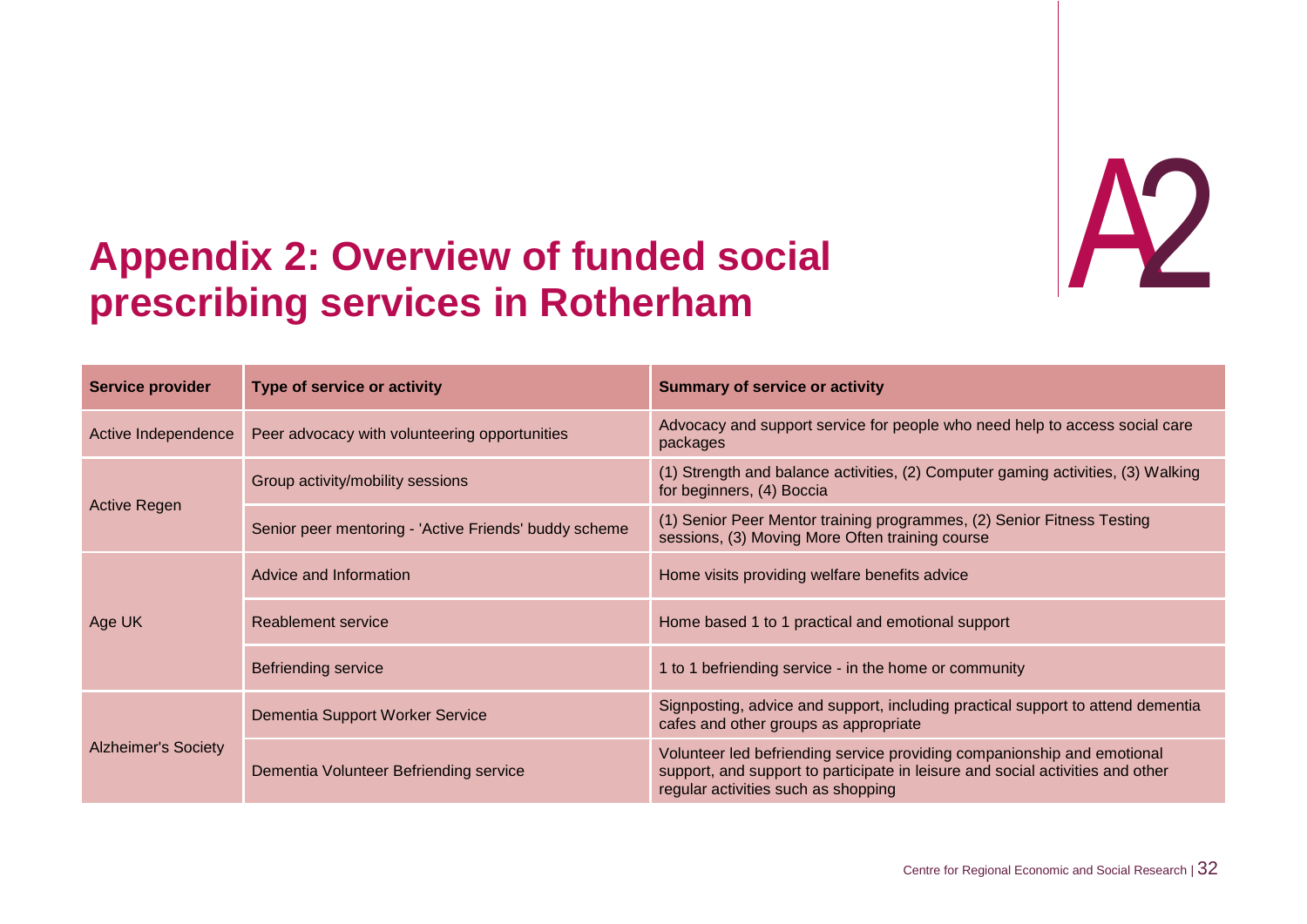| <b>Service provider</b>                                       | Type of service or activity                                            | <b>Summary of service or activity</b>                                                                                                                                                                                                                         |
|---------------------------------------------------------------|------------------------------------------------------------------------|---------------------------------------------------------------------------------------------------------------------------------------------------------------------------------------------------------------------------------------------------------------|
| <b>British Red Cross</b>                                      | Volunteer-led befriending and enabling service                         | Goal orientated volunteer befriending support to enable independence in the<br>home and encourage community participation                                                                                                                                     |
| <b>Crossroads Care</b>                                        | Flexible carer respite service                                         | Carer assessment; information and signposting; flexible respite; complementary<br>therapies; carer training; peer support group                                                                                                                               |
|                                                               | <b>Sitting service</b>                                                 | Sitting service to enable carers to attend Caring With Confidence course                                                                                                                                                                                      |
| Elmet<br>Archaeological<br><b>Services</b>                    | Drop-in reminiscence group                                             | Facilitated reminiscence session: memory boxes, music, artefacts, and social<br>interaction.                                                                                                                                                                  |
| <b>High Street Centre</b><br>(Rawmarsh)                       | <b>Activities Co-ordinator</b>                                         | Activities Co-ordinator introduces patients to activities in High Street Centre;<br>volunteer befrienders accompany patients to activities of their choice; new<br>activities will be set up in the Centre to meet patient needs                              |
| <b>Kimberworth Park</b><br>Community<br>Partnership           | Home visits and referral to community activities                       | SPS refers direct to KPCP Project Co-ordinator for home visit and referral to local<br>neighbourhood services: community gym, gardening project, financial inclusion<br>support, massage/pamper sessions, fitness groups, social groups, employment<br>advice |
| <b>Lost Chord</b>                                             | Music sessions for people with dementia                                | Professional musicians providing music sessions for people with dementia in<br><b>Alzheimer's Society Memory Cafes</b>                                                                                                                                        |
| <b>Montgomery Hall</b><br>(Wath)                              | Activity Co-ordinator at Montgomery Hall                               | Activities Co-ordinator introduces patients to activities in Montgomery Hall and<br>the wider community. New activities will be developed meet needs of patients.<br>Volunteer befrienders provide transport                                                  |
| Rotherham<br>Community<br>Transport                           | Volunteer driver scheme and improved booking and<br>scheduling service | Launch of volunteer driver training programme. Booking and scheduling will<br>become responsive to individual needs. SPS referrals to RCT to be logged on a<br>new system                                                                                     |
| <b>Rotherham Ethnic</b><br><b>Social Care</b><br>Organisation | Two group activity programmes for BME carers                           | (1) Health & wellbeing sessions, (2) Cultural activities and away days.                                                                                                                                                                                       |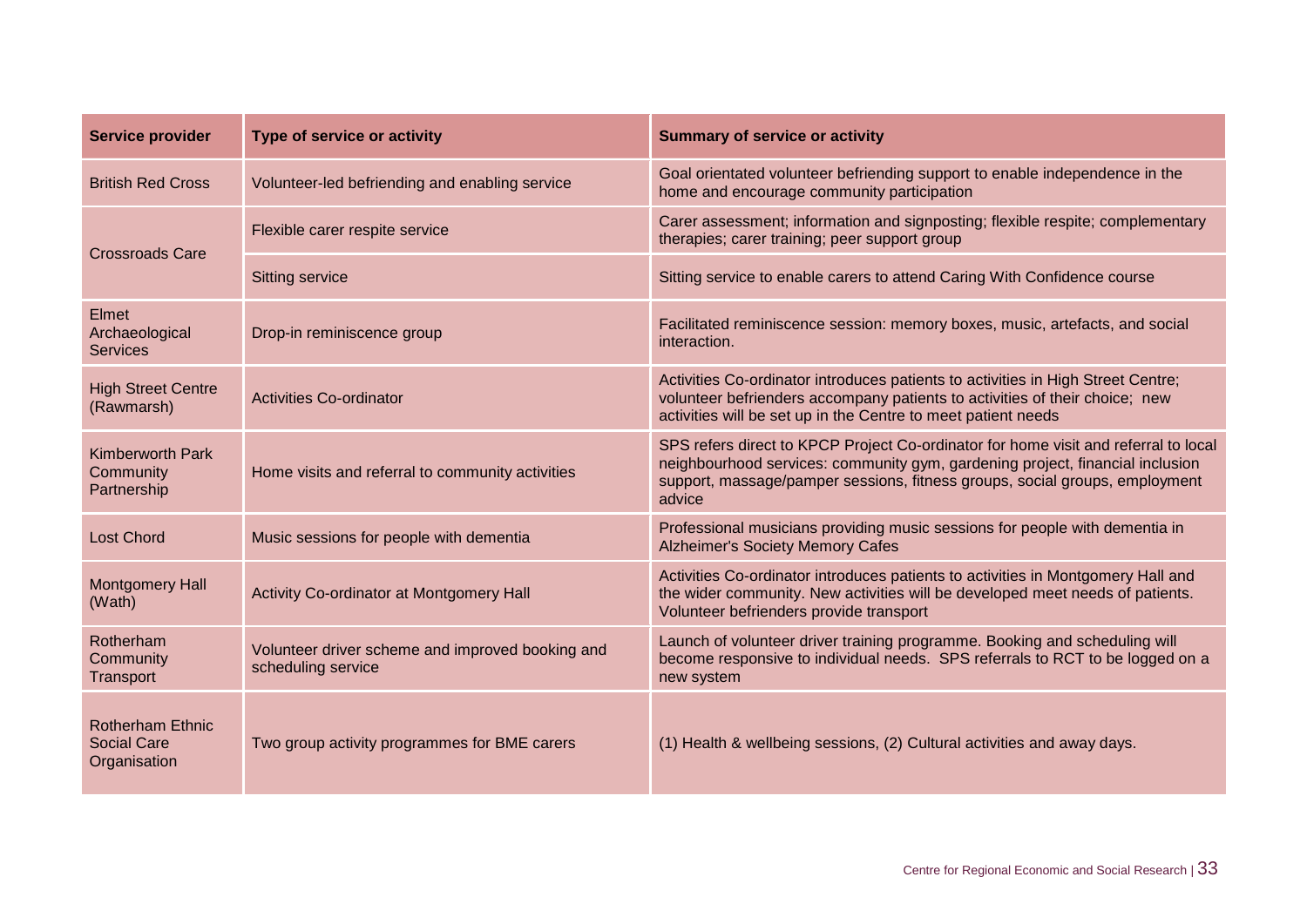| <b>Service provider</b>                                     | Type of service or activity                                              | <b>Summary of service or activity</b>                                                                                                                                                                                                                              |
|-------------------------------------------------------------|--------------------------------------------------------------------------|--------------------------------------------------------------------------------------------------------------------------------------------------------------------------------------------------------------------------------------------------------------------|
| <b>Rotherham United</b><br><b>Community Sports</b><br>Trust | <b>Home Exercise visits</b>                                              | Weekly home visits to help improve mobility/flexibility through gentle exercise.                                                                                                                                                                                   |
|                                                             | New York Stadium activity sessions                                       | Weekly activity sessions including at the New York Stadium: gentle exercise,<br>healthy eating advice, reminiscence/life stories, games, creative writing, lunch.                                                                                                  |
|                                                             | Community based activity sessions                                        | Similar sessions to those held at the New York Stadium but delivered in<br>community venues in Wickersley and Dinnington                                                                                                                                           |
| <b>Royal Voluntary</b><br>Service                           | Volunteer-led good neighbours befriending and enabling<br>scheme         | Befriending in the home, escorting to appointments, shopping on behalf of or<br>with, linking people to community activities, transporting patients.                                                                                                               |
| Satori Counselling                                          | One-to-one therapeutic counselling and additional group<br>work sessions | 1 to 1 counselling at RAIN building or in patient's home if appropriate. Separate<br>group sessions at Wickersley Library                                                                                                                                          |
| Self Management<br>UK.                                      | Caring with Confidence course                                            | 7-week Caring With Confidence course delivered in a community venue                                                                                                                                                                                                |
| Sense                                                       | Sensory art & craft group sessions                                       | Sessions involve textiles, pottery, music, storytelling                                                                                                                                                                                                            |
| South Yorkshire<br>Centre for Inclusive<br>Living           | One to one Support Worker personal service                               | 1 to 1 Support Worker service to enable patients to live a more independent life:<br>home visits and accompanying patients to appointments, shopping trips, social<br>events and activities etc. Also help with benefits and accessing other statutory<br>services |
|                                                             | Facilitated 'afternoon tea' sessions                                     | 'Afternoon tea' sessions in community venues facilitated by the Project Co-<br>ordinator                                                                                                                                                                           |
| Surehealth                                                  | Community based Tai Chi classes                                          | <b>Weekly Tai Chi classes</b>                                                                                                                                                                                                                                      |
| <b>Tassibee</b>                                             | One to one Peer Advocacy and enabling service for<br><b>BME</b> women    | 1 to 1 emotional/practical support in the home and enabling patients to access<br>community activities. Delivered by peer advocates with advocacy support to<br>enable access to health services and social care packages.                                         |